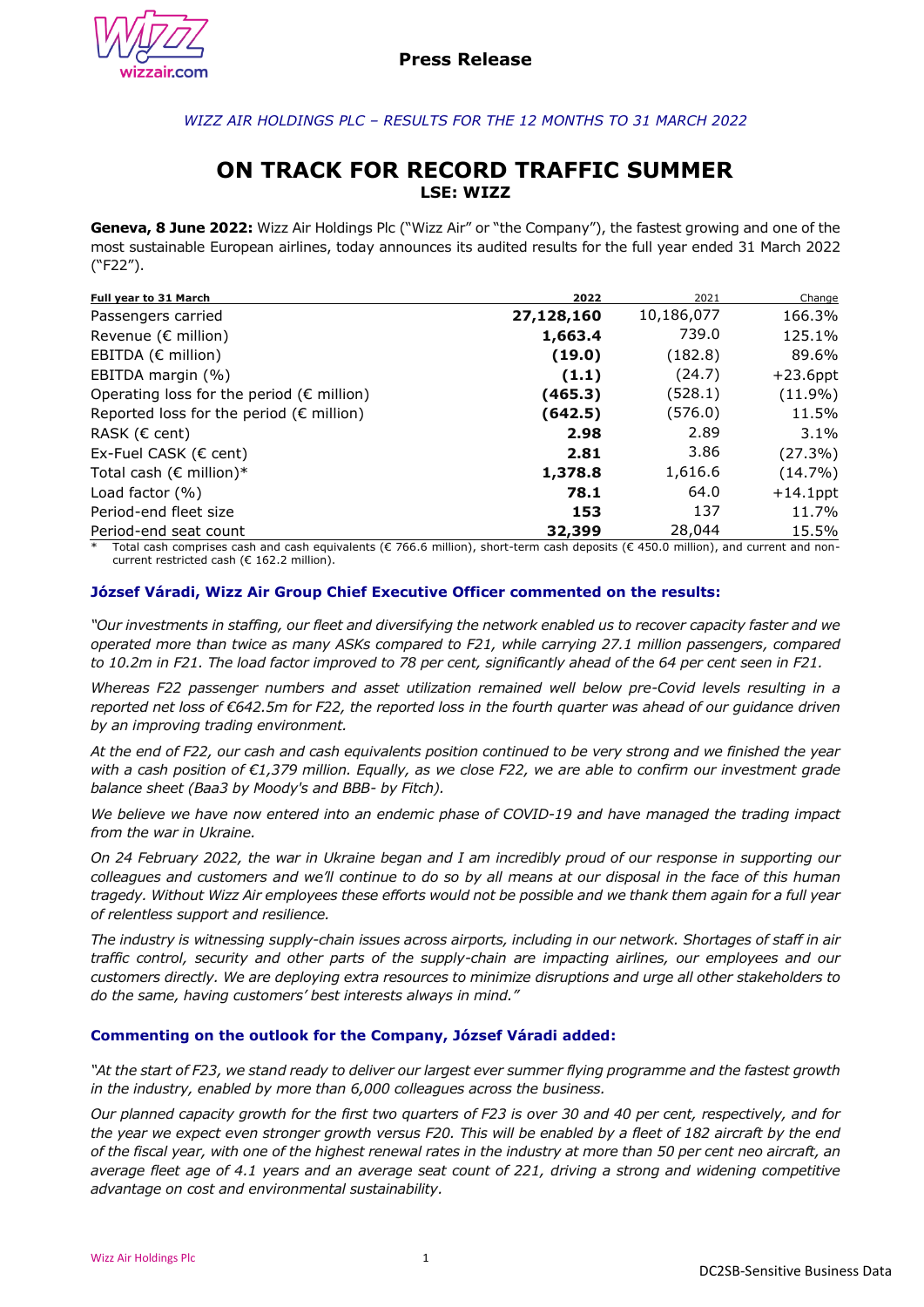# **Press Release**



*Our financial focus is on maximising revenue and optimising cost. We are confident we can return to pre-COVID productivity and ex-Fuel CASK levels during F23 by returning to full utilization of our aircraft and delivering full flying programmes for our people.* 

*Rising energy costs and inflation across Europe will continue to favour ultra low-cost carriers as consumers reconsider spending choices. We are partially hedged over the summer providing partial protection against fuel price surges and we continue to look at opportunities to extend these insurance coverages for the full fiscal year at the right conditions.*

*Our bookings are showing strong performance in the first fiscal quarter, with average fares trending higher at low single digits versus same period in F20 and with loads around 85% for the quarter. For fiscal quarter two, we expect fares in the upper single digits ahead of the equivalent period F20 and passenger load factors to deliver above 90 per cent.* 

*We see strong consumer demand for summer, but expect an operating loss for the first quarter of F23. The airline industry remains exposed to externalities such as air traffic control disruption and continuing operational issues within the airports sector, adding to a volatile macro environment. As a result, at this point, we are not providing further financial guidance for the year."*

## **F22 FINANCIAL RESULTS**

EBITDA was near break-even at €19.0 million loss, compared to €182.8 million loss in F21.

Operating loss was €465.3 million, a reduction of €62.8 million compared to F21 operating loss.

Net loss for F22 was €642.5 million, an increase of €66.4 million compared to F21 net loss.

Net financial expenses increased to €86.7 million, compared to €66.8 million recorded in F21.

Net foreign exchange loss for F22 was €89.5 million, comparing to a gain reported in F21 of €28.4 million.

Total cash at the end of March 2022 was €1,378.8 million (of which €162.2 million was restricted cash and €450.0 million were short-term cash deposits).

## **REVENUE AND COST HIGHLIGHTS**

**Revenues:**Total revenue increased by 125 per cent to €1,663.4 million.

ASKs and passenger numbers increased 118.3 per cent and 166.3 per cent, respectively year on year.

Passenger ticket revenue increased by 124.8 per cent to €732.1 million to make up 44 per cent of total revenue.

Ancillary revenue increased by 125.4 per cent to €931.4 million representing 56 per cent of total revenue (compared to 45 per cent of revenue in F20).

Throughout the year we concentrated on recovering capacity amid changing travel restriction regimes. A broader and more diversified network allowed us to respond quickly and efficiently to changing market dynamics. During the year we focused on stabilising flight schedules and crew rosters, even as we ramped up to operate more flights in winter 2021/2022 than in any prior winter season in the company's history. Ancillary revenue continued to perform well, supported by dynamic pricing across key product streams, including bags, seats and priority boarding.

**Costs:** Total operating expenses increased by 68 per cent to €2,128.7 million in F22 from €1,267.1 million in F21, while total CASK decreased by 18.0 per cent to 3.98 Euro cents in F22 from 4.85 Euro cents in F21. CASK excluding fuel expenses decreased by 27.3 per cent to 2.81 Euro cents in F22 from 3.86 Euro cents in F21. The decrease in CASK in large part was driven by greater operational capacity, higher load factors and better fleet utilization during the year compared to F21.

Nevertheless, in the back half of F22 we invested to lay the foundation for the company's future growth. We have placed a new order for up to 192 A321 neo aircraft and now hold the order book that enables us to become a 500 aircraft ultra-low cost airline. As we continued to recruit colleagues we have restored employees' salaries to pre-pandemic levels and are anchored to market benchmarks in order to continue to offer a competitive career proposition to our employees.

## **DIVERSIFIED NETWORK DRIVING THE PACE OF RECOVERY**

A broader, more diversified network enabled faster capacity recovery during the year as we continued to see a reduction in travel restrictions.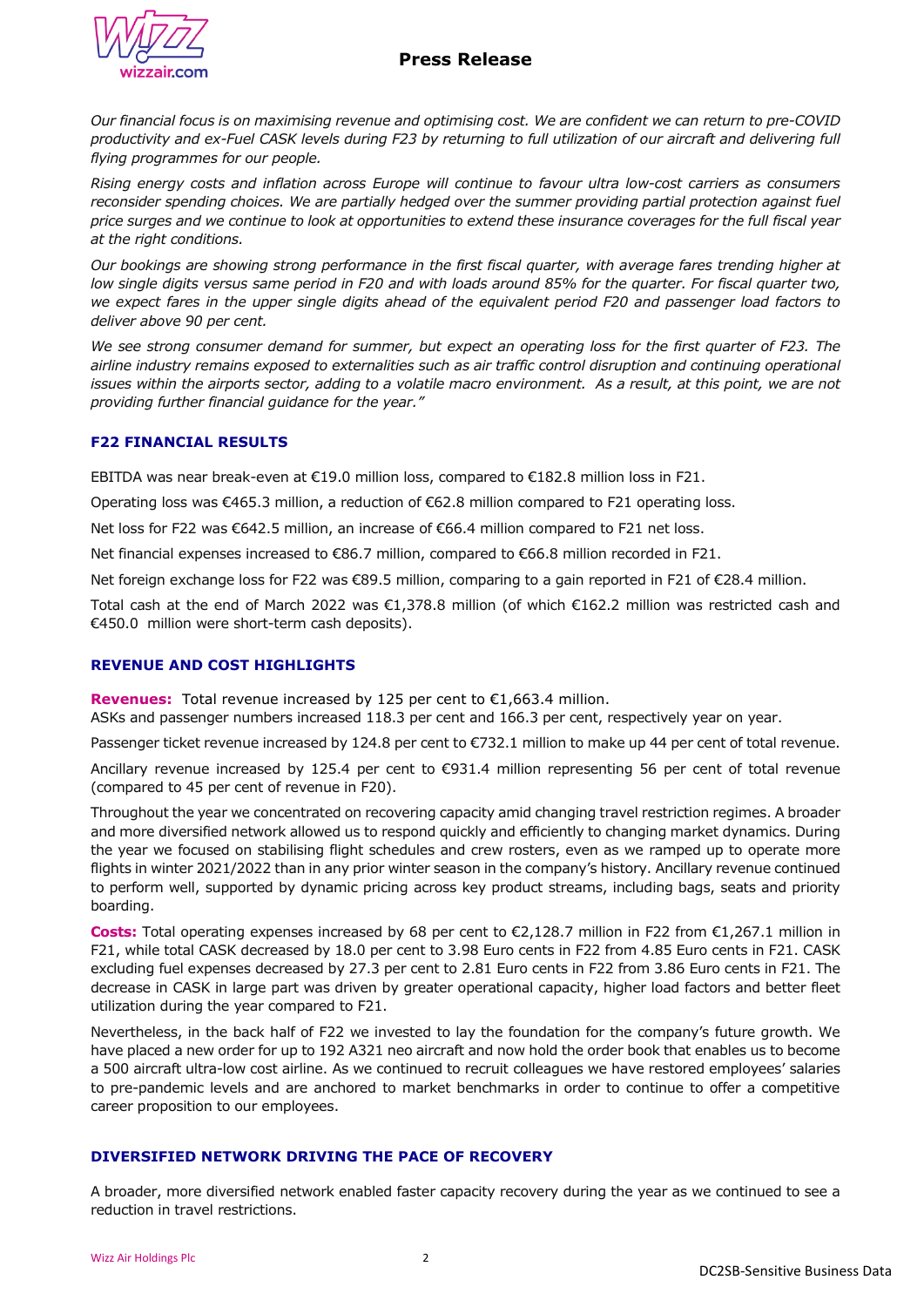

# **Press Release**

As a result of the war in Ukraine, flights cancelled or suspended were circa two and seven per cent of total network flights in February and March 2022, respectively. Wizz Air successfully reallocated 100 per cent of Ukraine originally planned capacity and the new flights came on sale from the end of March 2022. Already as of June, load factors and yields have fully recovered in countries bordering Ukraine. Wizz Air continues to have four aircraft in Ukraine (one in Lviv, three in Kiev), they are in good condition, and we are looking to repatriate these aircraft at the earliest possible opportunity. These four aircraft combined have a book value of around €25m.

We have further strengthened our position in our core CEE region markets with the start of new bases in Albania and Bosnia and Herzegovina.

We have added new aircraft to existing bases in Romania, Albania, Bulgaria, Hungary and Poland and have announced new routes and flights, focusing on Italy, United Kingdom, United Arab Emirates, Poland, Romania, Baltics and Western Balkans markets.

We have expanded our presence at London, Gatwick airport with an acquisition of 15 daily slot pairs from Norwegian and two additional daily slots pairs from Vueling at Luton airport.

In Italy we opened new bases in Rome, Naples and Venice, bringing the total number of bases to seven. Italy is the market where we have been operating for more than 15 years and where COVID-19 has redrawn the competitive landscape allowing for a disproportionate level of growth. At the end of March 2022 our market share in Italy was 10 per cent.

Wizz Air Abu Dhabi has now been operating for 18 months. As we emerge from the pandemic, we believe it can become a 50 aircraft operation towards the end of the decade, serving a potential market of five billion people within five-hours' flying from Abu Dhabi.

On 10 May 2022 Wizz Air signed a memorandum of understanding with the Kingdom of Saudi Arabia to explore the country's airline market development opportunities.

On 30 May 2022 Wizz Air operated a record 777 flights in a single day.

On 3 June 2022 Wizz Air announced it will cancel all Wizz UK flying from its Doncaster Sheffield Airport base from 10 June 2022. Pilots and cabin crew have been offered the opportunity to fly out of another base in the UK.

## **AIRBUS NEO AND FLEET UPDATE**

Wizz Air continued its fleet renewal and expansion program bringing forward the benefits of new technology in ownership and operating cost, fuel consumption and lower carbon and noise emissions. In the twelve months ended 31 March 2022 Wizz Air has taken delivery of 25 new A321neo aircraft, while returning nine A320ceo aircraft, ending the year with a total fleet of 153 aircraft: 59x A320ceo, 41x A321ceo, 6x A320neo, 47x A321neo.

Fleet average age stands at 5.0 years, one of the youngest fleets of any European airline with over 100 aircraft, while the average number of seats per aircraft has climbed to 212 as of March 2022.

In November 2021 Wizz Air signed an agreement with Airbus for the purchase of a further 102 Airbus A321 aircraft, comprising 75x A321neo and 27x Airbus A321XLR aircraft. The order has received overwhelming approval by shareholders in an extraordinary shareholder meeting held on 22 February, 2022. With the new order, Wizz Air's delivery backlog comprises of a firm order for 34x A320neo, 244x A321neo and 47x A321XLR aircraft, plus the additional order for 15 A321neo and purchase rights for 75x A321neo, a total of 415 aircraft.

During May 2022 Wizz Air has exercised its conversion rights for a total of 21 A320neo aircraft. The aircraft will be converted into higher capacity A321neos with deliveries spanning calendar years 2024 to 2026.

The table below shows the fleet plan including the firm order linked to the new Airbus order, but excluding the end of May agreed conversions.

| <b>Total Fleet (end of period)</b> | 2022 | 2023 | 2024 | 2025 | 2026 | 2027 |
|------------------------------------|------|------|------|------|------|------|
| A320ceo                            | 49   | 40   | 23   | 13   | 8    | 0    |
| A321ceo                            | 41   | 41   | 39   | 30   | 17   |      |
| A320neo                            | 6    | 6    | 22   | 27   | 40   | 40   |
| A321neo                            | 81   | 121  | 140  | 177  | 223  | 289  |
| A321XLR                            | 0    | 4    | 10   | 26   | 37   | 47   |
| <b>Total number of</b>             | 177  | 212  | 234  | 273  | 325  | 383  |
| units                              |      |      |      |      |      |      |
| Net growth $(1)$                   | 27   | 35   | 22   | 39   | 52   | 58   |
| (unit)                             |      |      |      |      |      |      |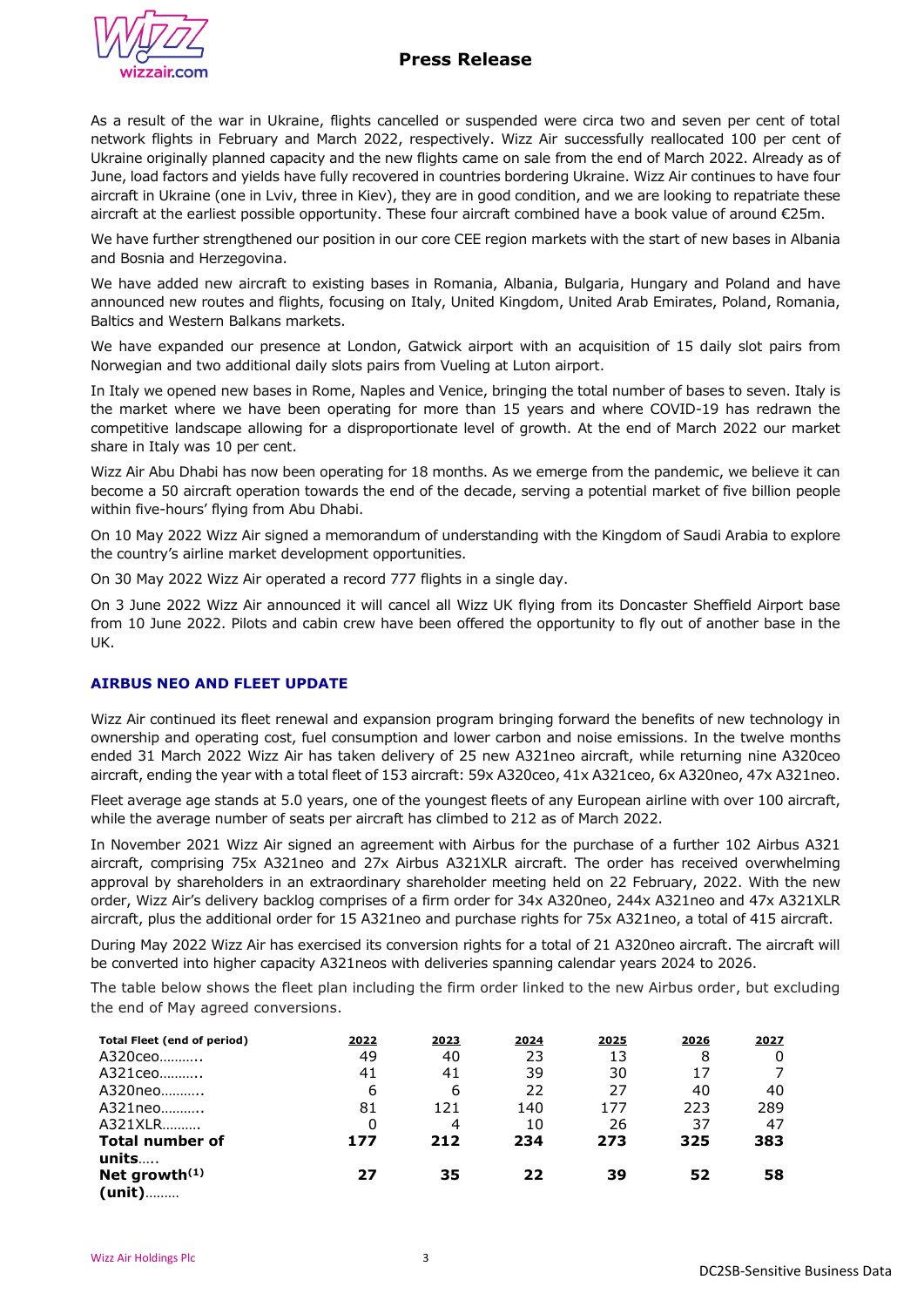

**Note:** (1) Net growth represents total deliveries of aircraft less returns, (2) A321XLR contracted deliveries in Q4 CY2023, but delays into 2024 are expected.

## **SUSTAINABILITY PERFORMANCE**

Wizz Air exceeded its F22 target for carbon emission intensity by -0.4 grams per passenger km, setting itself on the right path of reaching its F30 target (43 grams per pax km), unrivalled by any of its European competitors.

CO2/RPK was 60.7 grams in F22 compared to 77.3 grams in F21 thanks to improving load factors and fleet renewal.

Following the Annual General Shareholder meeting held last summer, five per cent of the leadership team's award is linked to the reduction of carbon emission intensity by F26 (to 45.1g per RPK) and another five percent linked to reaching gender diversity targets in the management team by F26

Our Sustainability and Culture Board Committee was carved out of the Audit and Risk Committee (previously Audit and Sustainability Committee). This level of dedication to sustainability governance underlines the commitment of the Company to deliver against its ESG objectives.

In October 2021 Wizz Air's Commitment Letter to the Science Based Target Initiative (SBTi) was accepted. The Company is currently in the process of collecting and assembling all data and making calculations for its decarbonization roadmap, as required for the SBTi target setting process.

Our work with Risilience, a company applying the risk analysis framework pioneered by the Cambridge Centre for Risk Studies (CCRS), improved our assessment of the physical and transitional risks to our operations and further strengthened our disclosures in line with the recommendations of TCFD (Task Force on Climate-Related Financial Disclosures).

Wizz Air is disclosing the data on its Scope 3 greenhouse gas emissions for the first time in the F22 annual report. Wizz Air was supported by Avieco UK Ltd for the data collection and emissions measurement process, covering Scope 1, 2 and 3.

We have identified the key building blocks necessary to achieve net zero emissions by 2050, which include, in the short term, continued investment in fleet renewal, fuel and operational efficiency; in the medium term, sustainable aviation fuels and valuable offsetting alternatives; and in the long term, zero emission technology and air traffic management modernization.

Wizz Air signed a Memorandum of Understanding with Airbus for their ZEROe project. The cooperation allows the Company to be part of the early design of the ZEROe aircraft which ensures it will be fit for highly efficient, ultra-low cost operations. It will provide a much closer understanding of how operating this zero-emission hydrogen aircraft will impact the airline's future business model.

We have made a commitment to reach the Board diversity target set by the Hampton-Alexander Review. This year Board gender diversity improved by three per cent to 30 per cent, while management team gender diversity improved by seven per cent reaching overall 34 per cent.

The Wizz Air team includes over 75 different nationalities at all levels in the organization. We value diversity and inclusion and are focused on doing more to increase diversity levels across the organization further.

Despite the implications of COVID-19 on operational priorities and working environment, Wizz Air has remained strongly focused on the development of its employees. Several new initiatives were introduced to provide further learning and development opportunities, including an online LinkedIn Learning platform that offers access to 10,000+ expert-led courses.

## **FINANCIAL DEVELOPMENTS**

Wizz Air has strengthened its liquidity with a bond offering of EUR 500 million at a 1.00 per cent interest rate. The note matures in 2026 and was executed within the framework of the Euro Medium Term Note Programme. Proceeds were partially used to repay the GBP 300 million CCFF facility in February 2022.

We entered into zero-cost collar hedges on jet-fuel to stabilize the fuel cost for a portion of our consumption needs until August of this year. The average ceiling price of the zero-cost collar hedges is at 1,109 USD/mT.

We continue to build on our ancillary revenue stream and we have introduced advanced data science and machine learning pricing on key product streams (Bags, Seats and Priority boarding).

To scale the business further we continued to automate internal processes, activating a number of improved solutions ranging from cabin crew payroll and onboarding processes, data feeds for fuel optimisation, an expense reporting app solution, direct costing system and others.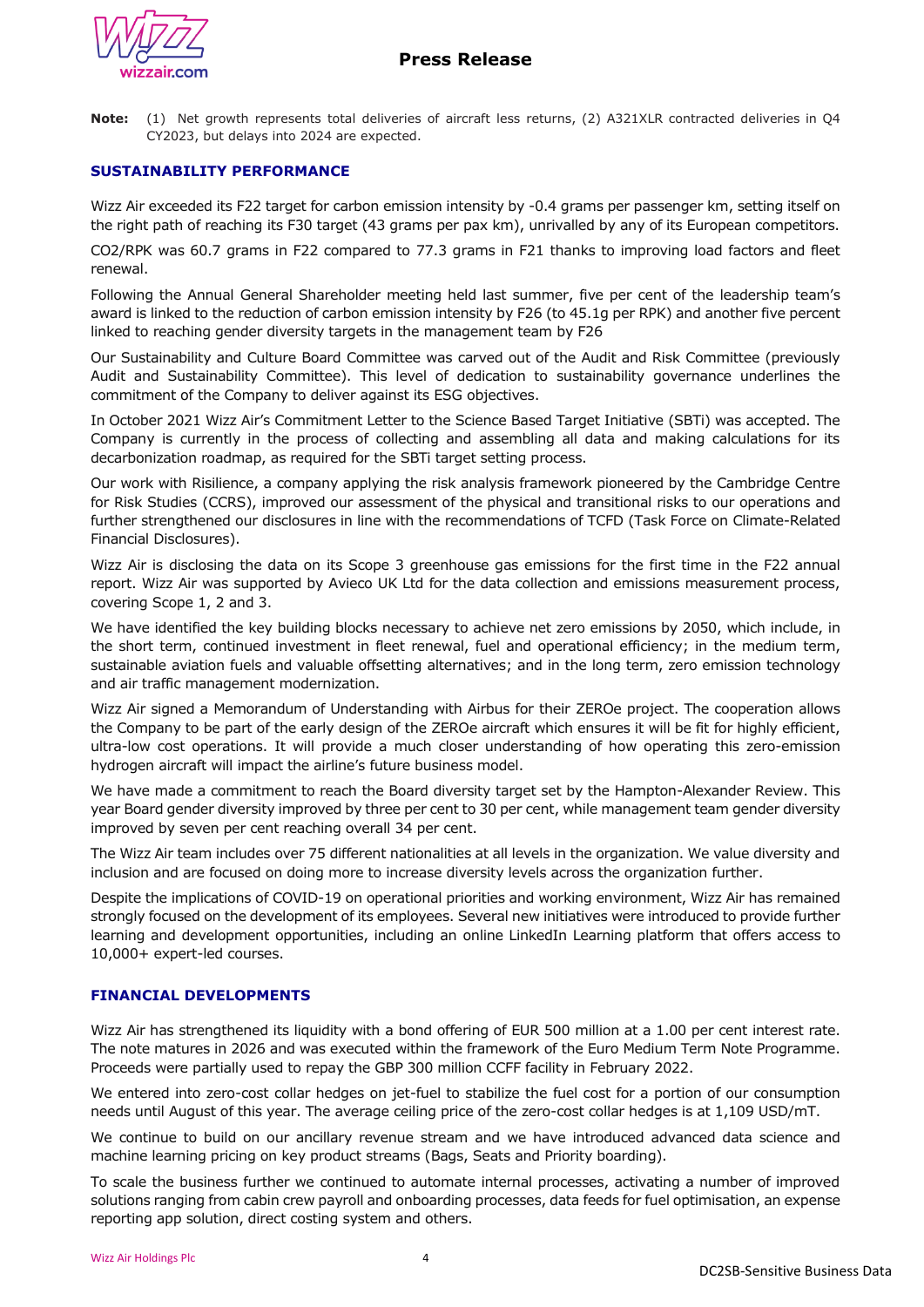

## **EMPLOYEE RELATIONS**

We have recruited in excess of 2,200 staff since the start of the last fiscal year and are projecting to be a team of 6,700 people by the end of Summer 2022, up from around 4,000 people pre-COVID-19.

We conduct bi-annual employee engagement surveys. The results of employee engagement surveys are reviewed by the Board which offers an opportunity to assess any changes in the Company's culture.

Since the start of this year management and crews have had in-person, face-to-face meetings 39 times. This is unique in the industry and is a key measure Wizz Air uses to create a forum where business is discussed and opportunities are offered to all staff to raise concerns.

In February and March of this year, in response to the war in Ukraine, we provided immediate assistance to our Ukrainian employees and offered 110,000 free tickets to all Ukrainian nationals for flights from Ukraine's bordering countries and discounted rescue fares on all other routes.

## **OTHER DEVELOPMENTS**

We have further automated and digitalised customer support services, providing faster resolutions and improved customer convenience. These solutions have included the automatic payment of EU261 compensation claims, optimised claim forms with flight validation and data pre-collection, enhanced Interactive Voice Response, which has been especially useful during peak-traffic periods.

In January 2022 our "Fly the Greenest" campaign was launched to raise awareness among our passengers about Wizz Air's environmental credentials and to enable them to make a responsible decision when flying. Wizz Air is proud to be not only Europe's fastest-growing airline, but also its greenest choice of air travel.

To protect the EU airline operating licence of Wizz Air Hungary Ltd (a subsidiary of the Company), the Board has resolved to continue to apply a disenfranchisement of Ordinary shares held by non-EEA shareholders in the capital of the Company. This will continue to be done on the basis of a 'Permitted Maximum' of 45 per cent pursuant to the Company's articles of association (the "Permitted Maximum"). The decision by the Board is considered appropriate to ensure Wizz Air Hungary Ltd's continued compliance with applicable ownership and control requirements. We will provide further details on or before 1 July 2022, simultaneously with the notice of annual general meeting that is scheduled to take place on 26 July 2022.

We intend to file an application to form a new subsidiary in Malta that would be granted an Air Operator's Certificate ("AOC"). Subject to confirmation of its AOC and operating license from EASA and Malta Civil Aviation Directorate, Wizz Air Malta may begin operations in October 2022 with Malta-registered aircraft.

Effective 8 June 2022, Heiko Holm, Wizz Air Hungary Ltd. Operations Officer, will be appointed Officer Wizz Air Central, taking responsibility for Central Operations across AOCs. Roland Tischner, currently Head of Ground Operations, will be promoted to Officer Wizz Air Hungary Operations.

### **FULL YEAR OUTLOOK**

As we enter F23 we see improving consumer demand coinciding with high travel season. At the same time we are conscious that the trading environment can quickly change prompted by the impact of inflation and quantitative tightening on consumer demand.

Nevertheless, summer demand indicators remain excellent at this point, supported by strong consumer dynamics: an urge to travel, improved household savings ratios in key markets, near-full employment and wage inflation. Our ultra-low cost model will thrive as consumers will choose the best value in the market.

We will return to full productivity in F23 and put our more diverse, expanded network to full use. We expect to fly resp. 30 per cent and 40 per cent more capacity (versus F20) in the first and second quarter of F23. At this point in time we will not provide further financial guidance for the year ahead.

## **Directors' confirmations**

#### **The statements below have been prepared in connection with the group's full Annual Report and Accounts for the year ended 31 March 2022. Certain parts are not included in this release.**

The Directors consider that the Annual Report and Accounts, taken as a whole, is fair, balanced and understandable and provides the information necessary for shareholders to assess the Group's financial position and performance, business model and strategy. Each of the Directors, whose names and functions are listed in the Directors' Report, confirm that to the best of his or her knowledge: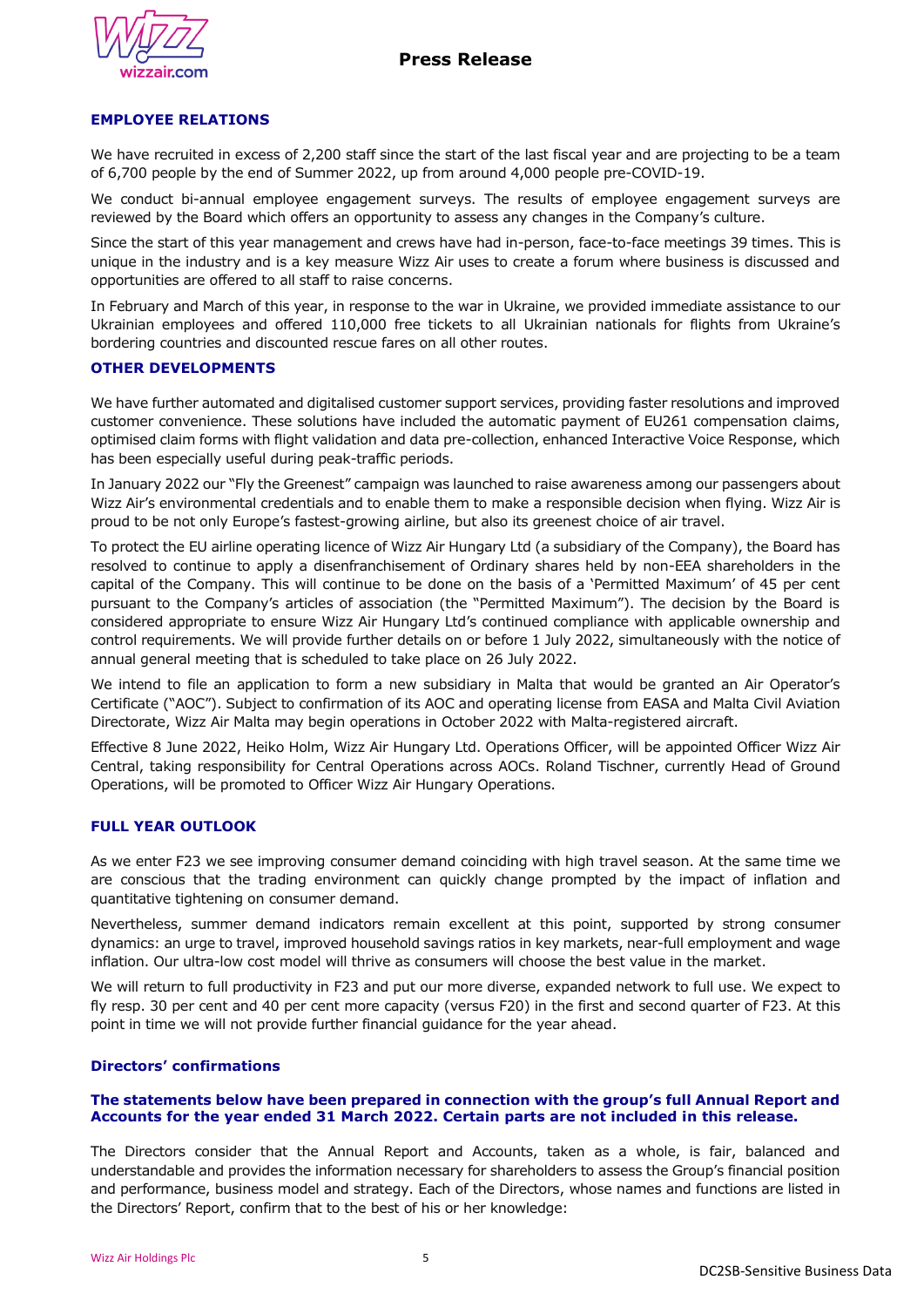

the Consolidated financial statements, which have been prepared in accordance with IFRSs, as adopted by the European Union, give a true and fair view of the assets, liabilities, financial position and loss of the Group;

the Strategic Report includes a fair review of the development and performance of the business and the position of the Group, together with a description of the principal risks and uncertainties that it faces; and

there is no relevant audit information of which the Company's auditor is unaware. Each Director has taken all steps that he or she ought to have taken as a director in order to make himself or herself aware of any relevant audit information and to establish that the Company's auditor is aware of that information.

By order of the Board

Jozsef Varadi

## **ABOUT WIZZ AIR**

Wizz Air, Europe's fastest growing and most sustainable ultra-low-cost airline, operates a fleet of 154 Airbus A320 and A321 aircraft. A team of dedicated aviation professionals delivers superior service and very low fares, making Wizz Air the preferred choice of 40.0 million passengers in the financial year F20 ending 31 March, 2020 and 27.1 million passengers in the financial year F22 ending 31 March 2022. Wizz Air is listed on the London Stock Exchange under the ticker WIZZ. The company was recently named one of the world's top ten safest airlines by airlineratings.com, the world's only safety and product rating agency, and 2020 Airline of the Year by ATW, the most coveted honour an airline or individual can receive, recognizing individuals and organizations that have distinguished themselves through outstanding performance, innovation, and superior service. Wizz Air was also rated the most sustainable airline in Europe by Sustainalytics in January 2022.

#### **For more information:**

**Investors:** Zlatko Custovic, Wizz Air **1988** 1 277 9407 **Media:** Zsuzsanna Trubek, Wizz Air Edward Bridges / Jonathan Neilan, FTI Consulting LLP: +44 20 3727 1017 +36 70 652 4115

**- Ends -**

Dear Shareholders,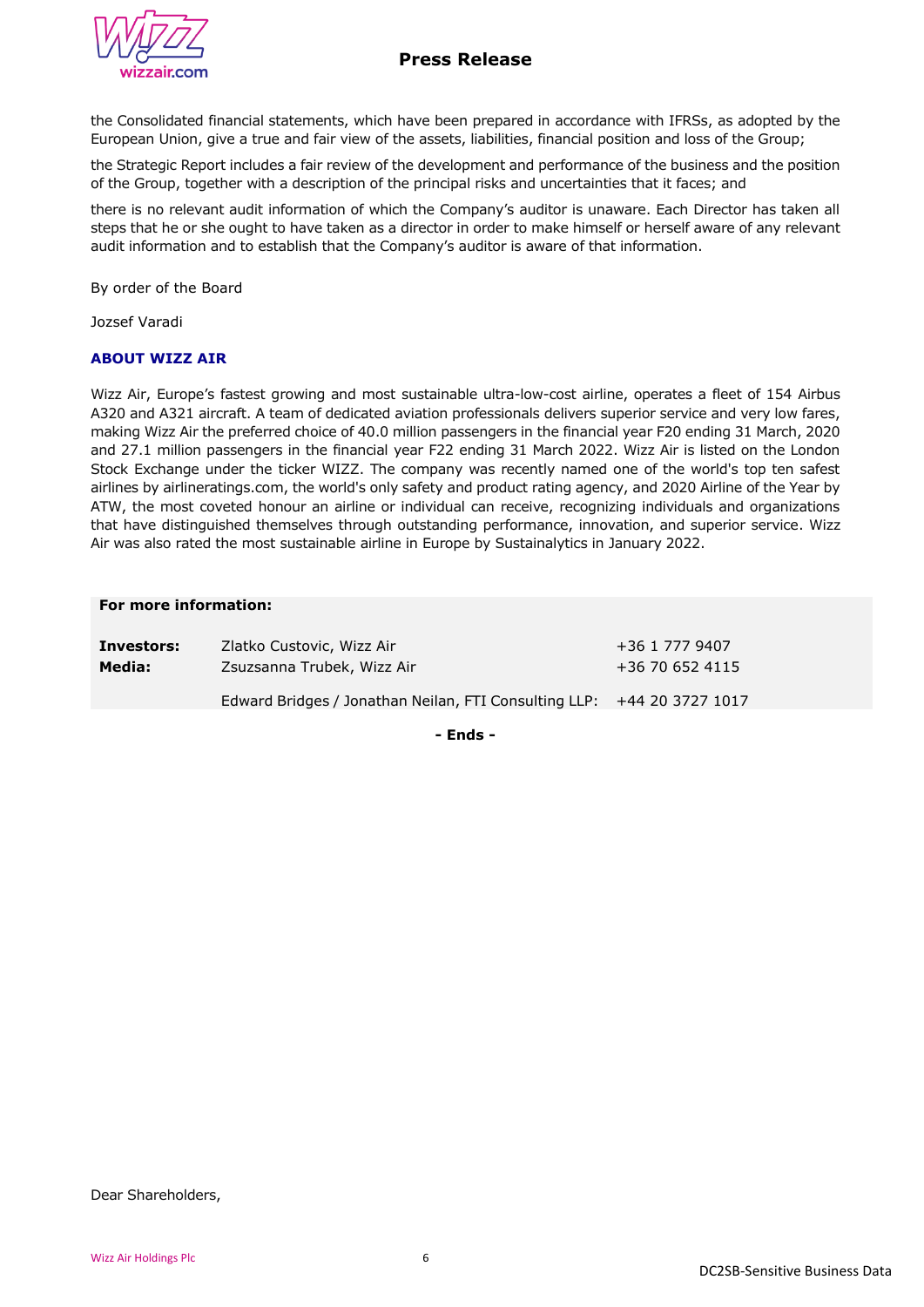

Although the past two years have been the most challenging in our 18-year history, they have demonstrated the resilience of the Wizz Air business model and the passion of our people as we work together to deliver for our customers every day, even in these times of extreme adversity.

The aviation industry globally has faced severe restrictions due to COVID-19, with airlines around the world being limited in their ability to operate and many required to seek significant financial support from governments or shareholders or both.

Wizz Air has faced these same restrictions but has managed to navigate the pandemic from a position of strength, with an investment grade balance sheet, a strong liquidity position and an unwavering focus on continuing to widen our competitive cost advantage. The Company continued to deal with the crisis at hand and, at the same time, laid the foundation that would allow us to emerge from this cycle as a more diversified, stronger business; with a younger, more efficient and more sustainable fleet; and with a workforce eager to deliver against our ambitious "Wizz 500" strategy – a vision that will more than triple our fleet and size by the end of the decade.

As a result of the pandemic, Wizz Air is closing F22 with revenue down 40 per cent versus F20 (our pre-COVID-19 financial year), but with revenue up 125 per cent compared to last year. Our net loss for the year was €642.5 million as the uncertain and ever-changing nature of COVID-19 impacted the core principles of our low-cost model – maximising the utilisation of our fleet, the optimal utilisation of our workforce, and sufficient time to commercialise our routes driving the maximum revenue per aircraft. Several times during the year we had to adjust our plans downwards to deal with the next wave of COVID-19 or upwards to ramp up the operation when infections seemed to decrease, supported by increasing vaccination levels.

Following the severe challenges of the pandemic, on the second anniversary of the COVID-19 outbreak in Europe, a war started in Ukraine, impacting our customers, colleagues and operations in Ukraine, Moldova and Russia. Our people showed great resilience and generosity beyond anything I could have imagined, working together to help those customers and colleagues affected by the war. The WIZZ team worked tirelessly to help them to start to rebuild their lives in a new country by providing support, meals, transport and, in some cases, accommodation in their own homes.

From an operational perspective, the impact on the business was quickly mitigated, helped by the diversification of the network, which we have been focused on expanding over the last number of years. We continue to work to repatriate four stranded aircraft in Ukraine.

As we move on from the COVID-19 pandemic we are focused on the business model and strategy that have made Wizz Air so successful. Operational efficiency, cost and price leadership, innovation, and service excellence remain the core principles of how we operate. These are the cornerstones of our success and are the basis of how we will achieve Wizz 500. In doing so we believe we will provide opportunities that can enhance lives and make the world around us better, bringing people and businesses together. We're committed to making sure that everyone, everywhere can benefit from air travel at the lowest possible prices, all while setting high benchmarks for safety, customer experience and sustainability.

## **A focused ultra-low-cost business model**

In the post-pandemic environment, and in light of the low levels of operation due to travel restrictions, our total cash balance has been the single most important performance indicator of the health of the Wizz Air business. With a total cash (including short-term deposits and restricted cash balances) balance at €1,378.8 million at the end of March 2022 and an investment grade balance sheet, we remain one of the strongest airlines in the industry.

Maintaining this strong cash position was only possible through our ultra-low-operating cost base, which has allowed us to persevere through periods of severe business interruption and allowed us to operate cash-positive flights, serving our customers and supporting our cash position even during periods of restricted demand.

Nonetheless, we were not immune to all challenges, especially as the crisis entered its second year without interruption. During F22, we raised €500 million from a 1.00 per cent Eurobond maturing in January 2026, used in large part to repay a £300 million Commercial Paper Facility from the Bank of England under the UK Government's COVID Corporate Financing Facility (CCFF).

We also focused on widening our competitive cost advantage by continuing to invest in the network (securing new attractive long-term airport contracts as we opened new bases and routes), continuing to invest in our fleet (securing an even lower cost base by further up-gauging our fleet, now at an average of 212 seats per aircraft), and working with our partners to get better cost and payment terms going forward.

## **Our geographic footprint as sustainable competitive advantage**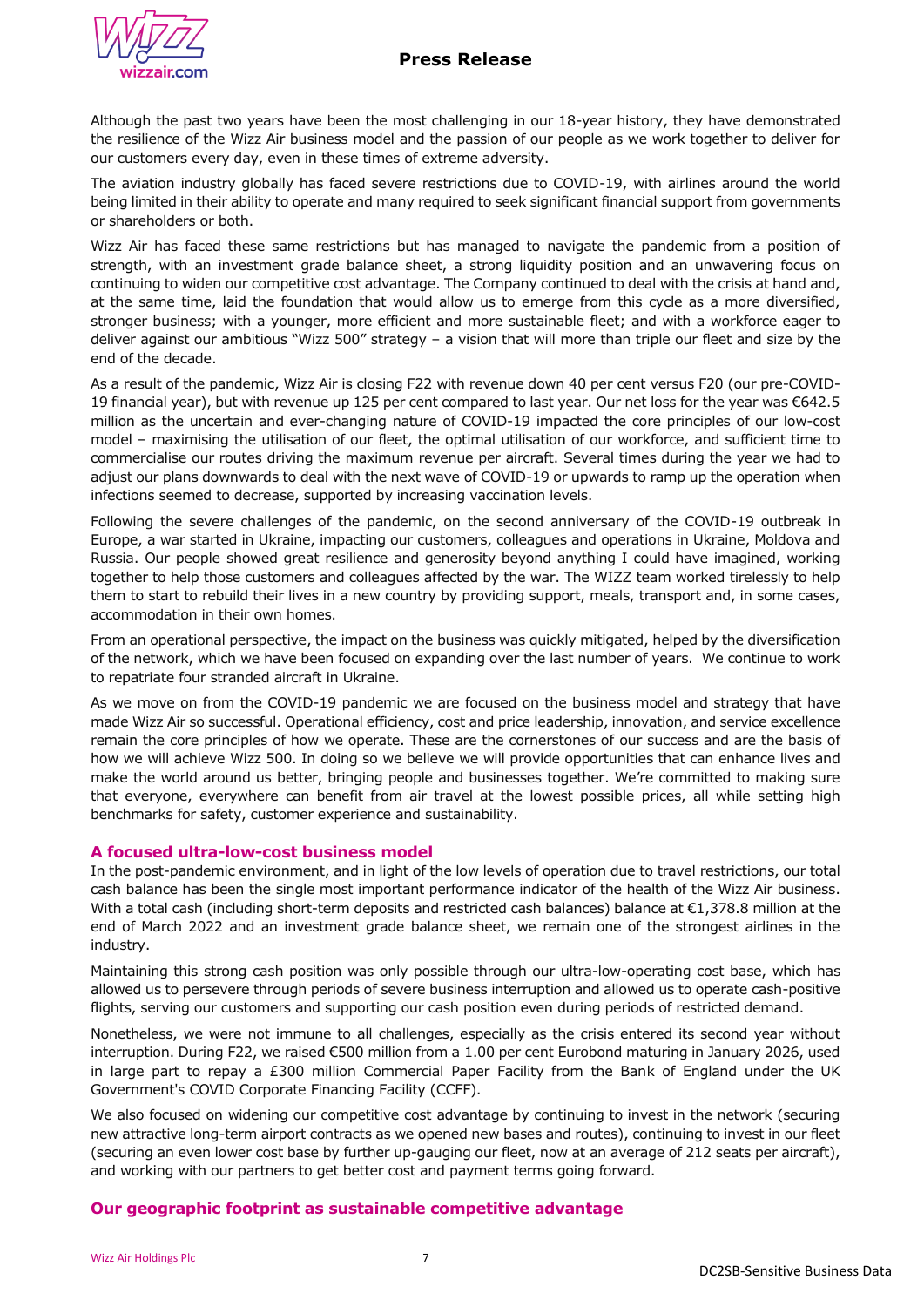

Our growth model is centred around making mobility affordable for more people. In Central and Eastern Europe flight penetration is still well below Western European markets. As GDP in the region has grown, so has demand for air travel and, historically, 75 per cent of our growth has come from market growth. In Western Europe, we make flying more affordable as we disrupt legacy carriers who operate in fragmented markets.

Our focus has been – and remains – to continue to grow and diversify our footprint. While doing so we have enhanced our ability to recover faster once restrictions lifted and have also improved our structural cost as we locked in a cost structure at a time when there was depressed demand for airport capacity. This allowed us to reinvest these lower costs in lower fares for our passengers.

We have further strengthened our business in our core CEE region, including new bases in Albania and Bosnia and Herzegovina, in order to consolidate our market leadership, with an overall market share close to 21 per cent and a low-cost segment share of over 38 per cent in CEE.

We have also strengthened historic positions in select markets in the West, notably in the UK and Italy. We have expanded our presence in London through our continued market leadership in Luton and expansion in Gatwick and, additionally, we have started operations at a new base in Cardiff, bringing the UK base network to four airports, including Doncaster. In Italy we opened new bases in Rome, Naples and Venice, bringing our Italian bases to seven. The UK and Italy are markets where we have been operating with a strong brand and product for more than 15 years and where COVID-19 has redrawn the competitive landscape allowing for a disproportionate level of growth.

As part of our "Go East" strategy, Wizz Air Abu Dhabi has now been operating for 18 months. As we emerge from the pandemic, we believe it can become a 50 aircraft operation towards the end of the decade, serving a potential market of 5 billion people within five-hours' flying from Abu Dhabi. On 10 May 2022 Wizz Air signed a memorandum of understanding with the Kingdom of Saudi Arabia to explore the country's airline market development opportunities.

| Market                 | Market share | Low-cost segment share | Low-Cost Market position |
|------------------------|--------------|------------------------|--------------------------|
| Romania                | 37.8%        | 52.6%                  |                          |
| Bulgaria               | 29.0%        | 52.6%                  |                          |
| Albania                | 41.0%        | 53.6%                  |                          |
| North Macedonia        | 61.5%        | 82.3%                  |                          |
| Bosnia and Herzegovina | 40.6%        | 58.8%                  |                          |
| Hungary                | 29.1%        | 40.4%                  | 2                        |
| Ukraine                | 12.6%        | 27.5%                  | 2                        |
| Lithuania              | 16.6%        | 26.6%                  | 2                        |
| Slovakia               | 17.4%        | 21.6%                  | $\overline{2}$           |
| Serbia                 | 14.6%        | 58.9%                  | 2                        |
| Moldova                | 28.5%        | 58.3%                  | $\overline{2}$           |
| Poland                 | 20.2%        | 33.6%                  | 3                        |
| Latvia                 | 4.8%         | 16.4%                  | 3                        |
| United Kingdom         | 4.2%         | 6.8%                   | 5                        |
| Italy                  | 8.7%         | 12.6%                  | 3                        |
| Austria                | 7.2%         | 19.7%                  | 2                        |
| United Arab Emirates   | 0.6%         | 2.4%                   | 4                        |
| <b>CEE</b>             | 20.7%        | 38.1%                  |                          |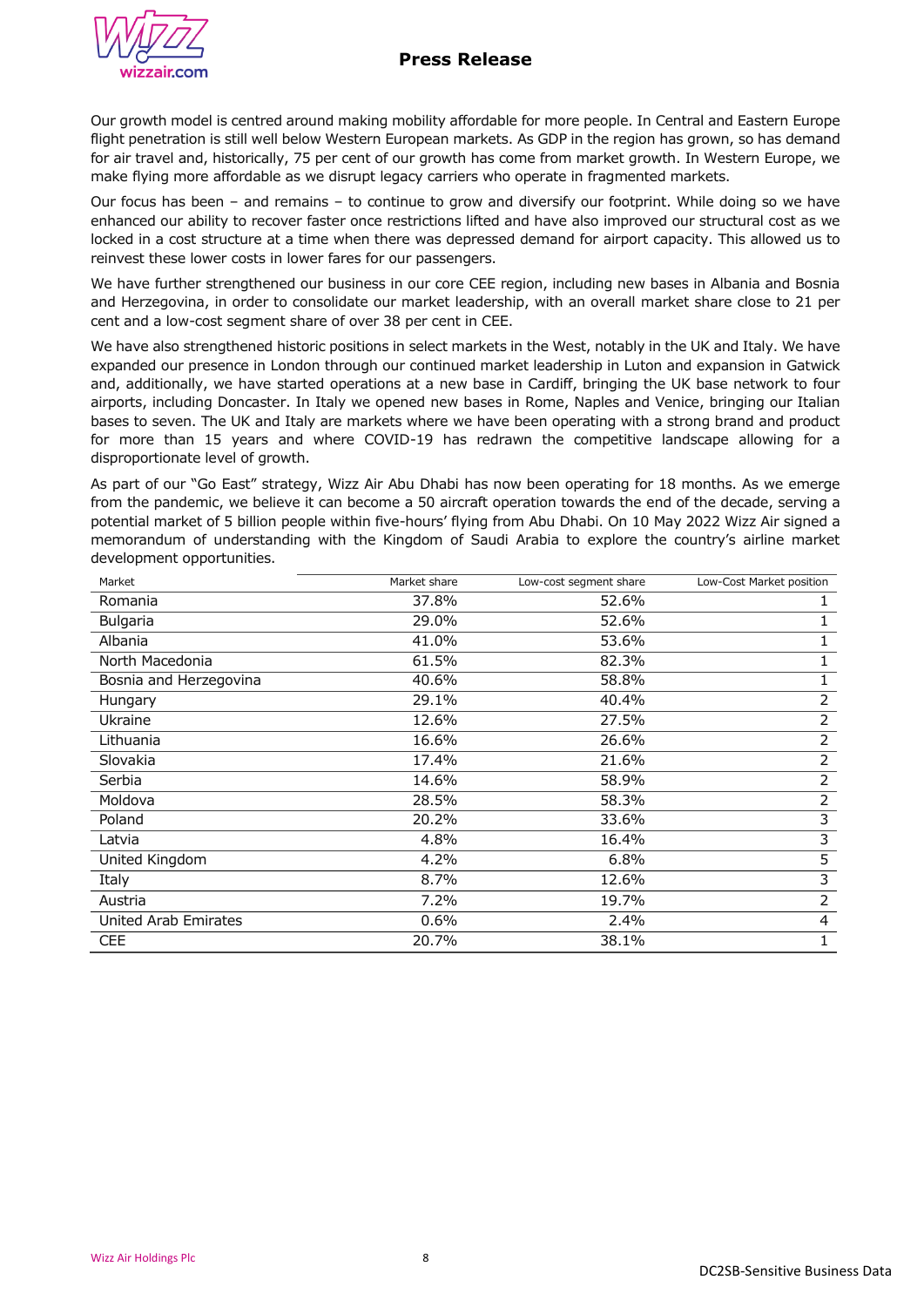

## **Our fleet as a driver of competitiveness and sustainability**

Operating the most competitive aircraft technology is critical for a low-cost carrier, particularly one which plans to operate its aircraft for around 13 hours per day. State-of-the-art aircraft with the latest engine technology consume less fuel, have lower noise emissions, are more efficient not only to fly but also to maintain and to handle at the airport and accommodating more passengers in still very comfortable seating. Our strong balance sheet enabled us to maintain our fleet delivery programme in F22. 25 A321neos joined the fleet, taking the total number of aircraft to 153 at the end of March 2022. Today, 38 per cent of the Company's total seat capacity is with the A321neo family of aircraft, probably the highest renewal rate of any fleet in Europe.

|                                       | March 2022 | March 2023 | March 2024 |
|---------------------------------------|------------|------------|------------|
|                                       | Actual     | Planned    | Planned    |
| A320ceo without winglets (180 seats)  | 22         |            | 4          |
| A320ceo with winglets (180 seats)     | 28         | 28         | 21         |
| A320ceo with winglets (186 seats)     | 9          | 9          | 9          |
| A320neo with winglets (186 seats)     | 6          | 6          |            |
| A321 ceo with winglets (230 seats)    | 41         | 41         | 41         |
| A321neo with winglets (239 seats)     | 47         | 91         | 125        |
| A321neo XLR with winglets (239 seats) |            |            | 6          |
| Fleet size                            | 153        | 182        | 213        |
| Proportion of seats on A321           | 64%        | 78%        | 85%        |
| Average number of seats per aircraft  | 211.7      | 221.9      | 226.1      |

The new neo aircraft are powered by Pratt & Whitney GTF engines, which reduce fuel burn by 16 per cent, nitrogen oxide emissions by 50 per cent and deliver close to a 50 per cent reduction in noise footprint compared to previous generation aircraft.

Our emission intensity, measured by  $CO<sub>2</sub>$  per revenue passenger kilometre ( $CO<sub>2</sub>/RPK$ ), was already the lowest in the industry in F20 and our continued investment in fleet innovation ensures we maintain a strong edge versus any competitor.

During F21 and F22 our emission intensity was affected by COVID-19 travel restrictions given the impact on passenger load on our flights. Nevertheless, we have delivered on the plan disclosed in the F21 Annual Report as we remain highly committed to lowering our emission intensity and achieving the transition to a net-zero future.

## **Creating the leading digital platform**

A digital customer experience and operation is core to the business model of an ultra-low-cost-carrier. It drives costs out of the system, it allows the airline to scale the Company, and it drives immediacy instead of dependency on lead times. Our digital programme is centred around four pillars:

- An exceptional digital customer journey: our customers' journey remains a key focus area for us, with digital experience as key to making travel as frictionless, safe, and easy as possible in a cost-effective manner. We target all key touchpoints with our customers. Our distribution is nearly fully digital today. We digitalise communications by further streamlining communication channels with customers. We digitalise customer service via the introduction of our Chatbot platform, increasing traffic quarter on quarter, and are nearing an automation rate of 95 per cent.
- Digital powered operations: Wizz Air is deploying new technology to drive efficiencies into its operations and improve decision making. Not only are we automating existing processes but we are re-imagining our operations with digital being the catalyst for improving key performance metrics like on-time performance, utilisation of fleet and crew, and ultimately to drive a lower CASK. One of the key enabling platforms for this is the roll-out of our Electronic Flight Book (EFB) and the launch of an Electronic Technical Log Book (ETLB) to replace the paper-based communication and records managed by pilots and third parties. New equipment allows for a much greater connectivity, faster decisions and adjustments to how we operate, which, in the end, will lead to a better service at a lower cost.
- Scaling without boundaries: to support our growth, Wizz Air is working on standardising and automating the core process across support functions like Finance and Accounting and Human Resources, with the focus on automation of transactions, reduction of lead times and higher pixelation of data to allow for more datadriven decision making.
- Strong digital foundations are a prerequisite for scaling efficiently and operating with the highest levels of reliability. The Company continues to invest in hardware and network connectivity to ensure it can maintain a productive workforce and stable and secure operations.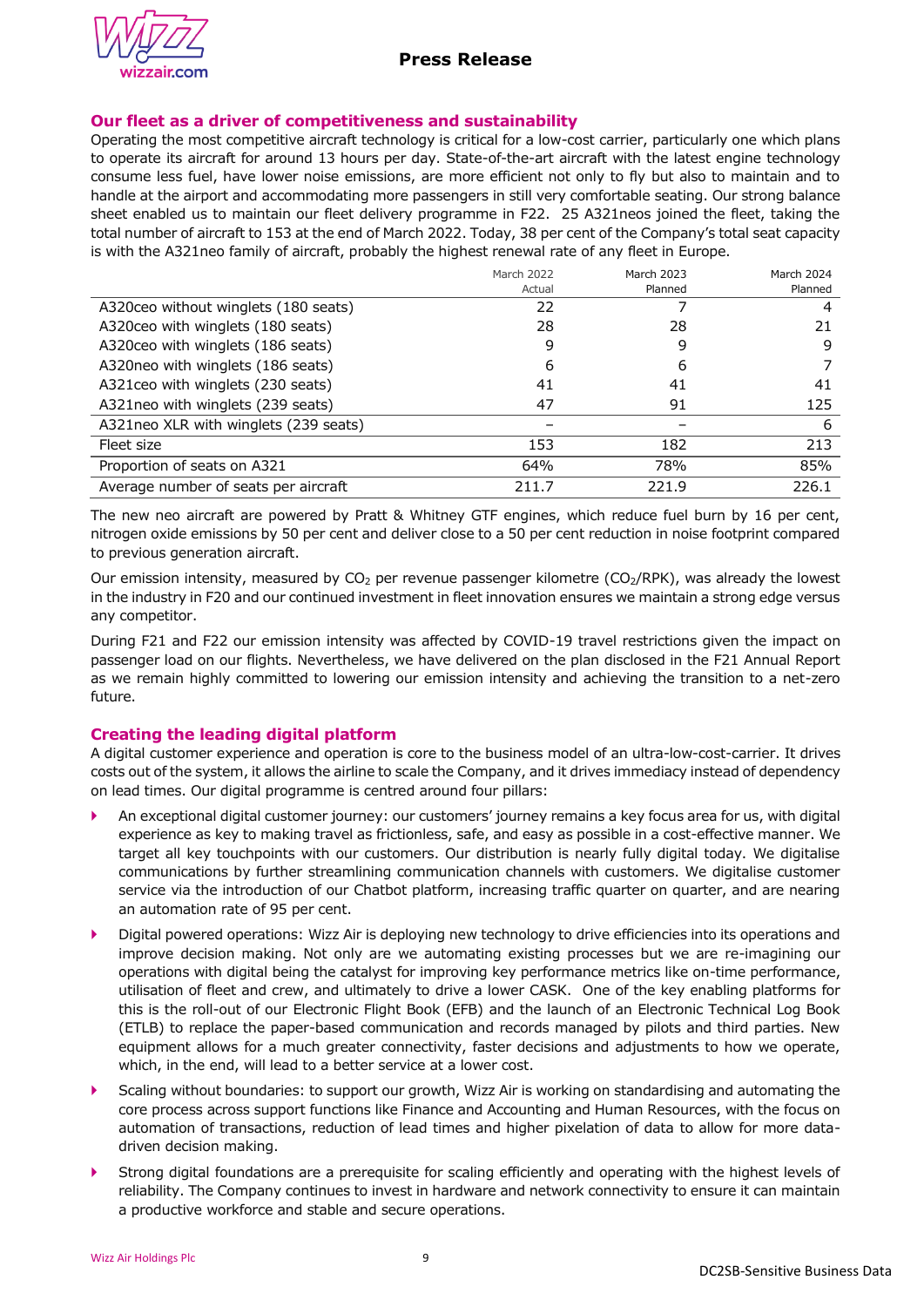



## **Focus on our people**

Our people are at the core of our business. More than 90 per cent of our employees engage with our customers face-to-face on a daily basis.

During F22 our employee engagement score was 7.0, broadly aligned with the industry average, with a participation rate of 67 per cent. Our Employee Feedback Survey, together with the surveys in the industry, showed a small reduction in overall satisfaction rate, which is understandable given the duration of the pandemic and the impact it had on our operations. Nevertheless, our employees have shown tremendous resilience during unprecedented times of adversity and personal hardship, changing schedules because of COVID-19 and loss of income, as the number of hours they could fly was reduced. Their continued strong engagement even during the toughest of times is a true testimony to the Wizz spirit, and it is their dedication and passion that is at the root of our success. That success allowed us to ramp-up operations as restrictions eased and, as the business recovered, we were proud to be the first major airline in Europe to restore salaries to their pre-COVID-19 levels. We aspire for our workforce at Wizz Air to reflect our broad customer base. As such, we are proud to have a diverse team of passionate aviation professionals. Our team includes more than 50 different nationalities at all levels in the organisation. We are also focused on driving a better gender balance within the organisation. We improved Board gender diversity further from 27 per cent to 30 per cent, just shy of our 33 per cent target. Our Management Team diversity increased from 27 per cent to 34 per cent. Our commitment is reflected in our long-term incentive targets for our Executives, to reach 40 per cent female representation at managerial level by 2026.

We are also determined to make a step-change in the under-representation of women in the flight deck – a long-standing issue within the aviation industry – with the help of our Cabin Crew to Captain programme.

To preserve the Wizz Air culture and offer more meaningful career opportunities, we have set ourselves a goal to fill vacancies with internal talent in at least 50 per cent of these positions and, this year, we exceeded this goal by filling 54 per cent of open positions. We believe that Wizz Air offers the best career progression opportunity in the industry, irrespective of whether you are a pilot, cabin crew or an office employee. Wizz Air opens up opportunities for diverse talents to learn, develop and succeed.

### **Outlook**

During F22 we improved our trading performance and now look forward to what we hope will be a world without COVID-19 disruptions and where peace is quickly restored in Ukraine. While new challenges will emerge, we know that our strategic priorities and progress will help us to thrive in the industry as long as we are focused on executional excellence – excellence in product and service at the lowest cost – allowing us to deliver low fares and superior shareholder returns.

F23 will be a year marked by high inflation across cost lines. This is where our investments in network, in fleet and in people will bear fruit and will help us not only to return to F20 ex-fuel CASK cost levels, but equally to widen the gap versus the rest of the industry on cost competitiveness.

In our industry, lowest cost prevails. Being able to combine the lowest cost with excellence in service and the lowest emission intensity will allow us to reach our value creation targets for all our stakeholders – shareholders, employees, and the passengers and communities we serve.

# **FINANCIAL REVIEW**

Over the past year Wizz Air's results continued to be impacted by the COVID-19 pandemic even as we witnessed traffic recovery in most of our markets. Wizz Air's more diversified network has been key in recovering capacity and dealing with macro events such as conflict in Ukraine. Amid a gradually recovering demand Wizz Air continued to make investments in people, fleet, its network and systems, all of which lay the foundation for the Company's future growth. Our focus continued to be on cost and managing cash and throughout the year we have maintained our investment grade balance sheet.

Wizz Air carried 27.1 million passengers during F22, an increase of 166 per cent compared to the previous fiscal year. Revenues increased by 125 per cent to €1,663.4 million. Passenger and revenue figures reflect the increase in capacity throughout the year, as more people returned to flying encouraged by COVID-19 vaccines and immunity travel certificates.

Throughout the year the underlying focus for the Company has been investment for growth, enabled by market shifts created due to the COVID-19 pandemic and capacity retrenchment by a number of our industry peers.

Wizz Air reported a net loss of €642.5 million (compared to €576.0 million net loss in F21).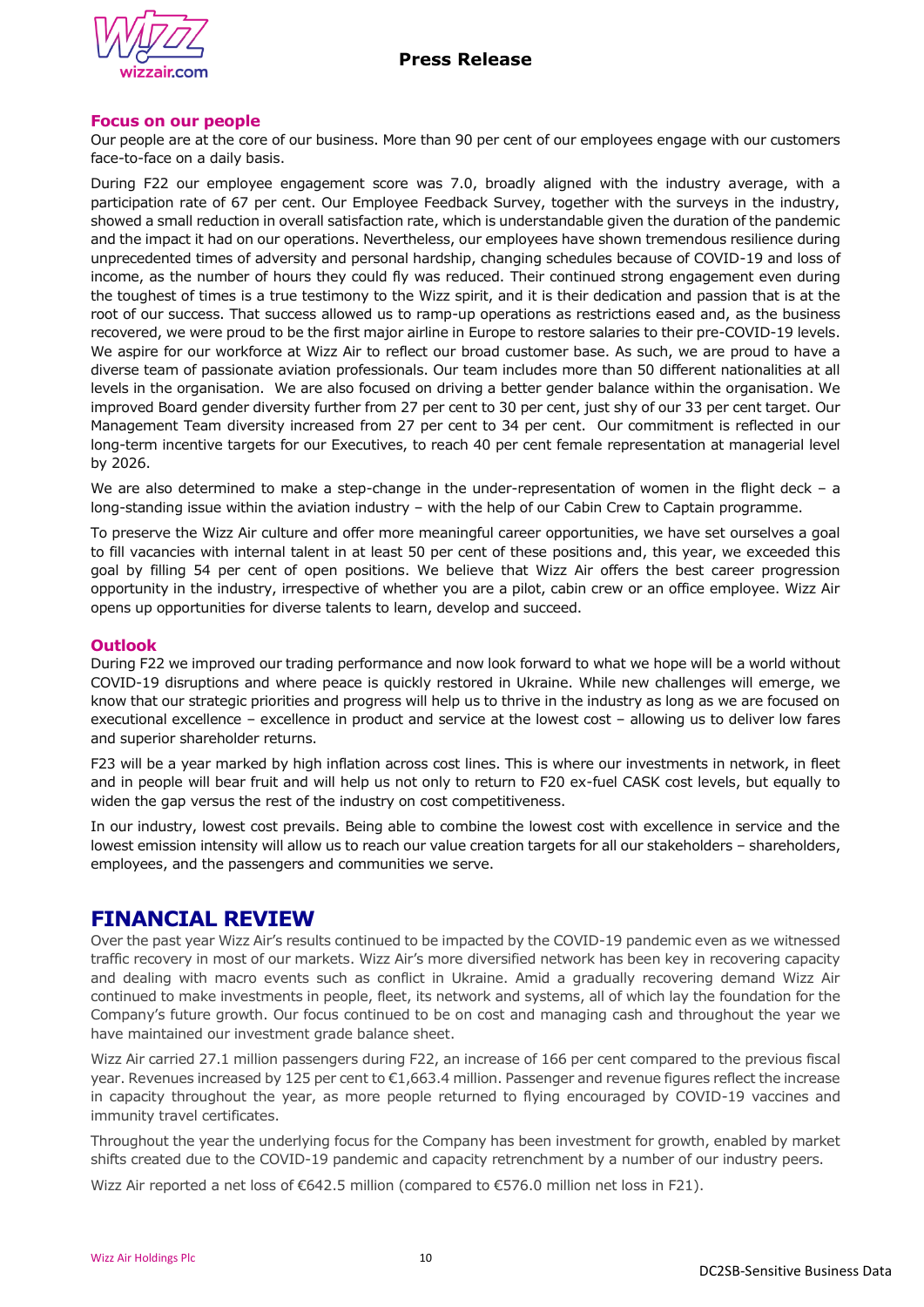

# **Press Release**

The unit revenue measured in terms of ASKs increased by 3.1 per cent to 2.98 Euro cents, while unit costs decreased by 18.0 per cent to 3.98 Euro cents in F22 from 4.85 Euro cents in F21. CASK excluding fuel expenses decreased by 27.3 per cent to 2.81 Euro cents in F22 from 3.86 Euro cents in F21. A decrease in CASK is driven behind greater capacity operated during the year, which resulted in a higher number of ASKs.

Supporting the recovery and sustaining the growth of the business, key management actions included:

From an investment and financing point of view:

- placing a new aircraft order for a further 102 Airbus A321 aircraft, including purchase rights and optional units, at very attractive commercial terms, securing a continued supply of best market technology aircraft;
- enhancing liquidity position with a €500 million four-year bond issued in January 2022 on more favourable terms compared to January 2021 issuance, which was used to pay off a £300 million facility from the Bank of England under the UK Government's CCFF in February 2022; and
- taking delivery of 25 new A321neo aircraft, while returning nine A320ceo aircraft, bringing forward the benefits of new technology in ownership and operating cost, fuel consumption and lower carbon and noise emissions.

From a cost point of view:

- adjusting capacity in markets and reallocating aircraft to better performing locations in line with the Company's historic network optimisation churn rate;
- renegotiating key long-term supply agreements covering aircraft component services, engine refurbishment and base and line maintenance;
- deploying new systems and hardware as part of its digital powered operations, including departure control systems across its stations and launching Electronic Technical Log Book to replace the paperbased maintenance record managed by pilots and MRO agents; and
- applying hot and cold parking of parts of our fleet, to further reduce costs.

From a revenue point of view:

- sustaining a clear principle of cash-positive flying; and
- continuing to leverage our strong capabilities in ancillary revenue posting record growth month on month and rolling out advanced data science tools supporting dynamic pricing of key product streams (e.g. bags, seats and priority boarding).

From a cash point of view:

- continuing to apply our ambitious "payment days" extension programme with suppliers, leveraging the strength of our balance sheet and credit rating which allowed suppliers to better differentiate Wizz Air from other airlines, supported by our ability to offer true long-term partnerships;
- optimising key elements of our investment cash flow by focusing on optimised fleet deliveries and early lease returns (where contractually feasible); and
- converting advance aircraft payments (pre-delivery payments) to EUR currency significantly reducing the USD currency exposure in the years ahead.

The macro variables with significant influence on the financial performance of the Group developed during the year as follows:

|                                                               | F <sub>22</sub> | F21  | Change    |
|---------------------------------------------------------------|-----------------|------|-----------|
| Average jet fuel price (\$/metric tonne, including into-plane |                 |      |           |
| premium and impact of effective hedges)                       | 789             | 674  | 16.9%     |
| Average USD/EUR rate (including impact of effective hedges)   | 1.16            | 1.17 | $(0.8\%)$ |
| Year-end USD/EUR rate                                         | 1.11            |      | $(8.3\%)$ |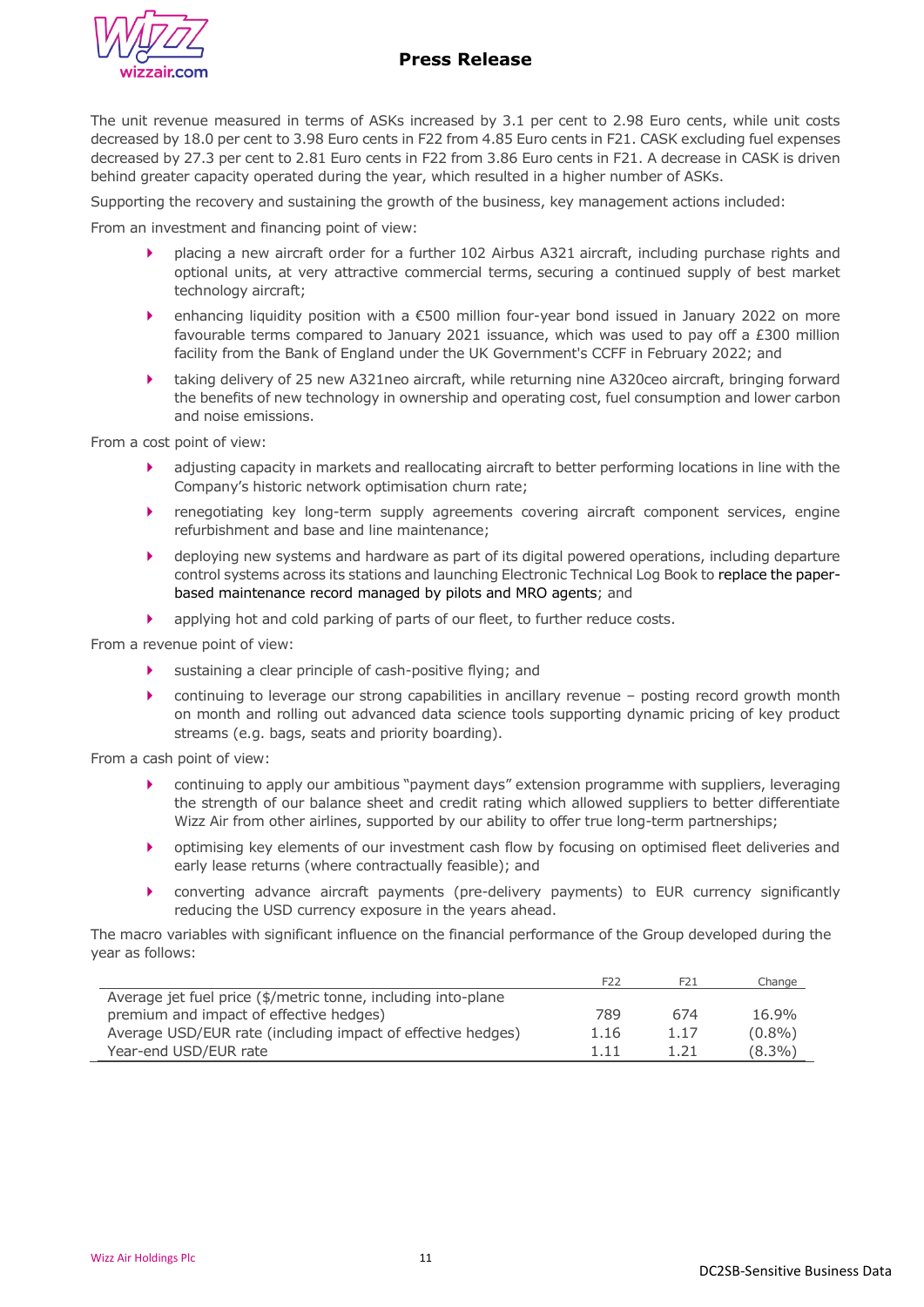

## **Financial overview**

#### Summary statement of comprehensive income

| $\epsilon$ million                                                    | F <sub>22</sub> | F21       | Change     |
|-----------------------------------------------------------------------|-----------------|-----------|------------|
| Total revenue                                                         | 1,663.4         | 739.0     | 125.1%     |
| Fuel costs (including exceptional income/(expense))                   | (649.0)         | (347.4)   | 86.8%      |
| Operating expenses excluding fuel                                     | (1, 479.7)      | (919.7)   | 60.9%      |
| Total operating expenses                                              | (2,128.7)       | (1,267.1) | 68.0%      |
| Operating loss                                                        | (465.3)         | (528.1)   | $(11.9)\%$ |
| Comprising:                                                           |                 |           |            |
| - Operating loss excluding exceptional income/(expense)               | (469.6)         | (434.5)   | $8.1\%$    |
| - Exceptional income/(expense)                                        | 4.3             | (93.6)    | $n.m.*$    |
| Operating profit margin (excluding exceptional income/(expense))      | (28.2%)         | (58.8%)   | 30.6 ppt   |
| Net financing expense                                                 | (176.2)         | (38.4)    | 358.8%     |
| Loss before income tax                                                | (641.5)         | (566.5)   | 13.2%      |
| Income tax expense                                                    | (0.9)           | (9.5)     | $(90.0\%)$ |
| Loss for the year                                                     | (642.5)         | (576.0)   | 11.5%      |
| Exceptional income/(expense) net of income tax                        | 4.3             | (93.6)    | $n.m.*$    |
| Underlying loss after tax                                             | (646.7)         | (482.4)   | 34.1%      |
| n.m.: not meaningful as a variance is more than (-)100 per cent.<br>∗ |                 |           |            |
| Loss per share                                                        |                 |           |            |
| Loss per share, EUR (Note 9)                                          | F <sub>22</sub> | F21       | Change     |
|                                                                       |                 |           |            |

## **Return on capital employed and capital structure**

Return on capital employed (ROCE) is a non-statutory performance measure commonly used to measure the financial returns that a business achieves on the capital it uses. ROCE for F22 was (16.8) per cent, compared to (19.4) per cent for the previous year.

Basic and diluted loss per share (6.33) (6.73) (6.0%)

The Company maintained its investment grade credit rating by Moody's (Baa3) and Fitch (BBB-).

The Company's leverage ratio is (117.7) at the end of the 2022 financial year, while liquidity decreased to 73.1 per cent from 195.9 per cent at the end of the 2021 financial year.

|                 | F <sub>22</sub> | F <sub>2</sub> 1 | Change                |
|-----------------|-----------------|------------------|-----------------------|
| ROCE*           | $'16.8\%$       | $(19.4\%)$       | $2.6$ ppt             |
| Leverage ratio* |                 | 18.9)            | 98.8 ppt              |
| Liquidity*      | 73.1%           | 195.9%           | $(122.8 \text{ ppt})$ |

\* See the definition of these non-statutory measures and their calculation under key statistics on annual report page 17.

# **Financial performance**

#### Revenue

The following table sets out an overview of Wizz Air's revenue items for F22 and F21 and the percentage change in those items:

|                          | F <sub>22</sub> |            |                      | F21           |            |
|--------------------------|-----------------|------------|----------------------|---------------|------------|
|                          |                 | Percentage |                      |               |            |
|                          | Total           | of total   | Total                | Percentage of | Percentage |
|                          | (€ million)     | revenue    | $(\epsilon$ million) | total revenue | change     |
|                          |                 |            |                      |               |            |
| Passenger ticket revenue | 732.1           | $44.0\%$   | 325.7                | 44.1%         | 124.8%     |
| Ancillary revenue        | 931.4           | 56.0%      | 413.3                | 55.9%         | 125.4%     |
| <b>Total revenue</b>     | 1,663.4         | 100%       | 739.0                | 100%          | 125.1%     |

The increase in passenger ticket revenue was driven by a 166.3 per cent increase in passengers. Similarly, ancillary (or "non-ticket") revenue increased in line with the ticket revenue development. The share of ancillary products in the total revenue increased to 56.0 per cent.

Average revenue per passenger decreased by 15.5 per cent from €72.5 in F21 to €61.3 in F22. Average ticket revenue per passenger declined from €32.0 in F21 to €27.0 in F22 (by 15.6 per cent), while average ancillary revenue per passenger decreased to €34.3 from €40.6 (by 15.4 per cent).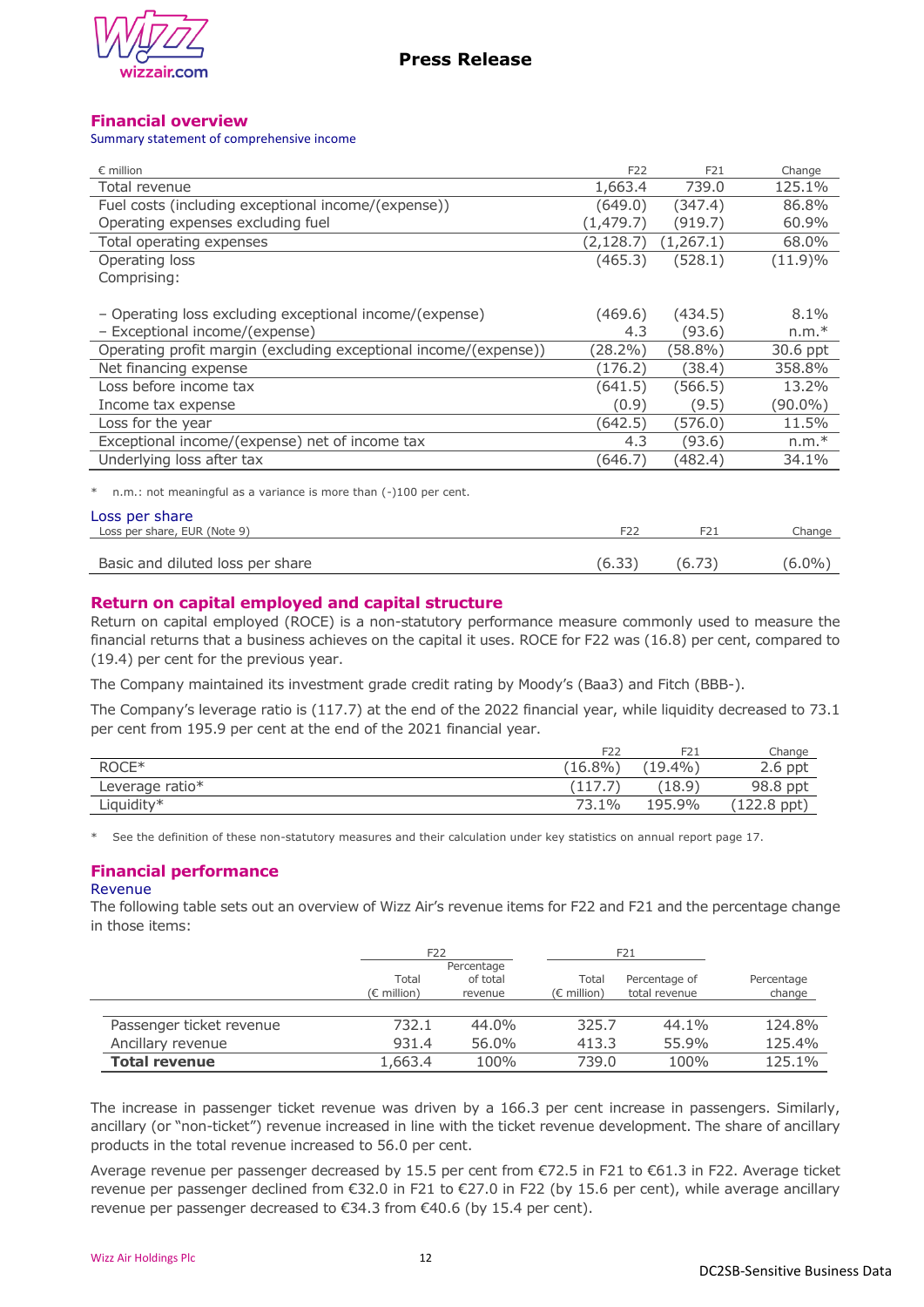

Total operating expenses excluding exceptional income/expense increased by 79.0 per cent to €2,133.0 million in F22 from €1,173.4 million in F21.

The following table sets out for F22 and F21 the expenses relevant for the CASK measure (thus excluding exceptional expense), and the percentage changes in those expenses:

|                         |                             | F22                   |                                | F21                  |                       |           |                         |
|-------------------------|-----------------------------|-----------------------|--------------------------------|----------------------|-----------------------|-----------|-------------------------|
|                         |                             | Percentage            |                                |                      | Percentage            |           |                         |
|                         |                             | of total              |                                |                      | of total              | Unit cost | Percentage              |
|                         | <b>Total</b><br>(€ million) | operating<br>expenses | <b>Unit cost</b><br>(€cts/ASK) | Total<br>(€ million) | operating<br>expenses | (€cts/ASK | change of<br>total cost |
| Staff costs             | 220.5                       | 10.3%                 | 0.39                           | 132.9                | 11.3%                 | 0.52      | 65.9%                   |
|                         |                             |                       |                                |                      |                       |           |                         |
| Fuel costs (excluding   |                             |                       |                                |                      |                       |           |                         |
| exceptional             |                             |                       |                                |                      |                       |           |                         |
| income/(expense))       | 653.3                       | 30.6%                 | 1.17                           | 253.8                | 21.6%                 | 0.99      | 157.4%                  |
| Distribution and        |                             |                       |                                |                      |                       |           |                         |
| marketing               | 43.4                        | 2.0%                  | 0.08                           | 19.6                 | 1.7%                  | 0.08      | 120.8%                  |
|                         |                             |                       |                                |                      |                       |           |                         |
| Maintenance, materials, |                             |                       |                                |                      |                       |           |                         |
| repairs                 | 170.4                       | 8.0%                  | 0.30                           | 165.7                | 14.1%                 | 0.65      | 2.9%                    |
| Airport, handling,      |                             |                       |                                |                      |                       |           |                         |
| en-route charges        | 545.9                       | 25.6%                 | 0.98                           | 254.9                | 21.7%                 | 1.00      | 114.2%                  |
| Depreciation and        |                             |                       |                                |                      |                       |           |                         |
| amortisation            | 446.3                       | 20.9%                 | 0.80                           | 345.3                | 29.4%                 | 1.35      | 29.2%                   |
| Net other expenses      | 53.2                        | 2.5%                  | 0.10                           | 1.2                  | 0.1%                  | 0.00      | 4,328.8%                |
|                         |                             |                       |                                |                      |                       |           |                         |
| Total operating         |                             |                       |                                |                      |                       |           |                         |
| expenses (excluding     |                             |                       |                                |                      |                       |           |                         |
| exceptional             |                             |                       |                                |                      |                       |           |                         |
| income/(expense))       | 2,133.0                     | 100%                  | 3.82                           | 1,173.4              | 100%                  | 4.59      | 81.8%                   |
| Net cost from financial |                             |                       |                                |                      |                       |           |                         |
| income and expense      | 86.7                        |                       | 0.16                           | 66.8                 |                       | 0.26      | 29.8%                   |
| Total                   | 2,219.7                     |                       | 3.98                           | 1,240.2              |                       | 4.85      | 79.0%                   |

Staff costs were €220.5 million in F22, up by 65.9 per cent from €132.9 million in F21, driven primarily by the crew headcount increase, restoration of salaries to pre-COVID-19 levels for crew and office employees and increased variable compensation for crew in line with the increased flying programme.

Fuel expenses (excluding exceptional expense) increased by 157.4 per cent to €653.3 million in F22, up from €253.8 million in F21. The main driver for this increase was an ASK increase of 118.3 per cent as well as higher fuel prices. The average fuel price, including hedging impact and into-plane premium, paid by Wizz Air in F22 was \$789 per tonne, an increase of 16.9 per cent from the previous year's figure of \$674 per tonne. The average Euro/US Dollar exchange rate, including the impact of hedging, was 1.16 in F22 compared to a rate of 1.17 in F21. The impact of effective fuel hedges was a €13.7 million gain in F22 (compared to a €68.4 million loss in F21).

The increase in distribution and marketing costs of 120.8 per cent to €43.4 million in F22 from €19.6 million in F21 is driven by the ASK increase of 118.3 per cent in F21.

Maintenance, materials and repair costs increased by 2.9 per cent to €170.4 million in F22 from €165.7 million in F21. Maintenance costs are largely driven by size of the fleet, pre-determined maintenance schedules and aircraft utilisation.

Airport, handling and en-route charges increased by 114.2 per cent to €545.9 million in F22 from €254.9 million in F21. This increase is primarily driven by the increase in both seat capacity and passenger numbers, which increased by 118.2 per cent and 166.3 per cent respectively.

Depreciation and amortisation charges increased by 29.2 per cent to €446.3 million in F22, up from €345.3 million in F21 due to the increase in the variable element of the depreciation that is based on number of hours flown.

Net other expenses include primarily: (i) office overhead and crew-related costs other than direct staff costs; (ii) passenger welfare and compensation costs; (iii) aviation and other insurance costs; and (iv) credits that do not classify as revenue from customers. The increase in net other expenses to €53.2 million was primarily driven by: (i) significantly higher flight disruption costs (2022: €29.5 million; 2021: €6.7 million); (ii) increase in crewrelated costs due to ramping up operations (2022: €32.5 million; 2021: €14.6 million); and (iii) increase in overhead costs due to higher level of operations compared to F21 (2022: €41.4 million; 2021: €31.8 million).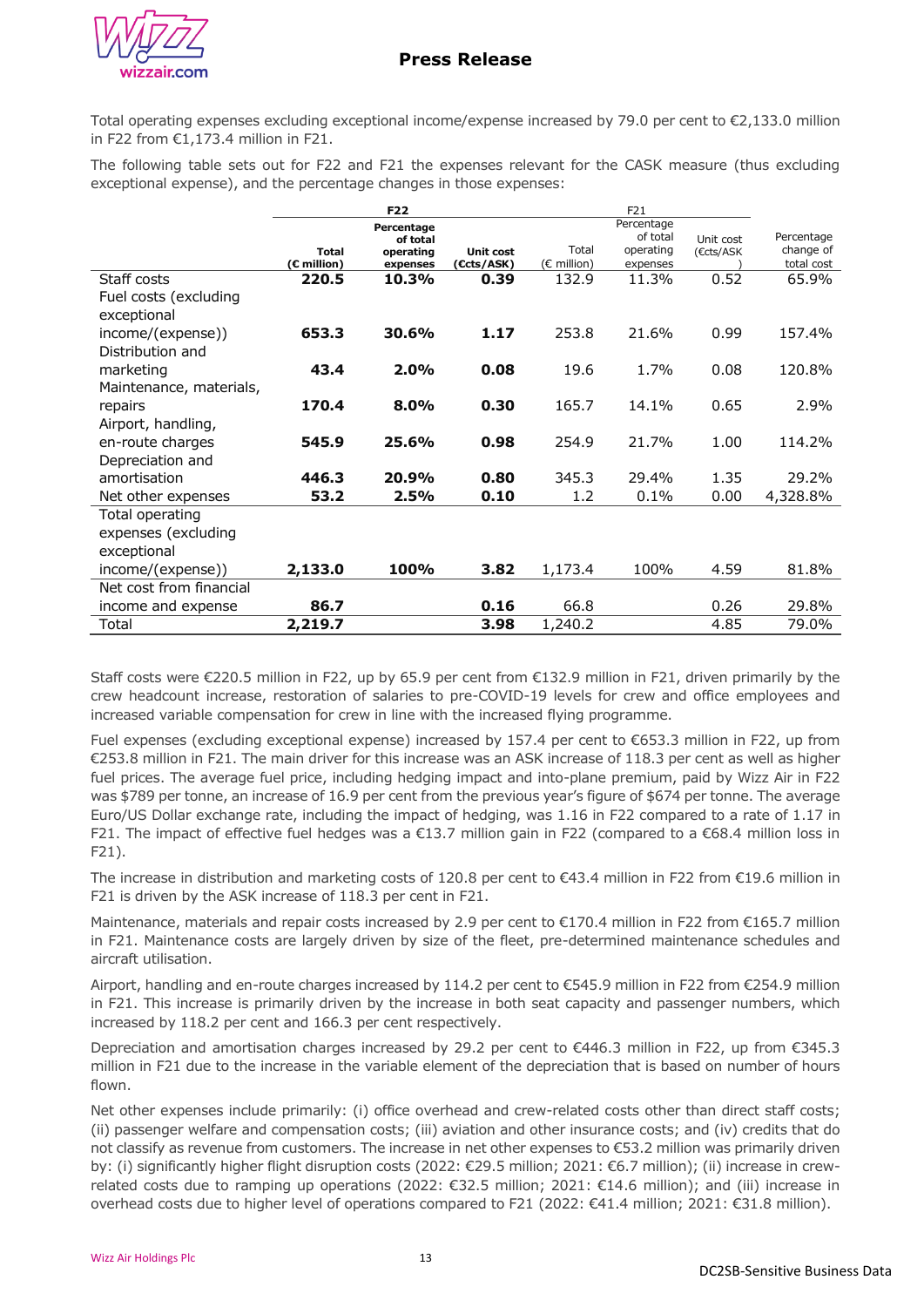

#### Net financing income and expense

The Group's net financing expense was €176.2 million in F22 after an expense of €38.4 million in F21. This aggregate change was driven by foreign exchange impacts beside the increase in net financial expense mainly due to increase of the leased fleet, as shown in the table below:

| $\epsilon$ million                  | F <sub>22</sub> | F21    | Change  |
|-------------------------------------|-----------------|--------|---------|
| Net financial expense               | (86,7)          | (66.8) | 29.8%   |
| Net foreign exchange (losses)/gains | (89.5)          | 28.4   | $n.m.*$ |
| Net financing expense               | (176.2)         | (38.4) | 358.8%  |

\* n.m.: not meaningful as a variance is more than (-)100 per cent.

See also (Note 6) to the financial statements.

#### Taxation

The Group recorded an income tax expense of €0.9 million in F22 compared to the €9.5 million in F21.

The effective rate for the Group in F22 was (0.1 per cent) compared to (1.7 per cent) in F21. The main components of the tax charge in F21 were local business tax and innovation tax paid in Hungary and change in deferred tax balances.

#### Loss for the year

The Group generated an underlying net loss of €646.7 million in F22, compared to the underlying net loss of €482.4 million in F21.

#### Other comprehensive income and expenses

In F22 the Group had other comprehensive expense of €1.8 million compared to an income of €240.3 million in F21. This significant decrease was due to the limited number of hedges in F22 as a result of the "no hedge" policy in June 2021.

## **Cash flows and financial position**

#### Summary statement of cash flows

The following table sets out selected cash flow data and the Group's cash and cash equivalents for F22 and F21:

| $\epsilon$ million                                                   | <b>F22</b> | F21     | Change  |
|----------------------------------------------------------------------|------------|---------|---------|
| Net cash generated by/(used in) operating activities                 | 370.6      | (224.6) | 595.2   |
| Net cash used in investing activities                                | (407.2)    | (146.4) | (260.8) |
| Net cash generated by/(used in) financing activities                 | (325.5)    | (624.6) | 299.1   |
| Effect of exchange rate fluctuations on cash and cash<br>equivalents | 28.0       | (30.9)  | 58.9    |
| Cash and cash equivalents at the end of the year                     | 766.6      | 1,100.7 | (334.1) |

#### Cash flows from operating activities

The majority of Wizz Air's cash inflows from operating activities are derived from the sale of passenger tickets and ancillary services. Net cash flows from operating activities are also affected by movements in working capital items.

Operating cash flows increased from €(224.6) million in F21 to €370.6 million in F22 primarily due to the following factors:

- Operating cash flows before adjusting for changes in working capital improved by € 204.7 million year on year driven by the market recovery from COVID-19 restrictions.
- The positive contribution of working capital changes to operating cash flows was €441.6 million in F22, compared to €49.9 million in F21, being an improvement of €391.7 million year on year. The main driver behind this improvement was the significant increase in deferred income and in trade and other payables, partially offset by the decrease in trade and other receivables at the end of F22 compared to the end of F21.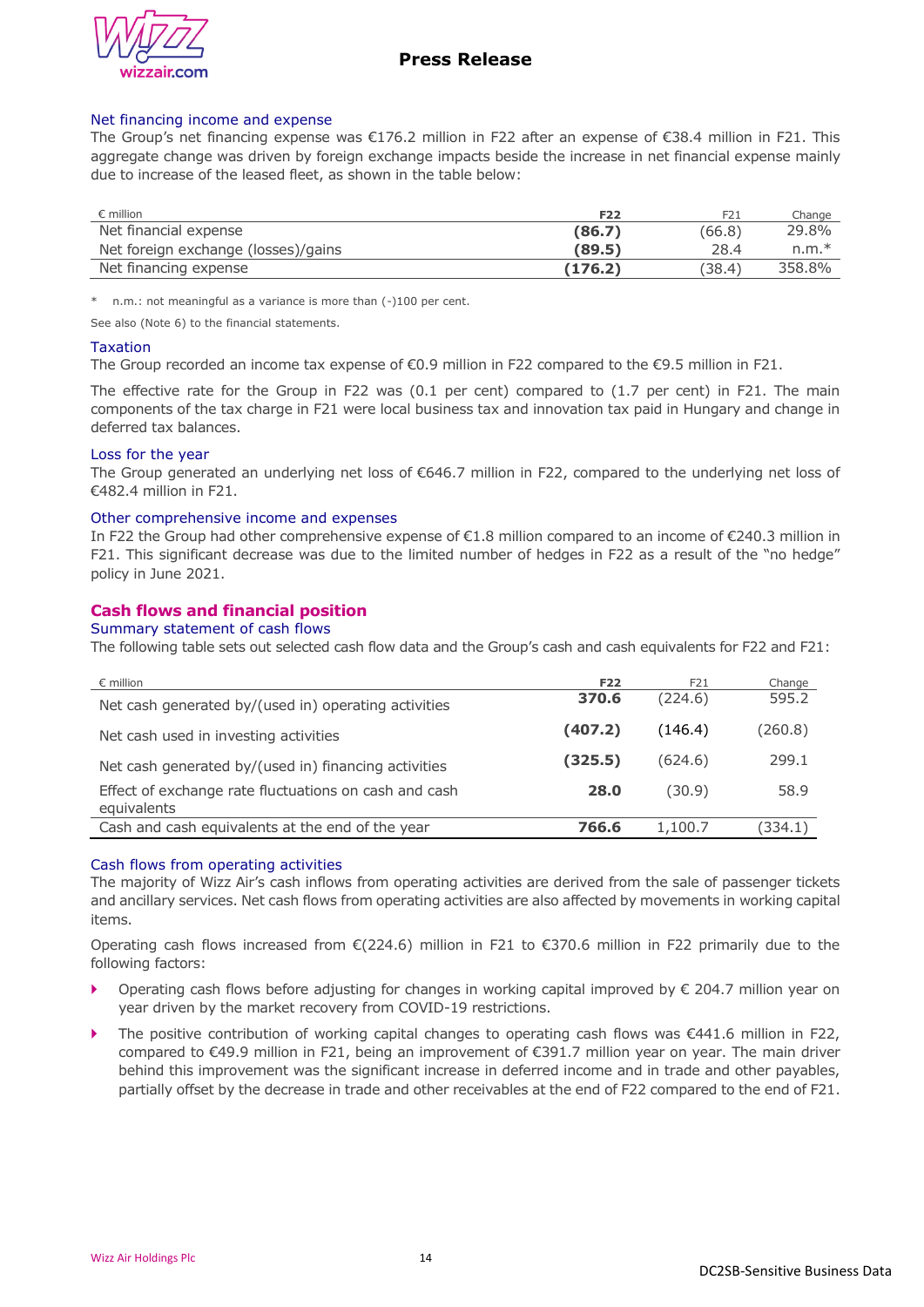

#### Cash flows from investing activities

Net cash used in investing activities increased to  $\mathcal{E}(407.2)$  million in F22 from  $\mathcal{E}(146.4)$  million in F21. The significantly higher investment in F22 is due to the following factors:

- Advances paid for aircraft (pre-delivery payments, PDPs): The net PDP payments to Airbus net of refunds received were an outflow of €217.6 million in F22 compared to a net outflow of €33.8 million in F21. This increase was primarily driven by the Company's delivery schedule and associated PDP commitments with Airbus.
- The short-term cash deposits increased by €99.2 million in F22 compared to the decrease of €65.6 million in F21.

#### Cash flows from financing activities

The net cash used in financing activities was a €325.5 million outflow in F22 and a €624.6 million inflow in F21. The cash inflow in F22 was the net of the following two factors:

- Proceeds from new loan: This was an inflow of  $\epsilon$ 16.4 million in F22 and a  $\epsilon$ 195.6 million inflow in F21, relating to the JOLCO financing raised on new aircraft. Additionally, we also received proceeds of €497.5 million from the bond issue in F22.
- Repayment of loans plus interest paid on loans: The cash outflow from these items was €839.3 million in F22 compared to €410.2 million in F21, which is €429.1 million higher than in F21 mainly as a result of the repayment of the commercial paper issuance under the CCFF.

#### Summary statement of financial position

The following table sets out summary statements of financial position of the Group for F22 and F21:

| $\epsilon$ million                   | <b>F22</b> | F21     | Change  |
|--------------------------------------|------------|---------|---------|
| <b>ASSETS</b>                        |            |         |         |
| Property, plant and equipment        | 3,631.4    | 2,878.2 | 753.2   |
| Restricted cash*                     | 162.2      | 169.1   | (6.9)   |
| Derivative financial instruments*    | 0.7        | 5.1     | (4.4)   |
| Trade and other receivables*         | 207.6      | 135.3   | 72.3    |
| Short-term cash deposits             | 450.0      | 346.8   | 103.2   |
| Cash and cash equivalents            | 766.6      | 1,100.7 | (334.1) |
| Other assets*                        | 137.6      | 87.3    | 50.3    |
| Total assets                         | 5,356.1    | 4,722.6 | 633.5   |
| EQUITY AND LIABILITIES               |            |         |         |
| Equity                               |            |         |         |
| Equity                               | 263.9      | 903.7   | (639.8) |
| Liabilities                          |            |         |         |
| Trade and other payables*            | 615.4      | 465.7   | 148.2   |
| Borrowings (incl. convertible debt)* | 3,964.9    | 3,137.3 | 827.6   |
| Deferred income*                     | 396.8      | 111.5   | 285.3   |
| Derivative financial instruments*    | 4.6        | 9.0     | (4.4)   |
| Provisions*                          | 107.0      | 88.9    | 18.1    |
| Other liabilities*                   | 3.5        | 6.5     | (1.5)   |
| <b>Total liabilities</b>             | 5,092.1    | 3,818.9 | 1,273.2 |
| Total equity and liabilities         | 5,356.1    | 4,722.6 | 633.5   |

\* Including both current and non-current asset and liability balances, respectively.

Property, plant and equipment increased by €753.2 million as at 31 March 2022 compared to 31 March 2021, primarily driven by the investment made in JOLCO-financed aircraft and sale and leaseback financed right-ofuse assets (see also Notes 10 to the financial statements).

Restricted cash (current and non-current) decreased by €6.9 million as at 31 March 2022 compared to the year before. The great majority of this balance is linked to Wizz Air's aircraft lease contracts, being cash deposits behind letters of credit issued by Wizz Air's banks related primarily to lease security deposits and maintenance reserves.

Derivative financial assets (current and non-current) decreased by €4.4 million as at 31 March 2022 compared to 31 March 2021 (see also Notes 2 and 11 to the financial statements). In 2022 these hedge receivable balances are related to fuel hedge instruments.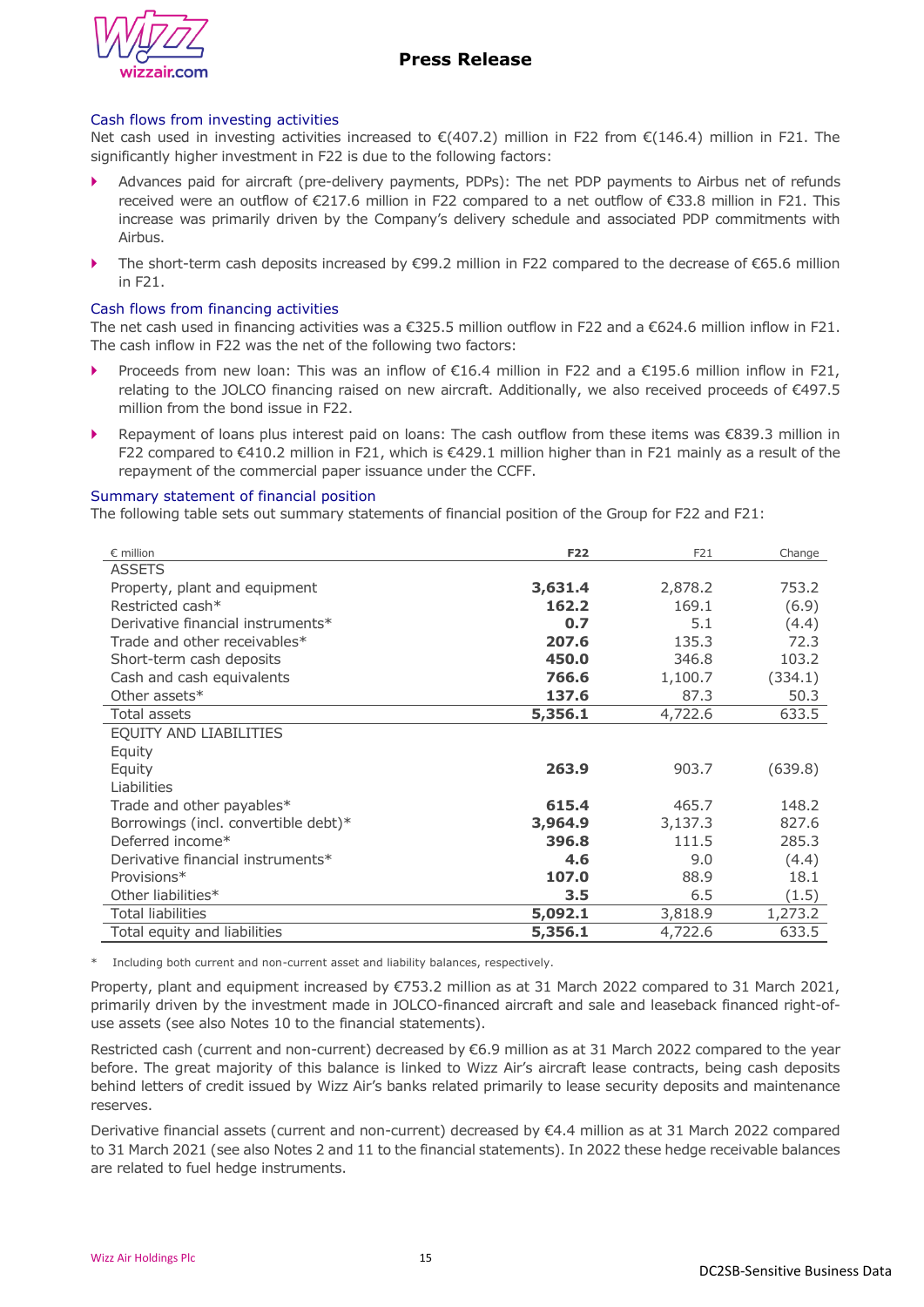

Trade and other receivables increased by €72.3 million as at 31 March 2022 compared to 31 March 2021. This was primarily driven by increase in trade receivables as a result of increased sales and operation level, and decrease in maintenance reserve receivables due to maintenance events performed during the financial year.

Cash and cash equivalents amounted to  $\epsilon$ 766.6 million at 31 March 2022 (2021:  $\epsilon$ 1,100.7 million), and shortterm cash deposits to €450.0 million at 31 March 2022 (2021: €346.8 million).

Borrowings (including convertible debt) increased by €827.6 million as at 31 March 2022 compared to 31 March 2021. The increase was primarily driven besides the bond issue by lease liabilities recognised during the fiscal year (see Note 12 to the financial statements).

Deferred income increased by €285.3 million as at 31 March 2022 compared to 31 March 2021 (see Note 13 to the financial statements). This was primarily driven by the higher business activity compared to the previous year-end which was affected more severely by the coronavirus pandemic.

Derivative financial liabilities (current and non-current) decreased by €4.4 million as at 31 March 2022 compared to 31 March 2021 (see Notes 2 and 11 to the financial statements). The €4.6 million liability at 31 March 2022 was related to fuel hedges.

Provisions increased by €18.1 million as at 31 March 2022 compared to 31 March 2021 (see Note 14 to the financial statements). The increase is in line with the planned maintenance schedule.

## **Hedging strategy**

Following the COVID-19 outbreak, the activity level and consequently the fuel consumption was significantly lower in F21 than that on which the Group hedging programme was originally based. As a consequence, hedge accounting for certain derivatives has been discontinued and the associated losses and gains on these instruments were charged to the statement of comprehensive income as exceptional expense in F21 and F22.

In light of pertaining travel restrictions as a result of the COVID-19 pandemic and the subsequent uncertainty in demand for travel, a decision was taken in September 2020 to cease US Dollar and jet fuel hedging in order to reduce the risk of over-hedging.

Since June 2021 the Company has a "no hedge" policy in place with respect to US Dollar and jet fuel price risk after carefully evaluating the economic costs and benefits of the Company's hedging programme; as a result the Company is no longer engaging in systematic cash flow hedging of US Dollar denominated expenses and jet fuel price risk. US Dollar hedges expired before F22, while the last jet fuel hedges expired in September 2021.

The treasury department, under the supervision of the Audit and Risk Committee, continuously monitors the Company's risk environment, market and business opportunities to reduce or transfer its exposure to market risks.

Given the high and volatile commodity environment, the Company has, in agreement with its Board, capped part of its fuel cost exposure for the five months ended August 2022 with zero cost collars. Details of the current hedging positions (as at 31 March 2022) are set out below:

### Fuel hedge coverage

|                                  | F <sub>23</sub> |
|----------------------------------|-----------------|
| Period covered                   | 12 months       |
| Exposure in metric tonnes ('000) | 1,620.0         |
| Coverage in metric tonnes ('000) | 240.0           |
| Hedge coverage for the period    | 15%             |
| Blended capped rate              | \$1,130.0       |
| Blended floor rate               | \$982.0         |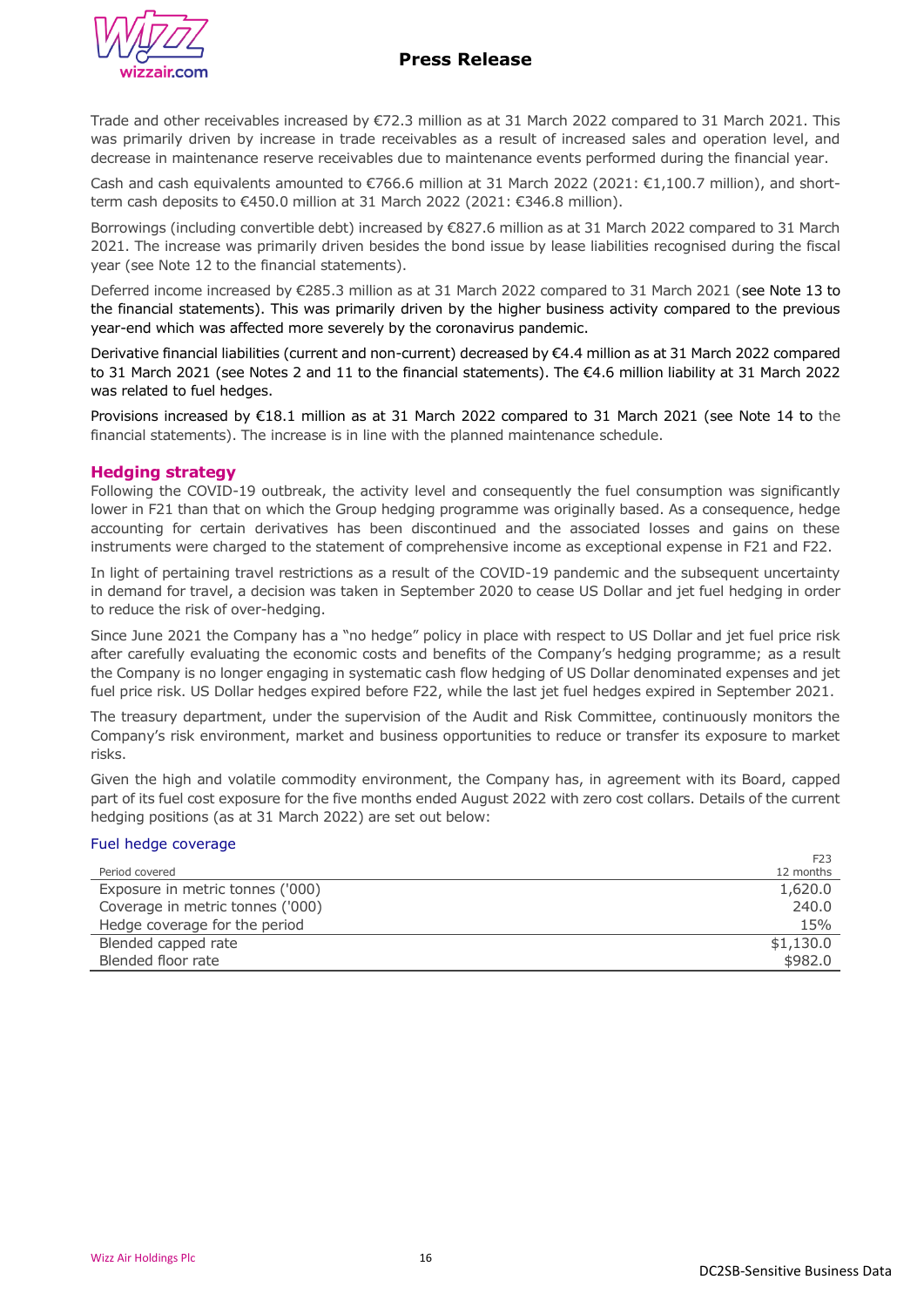

# STRATEGIC REPORT **KEY STATISTICS**

|                                                          | <b>F22</b> | F21        | Change*    |
|----------------------------------------------------------|------------|------------|------------|
| <b>CAPACITY</b>                                          |            |            |            |
| Number of aircraft at end of period                      | 153        | 137        | 11.7%      |
| Equivalent aircraft                                      | 143.5      | 129.7      | 10.7%      |
| Utilisation (block hours per aircraft per day)           | 7.73       | 4.13       | 87.2%      |
| Total block hours                                        | 405,556    | 195,601    | 107.3%     |
| Total flight hours                                       | 354,461    | 172,469    | 105.5%     |
| Revenue departures                                       | 167,709    | 80,820     | 107.5%     |
| Average departures per day per aircraft                  | 3.20       | 1.71       | 87.5%      |
| Seat capacity                                            | 34,754,709 | 15,927,709 | 118.2%     |
| Average aircraft stage length (km)                       | 1,605      | 1,604      | 0.1%       |
| Total ASKs ('000 km)                                     | 55,787,659 | 25,551,625 | 118.3%     |
| OPERATING DATA                                           |            |            |            |
| RPKs (revenue passenger kilometres) ('000 km)            | 43,679,179 | 16,691,569 | 161.7%     |
| Load factor (%)                                          | 78.1%      | 64.0%      | 14.1 ppt   |
| Number of passenger segments                             | 27,128,160 | 10,186,077 | 166.3%     |
| Fuel price (US\$ per tonne, including hedging impact and | 789        | 674        | 16.9%      |
| into-plane premium)                                      |            |            |            |
| Foreign exchange rate (US\$/€ including hedging impact)  | 1.16       | 1.17       | $(0.8\%)$  |
| FINANCIAL MEASURES (for the airline only)                |            |            |            |
| Yield (revenue per RPK, € cents)                         | 3.81       | 4.43       | $(14.0\%)$ |
| Average revenue per seat $(\epsilon)$                    | 47.9       | 46.4       | 3.2%       |
| Average revenue per passenger $(\epsilon)$               | 61.3       | 72.5       | $(15.5\%)$ |
| RASK ( $\epsilon$ cents)                                 | 2.98       | 2.89       | 3.1%       |
| CASK ( $\epsilon$ cents)**                               | 3.98       | 4.85       | $(18.0\%)$ |
| Ex-fuel CASK (€ cents)**                                 | 2.81       | 3.86       | $(27.3\%)$ |

Percentage changes in this table are calculated by division of the two years' KPIs also when the KPIs are expressed as percentages.

\*\* Excluding the impact of exceptional items, as explained in Note 7 to the financial statements.

# **Glossary of technical terms**

Available seat kilometres (ASKs): the number of seats available for scheduled passengers multiplied by the number of kilometres those seats were flown.

Block hours: each hour from the moment an aircraft's brakes are released at the departure airport's parking place for the purpose of starting a flight until the moment the aircraft's brakes are applied at the arrival airport's parking place.

CASK: cost per ASK, where cost is defined as operating expenses and financial expenses net of financial income, excluding exceptional items.

Ex-fuel CASK: cost per ASK, where cost is defined as operating expenses and financial expenses net of fuel expenses and financial income, excluding exceptional items.

Equivalent aircraft: the number of aircraft available to Wizz Air in a particular period, reduced on a per aircraft basis to reflect any proportion of the relevant period that an aircraft has been unavailable.

Flight hours: each hour from the moment the aircraft takes off from the runway for the purposes of flight until the moment the aircraft lands at the runway of the arrival airport.

JOLCO (Japanese Tax Lease) and French Tax Lease: special forms of structured asset financing, involving local tax benefit for Japanese and French investors, respectively.

Load factor: the number of seats sold divided by the number of seats available.

PDP: the pre-delivery payments under the Group's aircraft purchase arrangements.

Revenue passenger kilometres (RPKs): the number of seat kilometres flown by passengers who paid for their tickets.

RASK: total revenue divided by ASK.

Underlying net loss: profit after tax for the year as per IFRS excluding the impact of exceptional items.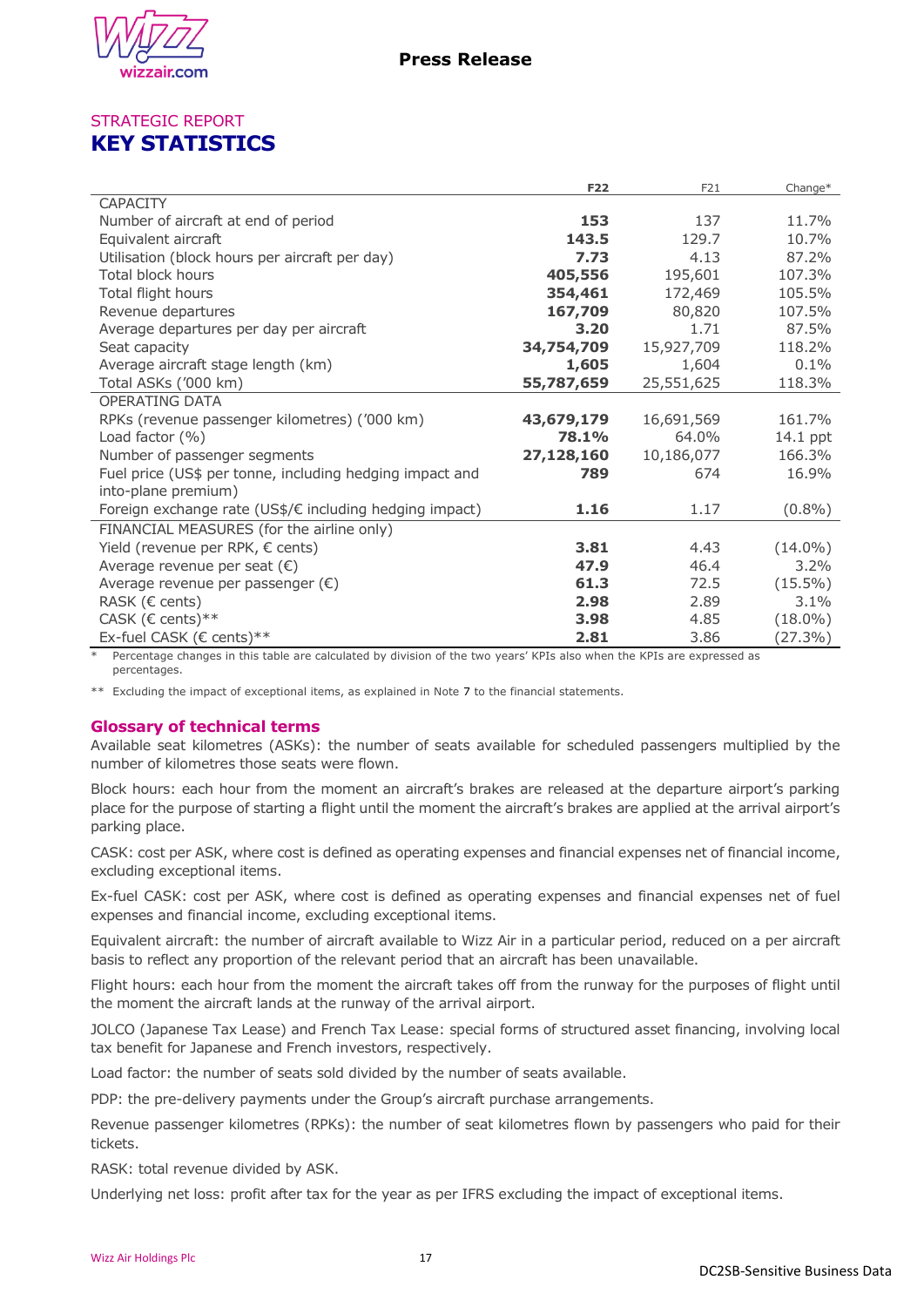# **Press Release**



Utilisation: the total block hours for a period divided by the total number of aircraft in the fleet during the period and the number of days in the relevant period.

Yield: the total revenue per RPK.

Cash and cash equivalents comprise bank balances on current accounts and on deposit accounts that are readily convertible into cash without there being significant risk of a change in value to the Group. Cash and cash equivalents do not include restricted cash.

Short-term cash deposits comprise deposits maturing within three to twelve months of inception.

Total cash comprises cash and cash equivalents, short-term cash deposits and restricted cash.

## **Definition and reconciliation of non-statutory financial performance measures**

Return on capital employed (ROCE) is operating profit (or loss) after tax (excluding exceptional items) divided by average capital employed, expressed as a percentage.

Average capital employed is the sum of annual average equity and interest-bearing borrowings (including convertible debt), less annual average cash and cash equivalents.

| $\epsilon$ million                                                | <b>F22</b> | F21       |
|-------------------------------------------------------------------|------------|-----------|
| Operating loss (excluding exceptional income/(expense))           | (469.6)    | (434.5)   |
| Effective tax rate for the year                                   | $(0.1\%)$  | $(1.7\%)$ |
| Operating loss after tax (excluding exceptional income/(expense)) | (470.1)    | (441.8)   |
| Average shareholders' equity                                      | 583.8      | 1,069.3   |
| Average borrowings                                                | 3,551.1    | 2,588.4   |
| Average cash and cash equivalents                                 | (933.7)    | (989.3)   |
| Average short-term cash deposits                                  | (398.4)    | (389.7)   |
| Average capital employed                                          | 2,802.8    | 2,278.6   |
| ROCE(%)                                                           | $(16.8\%)$ | (19.4%)   |

Leverage ratio: net debt divided by EBITDA (excluding exceptional items).

Net debt is interest-bearing borrowings (including convertible debt) less cash and cash equivalents.

Earnings before interest, tax, depreciation and amortisation (EBITDA) is profit (or loss) before net financing costs (or gain), income tax expense (or credit), depreciation, amortisation and exceptional items.

| $\epsilon$ million                                      | <b>F22</b> | F21       |
|---------------------------------------------------------|------------|-----------|
| Operating loss (excluding exceptional income/(expense)) | (469.6)    | (434.5)   |
| Depreciation and amortisation                           | 446.3      | 345.3     |
| EBITDA (excluding exceptional expense)                  | (23.3)     | (89.2)    |
| <b>Borrowings</b>                                       | 3,964.8    | 3,137.3   |
| Cash and cash equivalents                               | (766.6)    | (1,100.7) |
| Short-term cash deposits                                | (450.0)    | (346.8)   |
| Net debt                                                | 2,748.2    | 1,689.8   |
| Leverage                                                | (117.9)    | (18.9)    |

Liquidity is cash and cash equivalents and short-term cash deposits divided by the last twelve months' revenue, expressed as a percentage.

| $\epsilon$ million        | F22     | F21     |
|---------------------------|---------|---------|
| Cash and cash equivalents | 766.6   | 1,100.7 |
| Short-term cash deposits  | 450.0   | 346.8   |
| Revenue                   | 1,663.4 | 739.0   |
| Liquidity                 | 73.1%   | 195.9%  |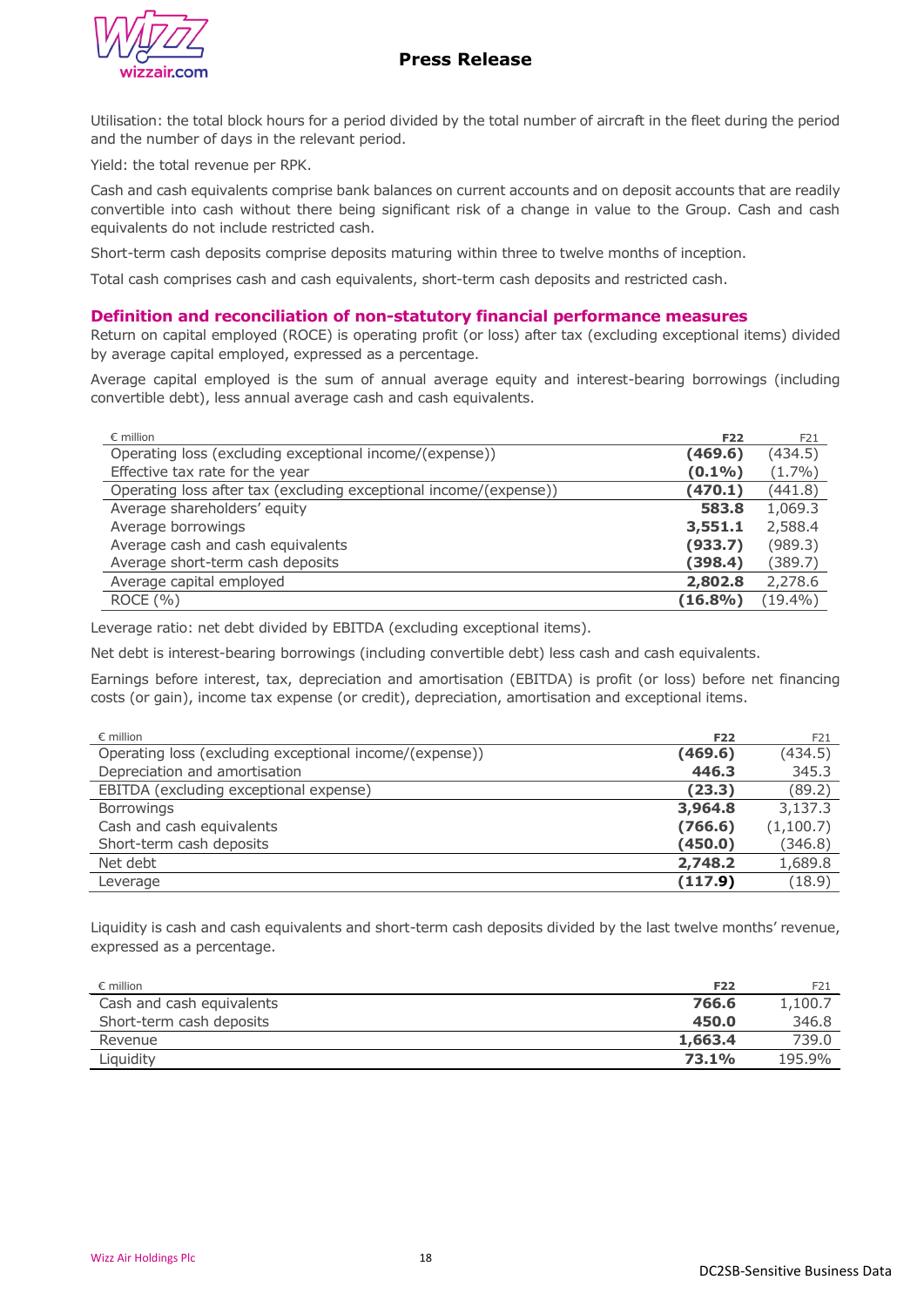

# **CONSOLIDATED STATEMENT OF COMPREHENSIVE INCOME**

FOR THE YEAR ENDED 31 MARCH 2022

|                                                           |                | 2022       | 2021               |
|-----------------------------------------------------------|----------------|------------|--------------------|
|                                                           | <b>Note</b>    | € million  | $\epsilon$ million |
| Passenger ticket revenue                                  | 4              | 732.1      | 325.7              |
| Ancillary revenue                                         | 4              | 931.4      | 413.3              |
| <b>Total revenue</b>                                      | 4              | 1,663.4    | 739.0              |
| Staff costs                                               |                | (220.5)    | (132.9)            |
| Fuel costs (including exceptional expense/income)         |                | (649.0)    | (347.5)            |
| Distribution and marketing                                |                | (43.4)     | (19.6)             |
| Maintenance materials and repairs                         |                | (170.4)    | (165.7)            |
| Airport, handling and en-route charges                    |                | (545.9)    | (254.9)            |
| Depreciation and amortisation                             |                | (446.3)    | (345.3)            |
| Net other expenses                                        | 5              | (53.2)     | (1.2)              |
| <b>Total operating expenses</b>                           |                | (2, 128.7) | (1,267.1)          |
| <b>Operating loss</b>                                     | $\overline{5}$ | (465.3)    | (528.1)            |
| Comprising:                                               |                |            |                    |
| Operating loss excluding exceptional income/(expense)     |                | (469.6)    | (434.5)            |
| Exceptional income/(expense) (included in fuel costs)     | 7              | 4.3        | (93.6)             |
| Financial income                                          | $\overline{6}$ | 2.8        | 11.6               |
| Financial expenses                                        | 6              | (89.5)     | (78.4)             |
| Net foreign exchange (loss)/gain                          | 6              | (89.5)     | 28.4               |
| <b>Net financing expense</b>                              | 6              | (176.2)    | (38.4)             |
| Loss before income tax                                    |                | (641.5)    | (566.5)            |
| Income tax expense                                        | 8              | (0.9)      | (9.5)              |
| Net loss for the year                                     |                | (642.5)    | (576.0)            |
| Net loss for the year attributable to:                    |                |            |                    |
| <b>Non-controlling interest</b>                           |                | (10.7)     | (3.9)              |
| <b>Owners of Wizz Air Holdings Plc</b>                    |                | (631.8)    | (572.1)            |
| Other comprehensive income/(expense) - items that         |                |            |                    |
| may be subsequently reclassified to profit or loss:       |                |            |                    |
| Movements in cash flow hedging reserve, net of tax        |                |            |                    |
| Net change in fair value                                  |                | 10.9       | 39.2               |
| Recycled to profit or loss                                |                | (12.5)     | 200.3              |
| Currency translation differences                          |                | (2.5)      | 0.8                |
| Other comprehensive (expense)/income for the year, net    |                | (4.1)      | 240.3              |
| of tax                                                    |                |            |                    |
| Total comprehensive expense for the year                  |                | (646.6)    | (335.7)            |
| Total comprehensive expense for the year attributable to: |                |            |                    |
| Non-controlling interest                                  |                | (11.4)     | (4.0)              |
| Owners of Wizz Air Holdings Plc                           |                | (635.2)    | (331.7)            |
| Basic and diluted loss per share (€/share)                | 9              | (6.33)     | (6.73)             |
|                                                           |                |            |                    |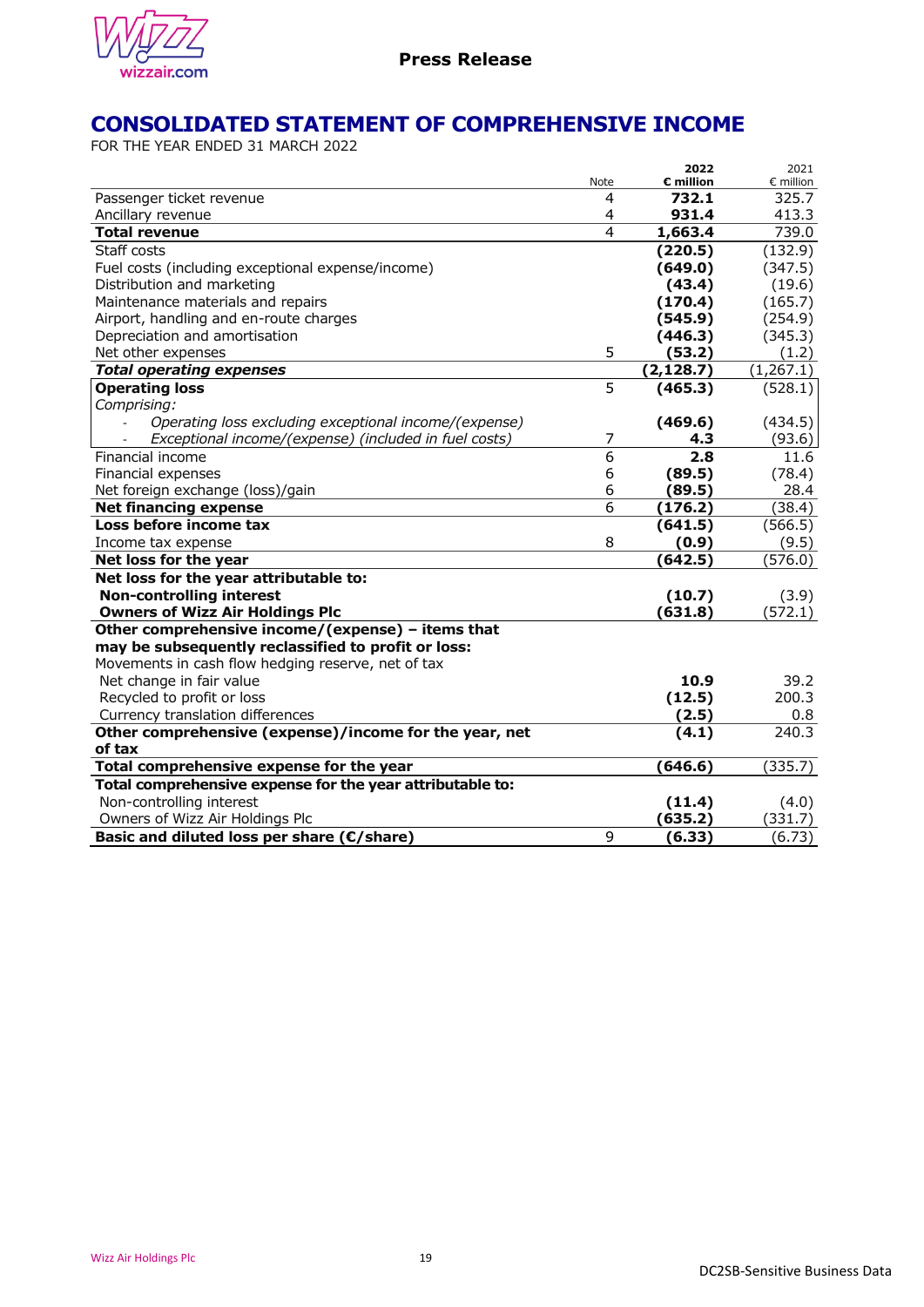

# **CONSOLIDATED STATEMENT OF FINANCIAL POSITION**

AT 31 MARCH 2022

|                                                                                  | Note     | 2022<br>$\varepsilon$ million | 2021<br>(restated*)<br>$\epsilon$ million |
|----------------------------------------------------------------------------------|----------|-------------------------------|-------------------------------------------|
|                                                                                  |          |                               |                                           |
| <b>ASSETS</b>                                                                    |          |                               |                                           |
| <b>Non-current assets</b>                                                        |          |                               |                                           |
| Property, plant and equipment                                                    | 10       | 3,631.4<br>62.4               | 2,878.2                                   |
| Intangible assets                                                                |          |                               | 30.4                                      |
| Restricted cash<br>Deferred tax assets                                           |          | 67.3<br>1.7                   | 134.1                                     |
| Trade and other receivables                                                      |          | 20.7                          | $1.1\,$<br>21.6                           |
| Total non-current assets                                                         |          | 3,783.5                       | 3,065.4                                   |
| <b>Current assets</b>                                                            |          |                               |                                           |
| Inventories                                                                      |          | 70.9                          | 53.7                                      |
| Trade and other receivables                                                      |          | 186.9                         | 113.7                                     |
| Current tax assets                                                               |          | 2.5                           | 2.1                                       |
| Derivative financial instruments                                                 | 11       | 0.7                           | 5.1                                       |
| Restricted cash                                                                  |          | 94.9                          | 35.0                                      |
| Short term cash deposits                                                         |          | 450.0                         | 346.8                                     |
| Cash and cash equivalents                                                        |          | 766.6                         | 1,100.7                                   |
| <b>Total current assets</b>                                                      |          | 1,572.5                       | 1,657.2                                   |
| <b>Total assets</b>                                                              |          | 5,356.1                       | 4,722.6                                   |
| <b>EQUITY AND LIABILITIES</b>                                                    |          |                               |                                           |
| Equity attributable to owners of the parent                                      |          |                               |                                           |
| Share capital                                                                    |          |                               |                                           |
| Share premium                                                                    |          | 381.2                         | 381.2                                     |
| Reorganisation reserve                                                           |          | (193.0)                       | (193.0)                                   |
| Equity part of convertible debt                                                  |          | 8.3                           | 8.3                                       |
| Cash flow hedging reserve                                                        |          | (3.8)                         | (2.2)                                     |
| Cumulative translation adjustments                                               |          | (0.7)                         | 1.2                                       |
| Retained earnings                                                                |          | 87.3                          | 712.3                                     |
| Capital and reserves attributable to the owners of Wizz Air                      |          |                               |                                           |
| <b>Holdings Plc</b>                                                              |          | 279.3                         | 907.7                                     |
| Non-controlling interests                                                        |          | (15.4)                        | (4.0)                                     |
| <b>Total equity</b>                                                              |          | 263.9                         | 903.7                                     |
| <b>Non-current liabilities</b>                                                   |          |                               |                                           |
| <b>Borrowings</b>                                                                | 12       | 3,525.3                       | 2,388.7                                   |
| Convertible debt                                                                 |          | 26.1                          | 26.2                                      |
| Deferred income                                                                  | 13       | 63.0                          | 43.5                                      |
| Deferred tax liabilities                                                         |          | 3.4                           | 6.3                                       |
| Trade and other payables                                                         |          | 56.8                          | 79.0                                      |
| Provisions for other liabilities and charges                                     | 14       | 43.9                          | 51.1                                      |
| <b>Total non-current liabilities</b>                                             |          | 3,718.4                       | 2,594.8                                   |
| <b>Current liabilities</b>                                                       |          |                               |                                           |
| Trade and other payables                                                         |          | 558.6                         | 386.7                                     |
| Current tax liabilities                                                          |          | 0.2                           | 0.2                                       |
| Borrowings                                                                       | 12       | 413.1                         | 722.1                                     |
| Convertible debt                                                                 |          | 0.3                           | 0.3                                       |
| Derivative financial instruments<br>Deferred income                              | 11       | 4.6                           | 9.0                                       |
|                                                                                  | 13<br>14 | 333.8<br>63.2                 | 68.0<br>37.8                              |
| Provisions for other liabilities and charges<br><b>Total current liabilities</b> |          | 1,373.7                       |                                           |
| <b>Total liabilities</b>                                                         |          | 5,092.1                       | 1,224.1<br>3,818.9                        |
| <b>Total equity and liabilities</b>                                              |          | 5,356.1                       | 4,722.6                                   |
|                                                                                  |          |                               |                                           |

\*See Notes 2,and 18 on correction of comparative amount classification between current and non-current.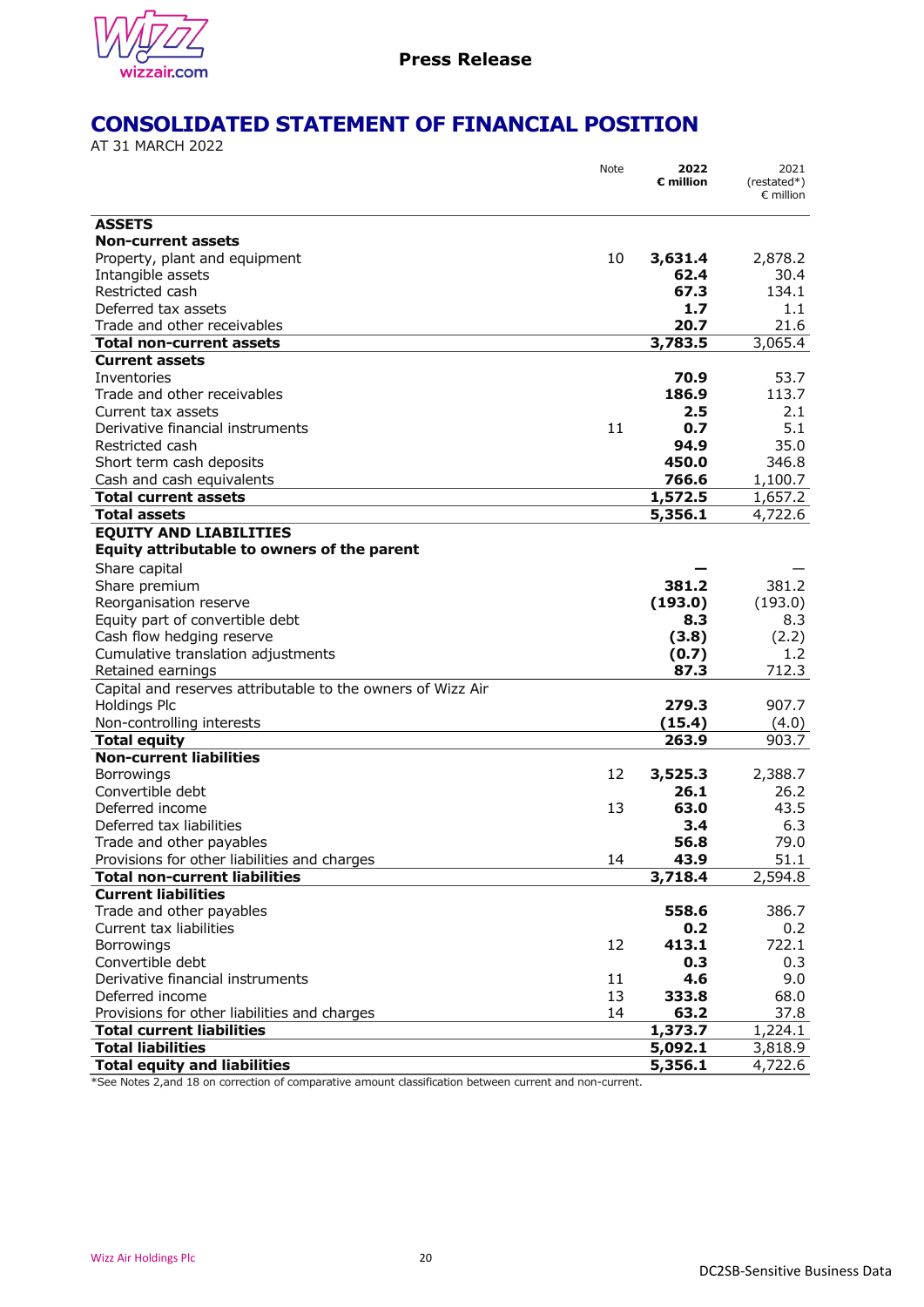

# **CONSOLIDATED STATEMENT OF CHANGES IN EQUITY**

FOR THE YEAR ENDED 31 MARCH 2022

|                                   | Share<br>capital<br>€<br>million | premium<br>$\epsilon$ million | Share Reorganisation<br>reserve<br>$\epsilon$ million | Equity part of<br>convertible<br>debt<br>$\epsilon$ million | Cash flow<br>hedging<br>reserve<br>$\epsilon$ million | Cumulative<br>translation<br>adjustment<br>$\epsilon$ million | Retained<br>earnings<br>$\epsilon$ million | Total<br>€ million                     | Non-<br>controlling<br>interests<br>$\epsilon$ million | Total<br>equity<br>$\epsilon$ million |
|-----------------------------------|----------------------------------|-------------------------------|-------------------------------------------------------|-------------------------------------------------------------|-------------------------------------------------------|---------------------------------------------------------------|--------------------------------------------|----------------------------------------|--------------------------------------------------------|---------------------------------------|
| <b>Balance at</b><br>1 April 2021 |                                  | 381.2                         | (193.0)                                               | 8.3                                                         | (2.2)                                                 | $1.1$                                                         | 712.3                                      | 907.7                                  | (4.0)                                                  | 903.7                                 |
| <b>Comprehensive</b>              |                                  |                               |                                                       |                                                             |                                                       |                                                               |                                            |                                        |                                                        |                                       |
| income/(expense):                 |                                  |                               |                                                       |                                                             |                                                       |                                                               |                                            |                                        |                                                        |                                       |
| Loss for the year                 |                                  |                               |                                                       |                                                             |                                                       |                                                               |                                            | $(631.8)$ $(631.8)$ $(10.7)$ $(642.5)$ |                                                        |                                       |
| Fair value gains in               |                                  |                               |                                                       |                                                             | 10.9                                                  |                                                               |                                            | 10.9                                   |                                                        | 10.9                                  |
| the year                          |                                  |                               |                                                       |                                                             |                                                       |                                                               |                                            |                                        |                                                        |                                       |
| Gains transferred to              |                                  |                               |                                                       |                                                             | (11.9)                                                |                                                               |                                            | (11.9)                                 |                                                        | (11.9)                                |
| income statement                  |                                  |                               |                                                       |                                                             |                                                       |                                                               |                                            |                                        |                                                        |                                       |
| Hedge                             |                                  |                               |                                                       |                                                             | (0.6)                                                 |                                                               |                                            | (0.6)                                  |                                                        | (0.6)                                 |
| discontinuation gains             |                                  |                               |                                                       |                                                             |                                                       |                                                               |                                            |                                        |                                                        |                                       |
| transferred to income             |                                  |                               |                                                       |                                                             |                                                       |                                                               |                                            |                                        |                                                        |                                       |
| statement                         |                                  |                               |                                                       |                                                             |                                                       |                                                               |                                            |                                        |                                                        |                                       |
| Currency translation              |                                  |                               |                                                       |                                                             |                                                       | (1.8)                                                         |                                            | (1.8)                                  | (0.7)                                                  | (2.5)                                 |
| differences                       |                                  |                               |                                                       |                                                             |                                                       |                                                               |                                            |                                        |                                                        |                                       |
| <b>Total other</b>                |                                  |                               |                                                       |                                                             | (1.6)                                                 | (1.8)                                                         |                                            | (3.4)                                  | (0.7)                                                  | (4.1)                                 |
| comprehensive                     |                                  |                               |                                                       |                                                             |                                                       |                                                               |                                            |                                        |                                                        |                                       |
| income/(expense)                  |                                  |                               |                                                       |                                                             |                                                       |                                                               |                                            |                                        |                                                        |                                       |
| <b>Total</b>                      |                                  |                               |                                                       |                                                             | (1.6)                                                 | (1.8)                                                         |                                            | $(631.8)$ $(635.2)$ $(11.4)$ $(646.6)$ |                                                        |                                       |
| comprehensive                     |                                  |                               |                                                       |                                                             |                                                       |                                                               |                                            |                                        |                                                        |                                       |
| income/(expense)                  |                                  |                               |                                                       |                                                             |                                                       |                                                               |                                            |                                        |                                                        |                                       |
| for the year                      |                                  |                               |                                                       |                                                             |                                                       |                                                               |                                            |                                        |                                                        |                                       |
| <b>Transactions with</b>          |                                  |                               |                                                       |                                                             |                                                       |                                                               |                                            |                                        |                                                        |                                       |
| owners:                           |                                  |                               |                                                       |                                                             |                                                       |                                                               |                                            |                                        |                                                        |                                       |
| Share-based                       |                                  |                               |                                                       |                                                             |                                                       |                                                               | 6.8                                        | 6.8                                    |                                                        | 6.8                                   |
| payment charge                    |                                  |                               |                                                       |                                                             |                                                       |                                                               |                                            |                                        |                                                        |                                       |
| <b>Total transactions</b>         |                                  |                               |                                                       |                                                             |                                                       |                                                               | 6.8                                        | 6.8                                    |                                                        | 6.8                                   |
| with owners                       |                                  |                               |                                                       |                                                             |                                                       |                                                               |                                            |                                        |                                                        |                                       |
| <b>Balance at</b>                 |                                  | 381.2                         | (193.0)                                               | 8.3                                                         | (3.8)                                                 | (0.7)                                                         | 87.3                                       |                                        | 279.3 (15.4)                                           | 263.9                                 |
| <b>31 March 2022</b>              |                                  |                               |                                                       |                                                             |                                                       |                                                               |                                            |                                        |                                                        |                                       |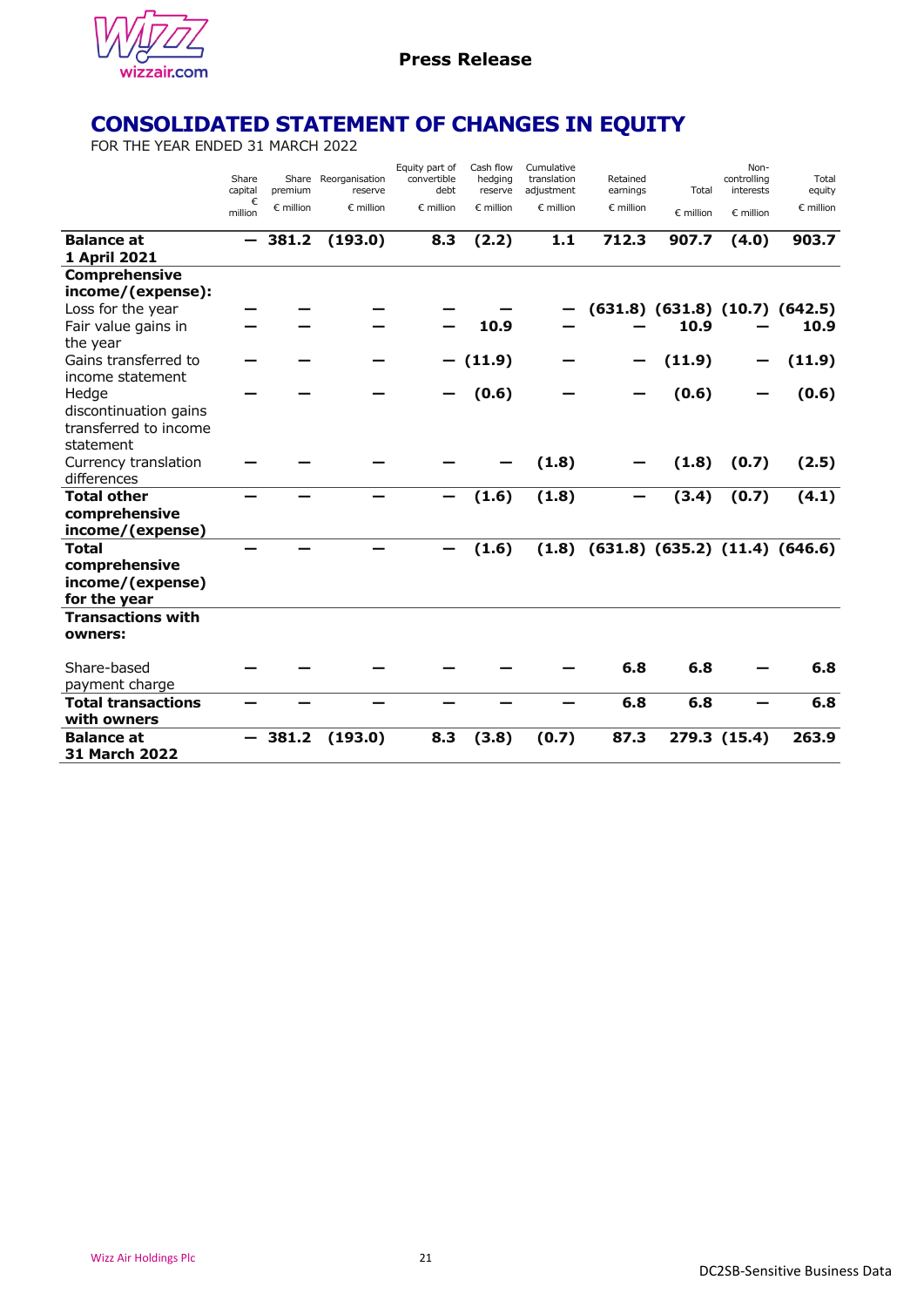

# FOR THE YEAR ENDED 31 MARCH 2021

|                                                                    | Share<br>capital<br>$\epsilon$ million | Share<br>premium<br>$\epsilon$ million | Reorganisation<br>reserve<br>$\epsilon$ million | Equity part<br>of<br>convertible<br>debt<br>$\epsilon$ million | Cash flow<br>hedging<br>reserve<br>$\epsilon$ million | Cumulative<br>translation<br>adjustment<br>$\epsilon$ million | Retained<br>earnings<br>$\epsilon$ million | Total<br>$\epsilon$ million | Non-<br>controlling<br>interests<br>$\epsilon$ million | Total<br>equity<br>$\epsilon$ million |
|--------------------------------------------------------------------|----------------------------------------|----------------------------------------|-------------------------------------------------|----------------------------------------------------------------|-------------------------------------------------------|---------------------------------------------------------------|--------------------------------------------|-----------------------------|--------------------------------------------------------|---------------------------------------|
| <b>Balance at</b><br>1 April 2020                                  |                                        | 380.6                                  | (193.0)                                         | 8.3                                                            | (241.7)                                               | 0.2                                                           | 1,280.3                                    | 1,234.8                     |                                                        | 1,234.8                               |
| <b>Comprehensive</b>                                               |                                        |                                        |                                                 |                                                                |                                                       |                                                               |                                            |                             |                                                        |                                       |
| income/(expense):                                                  |                                        |                                        |                                                 |                                                                |                                                       |                                                               |                                            |                             |                                                        |                                       |
| Loss for the year                                                  |                                        |                                        |                                                 |                                                                |                                                       |                                                               | (572.1)                                    | (572.1)                     | (3.9)                                                  | (576.0)                               |
| Fair value gains in the<br>year                                    |                                        |                                        |                                                 |                                                                | 39.2                                                  |                                                               |                                            | 39.2                        |                                                        | 39.2                                  |
| Losses transferred to<br>income statement                          |                                        |                                        |                                                 |                                                                | 68.4                                                  |                                                               |                                            | 68.4                        |                                                        | 68.4                                  |
| Hedge discontinuation<br>losses transferred to<br>income statement |                                        |                                        |                                                 |                                                                | 131.9                                                 |                                                               |                                            | 131.9                       |                                                        | 131.9                                 |
| Currency translation<br>differences                                |                                        |                                        |                                                 |                                                                |                                                       | 0.9                                                           |                                            | 0.9                         | (0.1)                                                  | 0.8                                   |
| <b>Total other</b>                                                 |                                        |                                        |                                                 |                                                                | 239.5                                                 | 0.9                                                           |                                            | 240.4                       | (0.1)                                                  | 240.2                                 |
| comprehensive<br>income/(expense)                                  |                                        |                                        |                                                 |                                                                |                                                       |                                                               |                                            |                             |                                                        |                                       |
| <b>Total</b><br>comprehensive<br>income/(expense)<br>for the year  |                                        |                                        |                                                 |                                                                | 239.5                                                 | 0.9                                                           | (572.1)                                    | (331.7)                     | (4.0)                                                  | (335.7)                               |
| <b>Transactions with</b>                                           |                                        |                                        |                                                 |                                                                |                                                       |                                                               |                                            |                             |                                                        |                                       |
| owners:<br>Proceeds from shares<br>issued                          |                                        | 0.6                                    |                                                 |                                                                |                                                       |                                                               |                                            | 0.6                         |                                                        | 0.6                                   |
| Share-based payment<br>charge                                      |                                        |                                        |                                                 |                                                                |                                                       |                                                               | 4.1                                        | 4.1                         |                                                        | 4.1                                   |
| <b>Total transactions</b><br>with owners                           |                                        | 0.6                                    |                                                 |                                                                |                                                       |                                                               | 4.1                                        | 4.7                         |                                                        | 4.7                                   |
| <b>Balance at</b><br>31 March 2021                                 |                                        | 381.2                                  | (193.0)                                         | 8.3                                                            | (2.2)                                                 | 1.1                                                           | 712.3                                      | 907.7                       | (4.0)                                                  | 903.7                                 |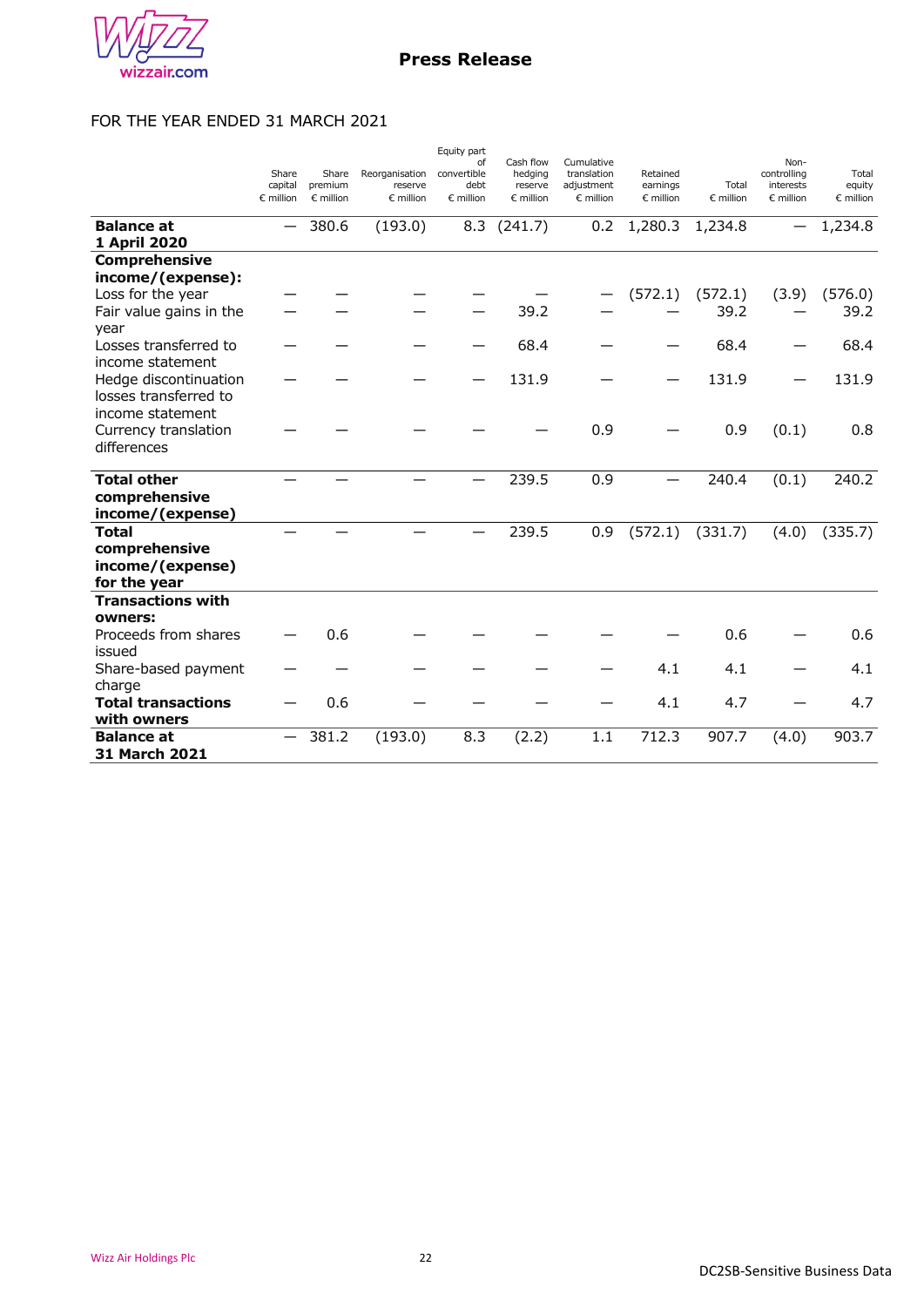

# **CONSOLIDATED STATEMENT OF CASH FLOWS**

FOR THE YEAR ENDED 31 MARCH 2022

|                                                                   | Note | 2022<br>€ million | 2021*<br>$\epsilon$ million |
|-------------------------------------------------------------------|------|-------------------|-----------------------------|
| Cash flows from operating activities                              |      |                   |                             |
| Loss before income tax                                            |      | (641.5)           | (566.5)                     |
| Adjustments for:                                                  |      |                   |                             |
| Depreciation                                                      | 10   | 436.3             | 336.1                       |
| Amortisation                                                      |      | 10.0              | 8.8                         |
| Financial income                                                  |      | (2.8)             | (11.6)                      |
| Financial expenses                                                |      | 89.5              | 78.4                        |
| Unrealised fair value gain on derivative financial instruments    |      | (3.4)             | (65.5)                      |
| Unrealised foreign currency gains                                 |      | 81.6              | (69.1)                      |
| Realised non-operating foreign currency losses                    |      | 5.6               | 55.1                        |
| Gain on sale of property, plant and equipment                     |      | (49.7)            | (40.7)                      |
| Share-based payment charges                                       |      | 6.7               | 4.1                         |
| Other non-cash operating expense                                  |      | 1.6               |                             |
|                                                                   |      | (66.1)            | (270.8)                     |
| <b>Changes in working capital</b>                                 |      |                   |                             |
| (Increase)/decrease in trade and other receivables                |      | (74.0)            | 48.3                        |
| Decrease in restricted cash                                       |      | 15.4              | 4.6                         |
| (Increase)/decrease in inventory                                  |      | (17.2)            | 16.9                        |
| Increase/(decrease) in provisions                                 |      | 9.2               | (4.3)                       |
| Increase in trade and other payables                              |      | 138.7             | 6.4                         |
| Increase/(decrease) in deferred income                            |      | 369.5             | (22.0)                      |
| Cash generated by/(used in) operating activities before tax       |      | 375.5             | (221.0)                     |
| Income tax paid                                                   |      | (4.9)             | (3.6)                       |
| Net cash generated by/(used in) operating activities              |      | 370.6             | (224.6)                     |
|                                                                   |      |                   |                             |
| Cash flows from investing activities                              |      |                   |                             |
| Purchase of aircraft maintenance assets                           |      | (59.1)            | (80.6)                      |
| Purchase of tangible and intangible assets                        |      | (77.7)            | (169.5)                     |
| Proceeds from the sale of tangible assets                         |      | 43.5              | 58.7                        |
| Advances paid for aircraft                                        | 10   | (407.6)           | (165.1)                     |
| Refund of advances paid for aircraft<br>Interest received         | 10   | 190.0<br>2.9      | 131.3<br>13.2               |
| Increase/(decrease) in short term cash deposits                   |      | (99.2)            | 65.6                        |
| Net cash used in investing activities                             |      | (407.2)           | (146.4)                     |
|                                                                   |      |                   |                             |
| <b>Cash flows from financing activities</b>                       |      |                   |                             |
| Proceeds from the issue of share capital                          |      |                   | 0.6                         |
| Proceeds from new loan**                                          |      | 16.4              | 195.6                       |
| Repayment of loans**                                              |      | (397.5)           | (336.5)                     |
| Interest paid - loans - IFRS 16 lease liability                   |      | (71.3)            | (67.9)                      |
| Interest paid loans - JOLCO                                       |      | (1.9)             | (1.4)                       |
| Proceeds from unsecured debt                                      |      | 497.5             | 1,177.0                     |
| Repayment of unsecured debt                                       |      | (357.5)           | (338.2)                     |
| Interest paid - unsecured debt*                                   |      | (8.9)             | (1.9)                       |
| Interest paid - other*                                            |      | (2.2)             | (2.5)                       |
| Net cash generated by/(used) in financing activities              |      | (325.5)           | 624.6                       |
|                                                                   |      |                   |                             |
| Net increase/(decrease) in cash and cash equivalents              |      | (362.1)           | 253.6                       |
| Cash and cash equivalents at the beginning of the year***         |      | 1,100.7           | 878.0                       |
| Effect of exchange rate fluctuations on cash and cash equivalents |      | 28.0              | (30.9)                      |
| Cash and cash equivalents at the end of the year***               |      | 766.6             | 1,100.7                     |

\* Interest paid - other of €4.4 million as disclosed in the F21 financial statements has been further analysed above to separately show the interest paid on unsecured debt of €1.9 million in F21 to aide comparison.

\*\* Mostly JOLCO and IFRS16 leases.

\*\*\* Cash and cash equivalents at 31 March 2022 include €235.6 million (€461.8 million at 31 March 2021; €288.2 million at 31 March 2020) of cash at bank and €531.0 million (€638.9 million at 31 March 2021; €589.8 million at 31 March 2020) of cash deposits maturing within three months of inception.

# **1. Accounting policies**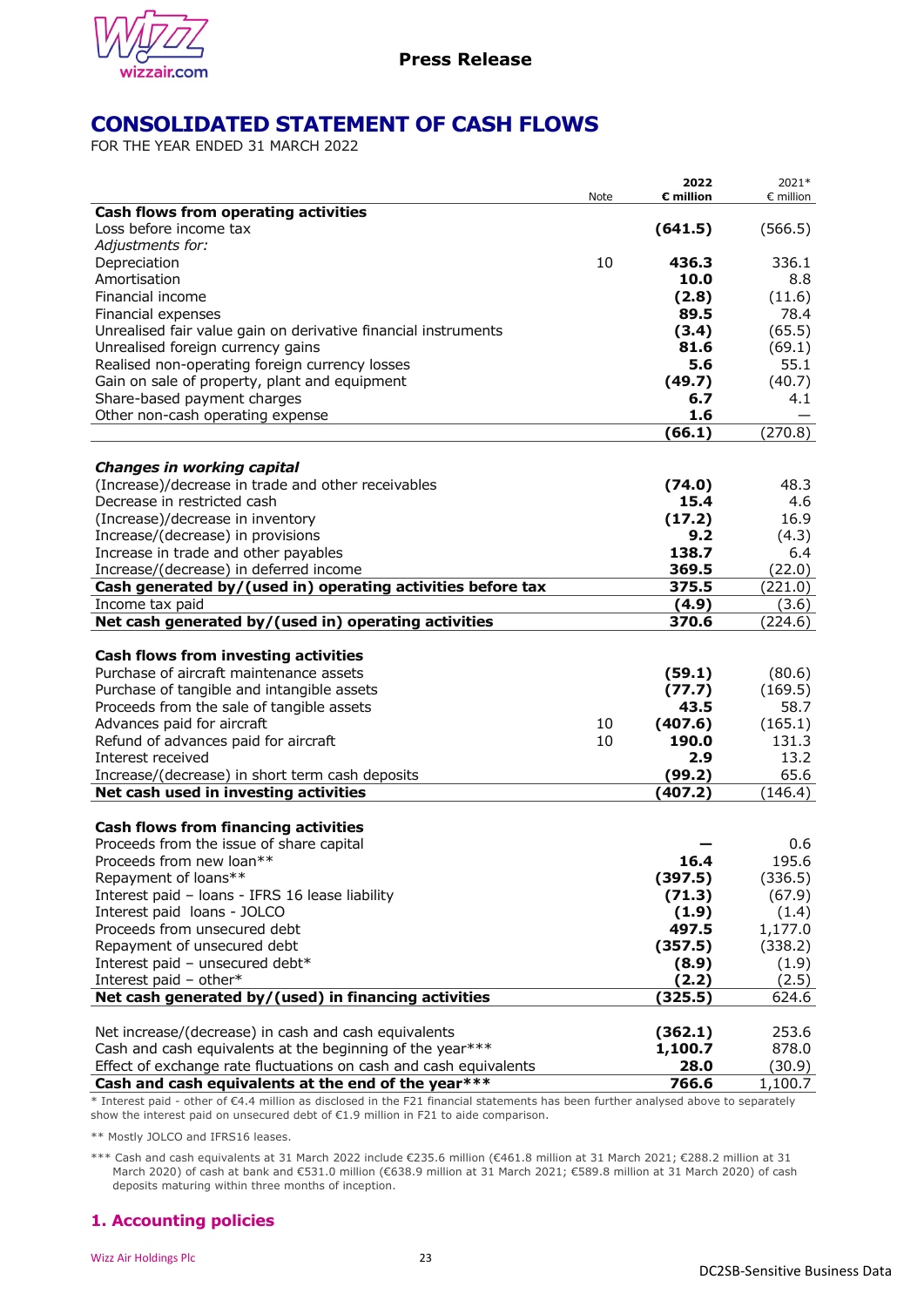# **Press Release**



The principal accounting policies applied in the presentation of these consolidated financial statements are set out below. These policies have been consistently applied to all the years presented, unless otherwise stated.

## **Basis of preparation**

These consolidated financial statements consolidate those of the Company and its subsidiaries. The audited consolidated financial statements have been prepared and approved by the Directors in accordance with International Financial Reporting Standards as adopted by the EU ("Adopted IFRSs") and IFRS IC interpretations.

Based on the exemption provided in Article 105 (11) of the Companies (Jersey) Law 1991 the Company does not present its individual financial statements and related notes.

The financial statements are presented in Euros  $(\epsilon)$ , which is the functional currency of all companies in the Group other than Wizz Air UK Ltd., Wizz Air Abu Dhabi Ltd., Wizz Air Abu Dhabi LLC, Wizz Air Innovation Ltd. and two dormant entities, Dnieper Aviation LLC and Wizz Air Ukraine Airlines LLC.

The Company has a policy of rounding each amount and percentage individually from the fully accurate number to the figure disclosed in the financial statements. As a result, some amounts and percentages do not total – though such differences are all trivial.

The consolidated financial statements have been prepared under the historical cost convention, as modified by the revaluation of financial assets and financial liabilities (including derivative instruments) at fair value through profit or loss.

The preparation of the consolidated financial statements in conformity with IFRS legislates the use of certain critical accounting estimates and requires management to exercise judgements in the process of applying the Group's accounting policies. The areas involving a high degree of judgement or complexity or areas where assumptions and estimates are significant to the consolidated financial statements are disclosed in Note 3.

#### **Going concern**

Wizz Air's business activities, financial performance and financial position, together with factors likely to affect its future development and performance, are described in the Strategic Report on our Annual Report pages 62 to 77. Emerging and principal risks and uncertainties facing the Group are described on our Annual Report pages 70 to 77. Note 2 to the financial statements sets out the Group's objectives, policies and procedures for managing its capital and liquidity and provides details of the risks related to financial instruments held by the Group.

At 31 March 2022, the Group held cash and cash equivalents of €766.6 million (total cash of €1,378.8 million including €450.0 million of short term cash deposits, which can be accessed within less than 12 months after the financial year end, and €162.2 million of restricted cash), while net current assets were €145.5 million. In legal terms, the external borrowings of the Group consist of: €500 million bonds maturing in January 2024, €500 million bonds maturing in January 2026 and convertible debt with a balance of €26.4 million. In accounting terms a further €2,926.9 million are presented as borrowings in relation to future commitments from lease contracts. These borrowings do not contain any financial covenants.

The Group operates using a three year planning cycle. The Directors have reviewed their latest financial forecasts for the next twelve months from the date of signing these financial statements, plans to finance committed future aircraft deliveries due within this period that are currently unfinanced and available committed financing for aircraft. After making enquiries and testing the assumptions against different forecast scenarios including a severe but plausible downside scenario, the Directors have satisfied themselves that the Group is expected to be able to meet its commitments and obligations as they fall due for a period of at least the next twelve months from the date of signing this report.

These enquiries and testing included a base case model of how the operations of the business would develop over the next twelve months from the date of signing this report . Wizz Air expects to very quickly return to full utilization of its fleet with higher load factors and RASK levels improving compared to F20. Progressive passthrough of pricing combined with anticipated retirement of cost-prohibitive capacity in the industry would allow pricing to stabilize around a new-found equilibrium, compensating for continuing high fuel and other inflation costs. In addition, the Directors have also modelled a downside scenario that assumes an even higher price for jet fuel and a stronger USD, whilst at the same time modelling a weaker trading environment (simulated by a lower RASK for the entire planning period). In this scenario the Group is still forecasting significant liquidity throughout this period.

The Directors also considered the impact of climate change over the time period and concluded that it was unlikely that material physical or transition risks that are described in our Sustainability Report, Annual Report page 17 would arise over this period. In preparing its base and downside forecasts the Directors also took into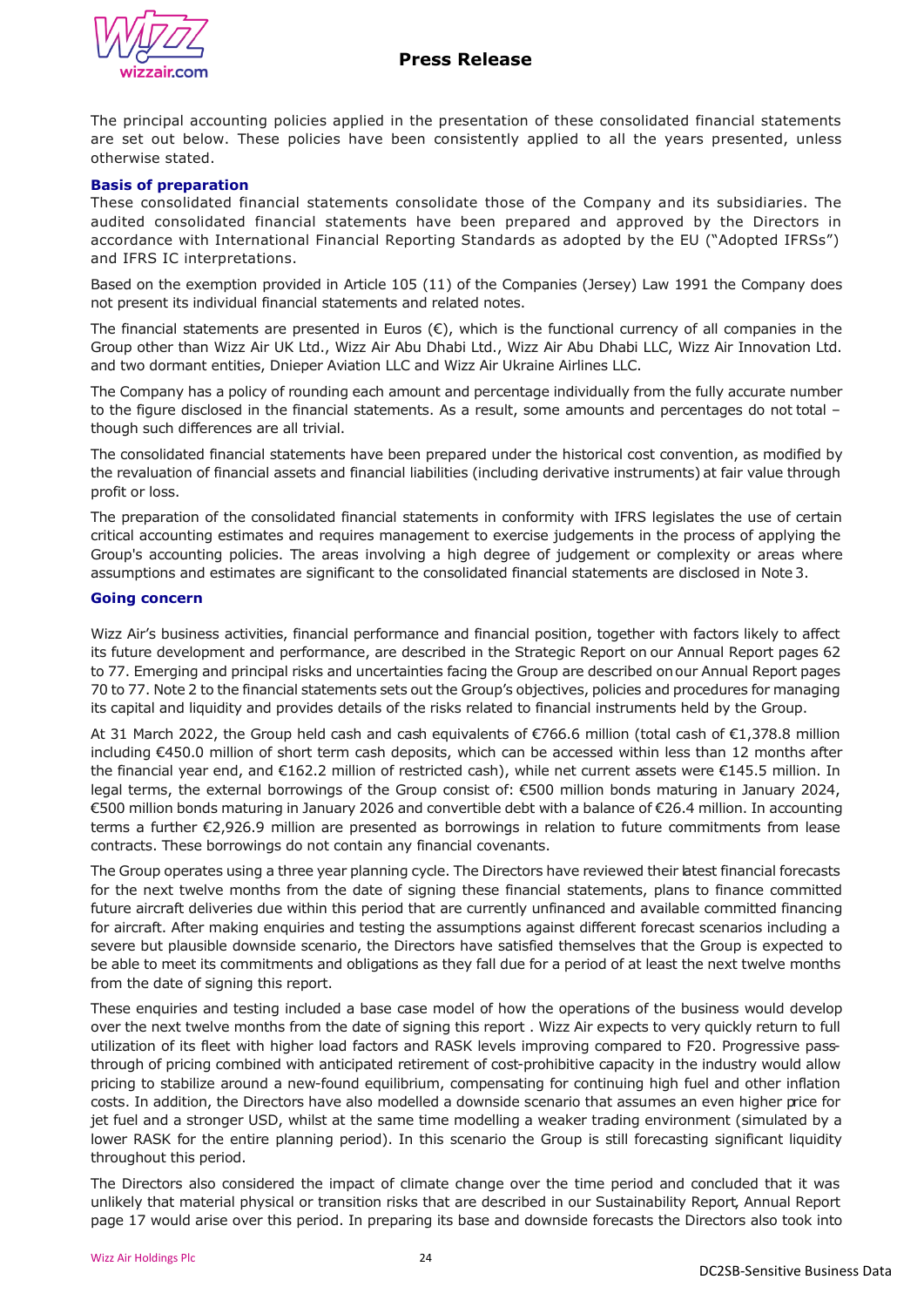



account the impact of the war in Ukraine and the four aircraft stranded in Ukraine (see note 10) and no material impact is forecast. The Directors have assumed that there will be no further significant disruption caused by the COVID-19 pandemic of the magnitude previously experienced.

Accordingly, the Directors concluded it was correct to retain the going concern basis of accounting in preparing the financial statements.

## **2. Financial risk management**

## **Financial risk factors**

The Group is exposed to market risks relating to fluctuations in commodity prices, interest rates and currency exchange rates. The objective of financial risk management at Wizz Air is to minimise the impact of commodity price, interest rate and foreign exchange rate fluctuations on the Group's earnings, cash flows and equity. To manage commodity and foreign exchange risks, Wizz Air uses various derivative financial instruments, including foreign currency and jet fuel zero-cost collar contracts.

Risk management is carried out by the treasury department under policies approved by the Board of Directors. The Board provides written principles for overall risk management, as well as written policies covering specific areas, such as foreign exchange risk, fuel price risk, credit risk, use of derivative financial instruments, adherence to hedge accounting, and hedge coverage levels. The Board has mandated the Audit and Risk Committee of the Board to supervise the hedging activity of the Group and the compliance with the policies approved by the Board.

## **Risk analysis**

### Market risks

Pre-COVID, Wizz Air hedged a minimum of 50 per cent of the projected USD and jet fuel requirements for the next twelve months or 40 per cent on an 18-month hedge horizon. Exceeding the 18-month time horizon was subject to Board approval.

Following the COVID-19 outbreak, the activity level and consequently the fuel consumption was significantly lower in F21 than that on which the Group hedging programme was originally based. As a consequence, hedge accounting for certain derivatives has been discontinued and the associated losses and gains on these instruments were charged to the statement of comprehensive income as exceptional expense in F21 and F22.

In light of pertaining travel restrictions as a result of the COVID-19 pandemic and the subsequent uncertainty in demand for travel, a decision was taken in September 2020 to cease USD and jet fuel hedging in order to reduce the risk of over-hedging.

Since June 2021 the Company has a 'no hedge' policy in place with respect to USD and jet fuel price risk after carefully evaluating the economic costs and benefits of the company's hedging programme, as a result the Company is no longer engaging in systematic cash-flow hedging of USD denominated expenses and jet fuel price risk. USD hedges expired before F22, while the last jet fuel hedges expired in September 2021.

The treasury department, under the supervision of the Audit and Risk Committee, continuously monitors the Company's risk environment, market and business opportunities to reduce or transfer its exposure to market risks.

Given the high and volatile commodity environment, the Company has, in agreement with its Board, capped part of its fuel cost exposure for the five months ended August 2022 with zero cost collars, as a temporary exception to the Company's "no hedge" policy approved by to the Board of Directors.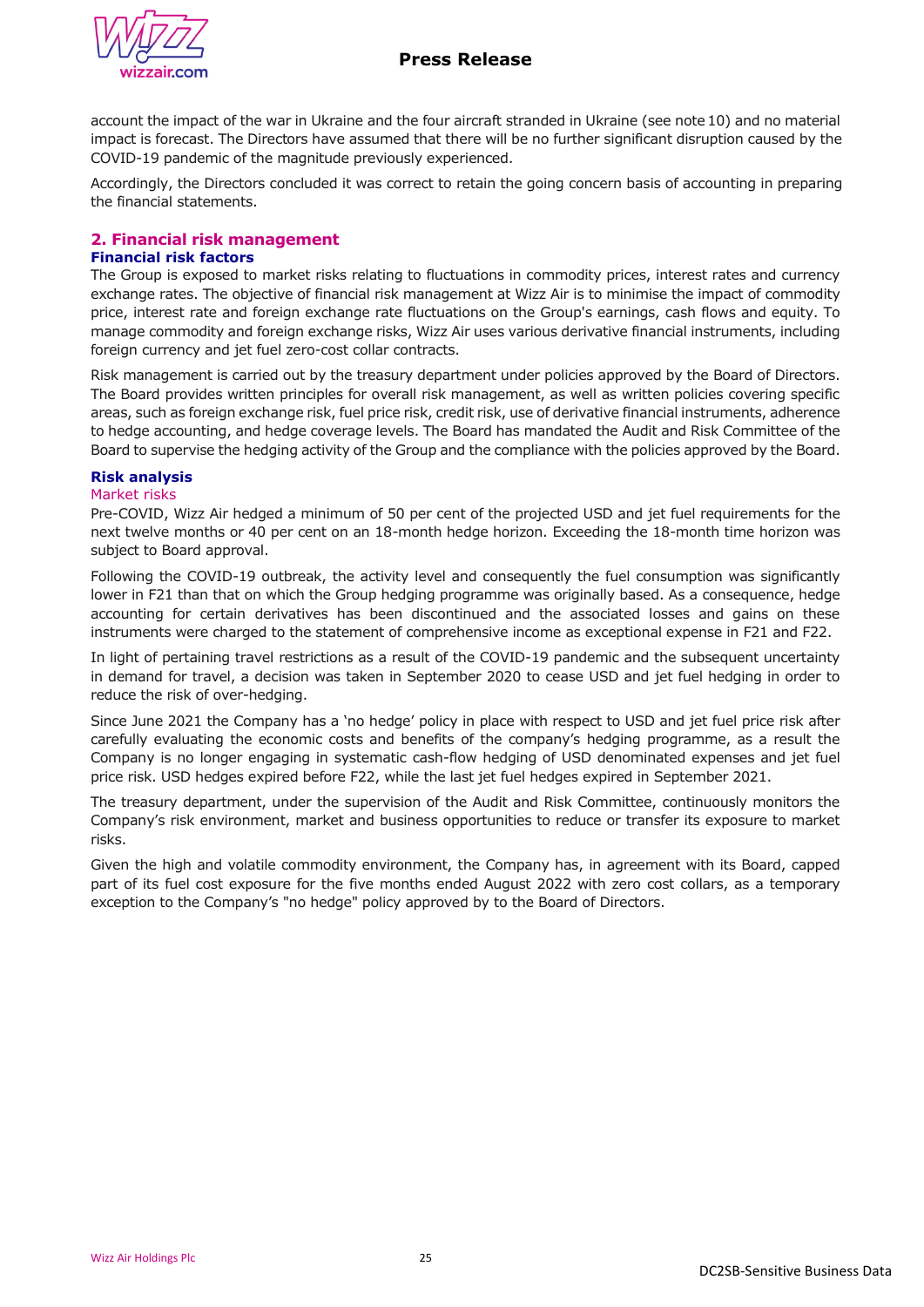

## *Foreign currency risk*

The Group is exposed to foreign currency risk on sales, purchases and commitments that are denominated in a currency other than the functional currency of its operating entities. The foreign currency exposure of the Group is predominantly attributable to: (i) only a small portion of the Group's revenues are denominated in or linked to the USD while a significant portion of the Group's expenses are USD denominated, including fuel, aircraft leases, maintenance reserves; and (ii) there are various currencies in which the Group has significantly more revenues than expenses, primarily the British Pound (GBP) and – to a smaller extent – the Polish Zloty (PLN).

EUR/USD foreign currency rate is the most significant underlying foreign currency exposure to the Group.

The table below analyses the financial instruments by the currencies of future receipts and payments as follows:

|                                             | <b>EUR</b>            | <b>USD</b>            | <b>Other</b>          | <b>Total</b>          |
|---------------------------------------------|-----------------------|-----------------------|-----------------------|-----------------------|
| At 31 March 2022                            | $\varepsilon$ million | $\varepsilon$ million | $\varepsilon$ million | $\varepsilon$ million |
| <b>Financial assets</b>                     |                       |                       |                       |                       |
| Trade and other receivables                 | 68.9                  | 68.2                  | 4.5                   | 141.6                 |
| Derivative financial assets                 |                       | 0.7                   |                       | 0.7                   |
| Cash and cash equivalents                   | 597.5                 | 97.4                  | 71.7                  | 766.6                 |
| Short term cash deposits                    | 450.0                 |                       |                       | 450.0                 |
| Restricted cash                             | 0.6                   | 161.2                 | 0.4                   | 162.2                 |
| <b>Total financial assets</b>               | 1,117.0               | 327.5                 | 76.6                  | 1,521.1               |
| <b>Financial liabilities</b>                |                       |                       |                       |                       |
| Unsecured debt*                             | 997.9                 |                       |                       | 997.9                 |
| IFRS 16 aircraft and engine lease liability | 328.5                 | 2,008.8               |                       | 2,337.3               |
| IFRS 16 other lease liability               | 6.8                   |                       | 3.1                   | 9.9                   |
| JOLCO and FTL liability                     | 398.1                 | 154.8                 | 27.0                  | 579.9                 |
| Loans from non-controlling interests        |                       | 13.5                  |                       | 13.5                  |
| Convertible debt                            | 26.4                  |                       |                       | 26.4                  |
| Trade and other payables                    | 381.4                 | 99.5                  | 48.2                  | 529.1                 |
| Derivative financial liabilities            |                       | 4.6                   |                       | 4.6                   |
| <b>Total financial liabilities</b>          | 2,139.1               | 2,281.2               | 78.3                  | 4,498.6               |
| Net (liabilities)/assets                    | (1,022.1)             | (1, 953.7)            | (1.7)                 | (2, 977.5)            |
| $\cdots$                                    |                       |                       |                       |                       |

\*Unsecured debt represent the European Mid Term Note

|                                             | <b>EUR</b> | <b>USD</b>            | <b>Other</b> | Total              |
|---------------------------------------------|------------|-----------------------|--------------|--------------------|
| At 31 March 2021 (restated)                 | € million  | $\varepsilon$ million | € million    | $\epsilon$ million |
| <b>Financial assets</b>                     |            |                       |              |                    |
| Trade and other receivables**               | 25.9       | 51.5                  | 6.3          | 83.7               |
| Derivative financial assets                 |            | 5.1                   |              | 5.1                |
| Cash and cash equivalents                   | 214.1      | 495.2                 | 391.4        | 1,100.7            |
| Short term cash deposits                    | 300.0      | 46.8                  |              | 346.8              |
| Restricted cash                             |            | 168.9                 | 0.2          | 169.1              |
| <b>Total financial assets</b>               | 540.0      | 767.5                 | 397.9        | 1,705.4            |
| <b>Financial liabilities</b>                |            |                       |              |                    |
| Unsecured debt*                             | 499.2      |                       | 350.3        | 849.5              |
| IFRS 16 aircraft and engine lease liability | 304.7      | 1,478.1               |              | 1,782.8            |
| IFRS 16 other lease liability               | 8.6        |                       | 2.5          | 11.1               |
| JOLCO and FTL liability                     | 319.6      | 107.6                 | 27.5         | 454.7              |
| Loans from non-controlling interests        |            | 12.8                  |              | 12.8               |
| Convertible debt                            | 26.5       |                       |              | 26.5               |
| Trade and other payables**                  | 245.4      | 156.8                 | 21.3         | 423.5              |
| Derivative financial liabilities            |            | 9.0                   |              | 9.0                |
| <b>Total financial liabilities</b>          | 1,404.0    | 1,764.3               | 401.6        | 3,569.9            |
| <b>Net liabilities</b>                      | (864.0)    | (996.8)               | (3.7)        | (1,864.5)          |

\*Unsecured debt represents the European Mid Term Note and the Covid Corporate Financing Facility

\*\*During the year the composition of financial assets and liabilities (in the table above) and their maturities (in the table disclosed below in this note) was analysed in greater detail. As a result the comparative amounts as at 31 March 2021 in the table above have been changed to correct the classification of these assets and liabilities. This impacted the amounts shown for trade and other receivables and trade and other payables. Trade and other receivables now total €83.7m (previously €109.3 million) of which €25.9 million (previously €34.8 million) is denominated in EUR, €51.5 million (previously €64.3 million) denominated in USD and €6.3 million (previously €10.2 million) denominated in other currencies. Similarly trade and other payables in the table above now total €423.5 million (previously €231.7 million), of which €245.4 million (previously €172.9 million) is denominated in EUR, €156.8 million (previously €40.4 million) is denominated in USD, and €21.3 million (previously €18.4 million) is denominated in other currencies.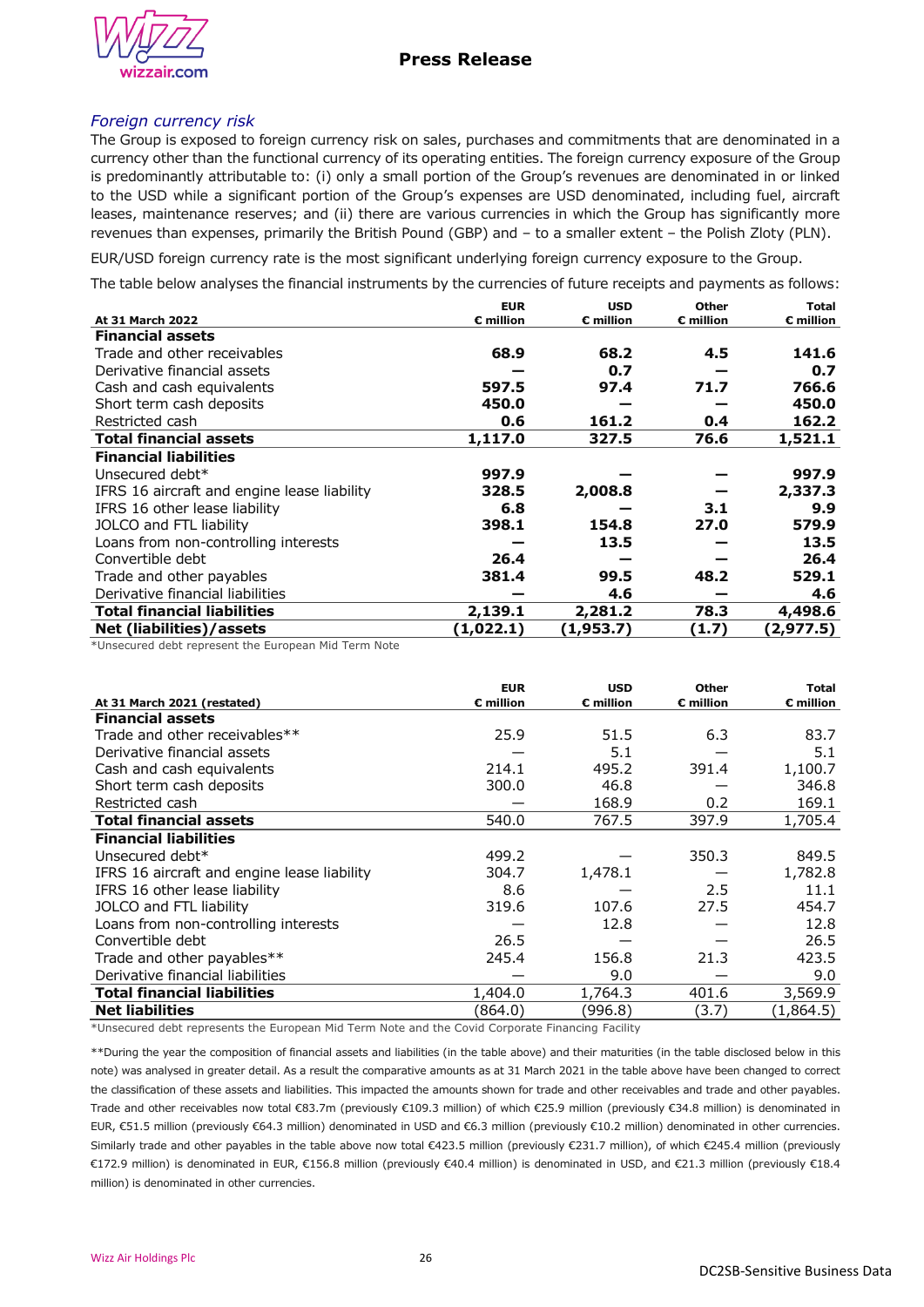

# **Press Release**

Trade and other receivables in this table, and also in the other disclosures in this Note, exclude balances that are not financial instruments, being prepayments, deferred expenses and part of other receivables. Similarly, trade and other payables in this table, and also in the other disclosures in this Note, exclude balances that are not financial instruments, being part of accruals and other payables.

## *Commodity risks*

One of the most significant costs for the Group is jet fuel. The price of jet fuel can be volatile and can directly impact the Group's financial performance. See further details regarding jet fuel at market risks and hedge transactions within this note.

The Group is also exposed to price risk related to Carbon Emission Trading System schemes (ETS). In order to comply with regulations ETS allowances must be purchased and surrendered on a yearly basis. To reduce the exposure to price volatility and inflation the Group enters into spot and forward purchase transactions. As at 31 March 2022, all requirements for calendar year 2021 and 75% of total forecast requirements for calendar year 2022 were covered. This coverage includes forward purchase agreements in the value of €112.7 million. As at the approval of this document, the coverage for calendar year 2022 is at 92%, including additional forward purchase agreements in the value of €15.2 million. These forward purchase agreements qualify for own use exemption and therefore are not accounted for as a financial instrument under IFRS 9.

## *Interest rate risk*

The Group's objective is to reduce cash flow risk arising from the fluctuation of interest rates on financing.

The Group has future commitments under certain lease contracts that are based on floating interest rates. The floating nature of the interest charges on the leases exposes the Group to interest rate risk. Interest rates charged on Eurobond, convertible debt liabilities and on short and long-term loans to finance the aircraft are not sensitive to interest rate movements as they are fixed until maturity.

The Group has not used financial derivatives to hedge its interest rate risk during the year.

The Group has floating rate instruments within restricted cash, but given their short term (within three months) maturity, the interest rates are not expected to move significantly during this short period.

## *Hedge transactions during the year*

The Group used zero-cost collar instruments and outright forward contracts to hedge its foreign exchange exposures and used zero-cost collar instruments to hedge its jet fuel exposures.

The gains and losses arising from hedge transactions during the year were as follows:

a) Foreign exchange hedge:

|                                                                                                  | 2022<br>$\varepsilon$ million | 2021<br>$\epsilon$ million |
|--------------------------------------------------------------------------------------------------|-------------------------------|----------------------------|
| (Loss)/gain recognised within fuel costs                                                         |                               |                            |
| Effective cash flow hedge                                                                        | (1.8)                         |                            |
| Discontinued cash flow hedge expiring in the financial year*                                     |                               | 7.7                        |
| Fair value change of discontinued cash flow hedge expiring in the financial<br>year <sup>*</sup> | (0.4)                         | (8.0)                      |
| Discontinued cash flow hedge expiring in following financial year(s)*                            |                               | 0.3                        |
| Fair value change of discontinued cash flow hedge expiring in following<br>financial year(s)*    |                               | (0.6)                      |
| Total loss recognised within fuel costs                                                          | (2.2)                         | (0.6)                      |
| *Fair value change and result of discontinued hedges were charged to exceptional expense.        |                               |                            |
| Gain recognised within financial income                                                          |                               |                            |
| Effective fair value hedge                                                                       |                               | 0.4                        |
| Total gain recognised within financial income                                                    |                               | 0.4                        |
| Gain recognised within net foreign exchange gains                                                |                               |                            |
| Effective fair value hedges                                                                      |                               | 5.1                        |
|                                                                                                  |                               | 5.1                        |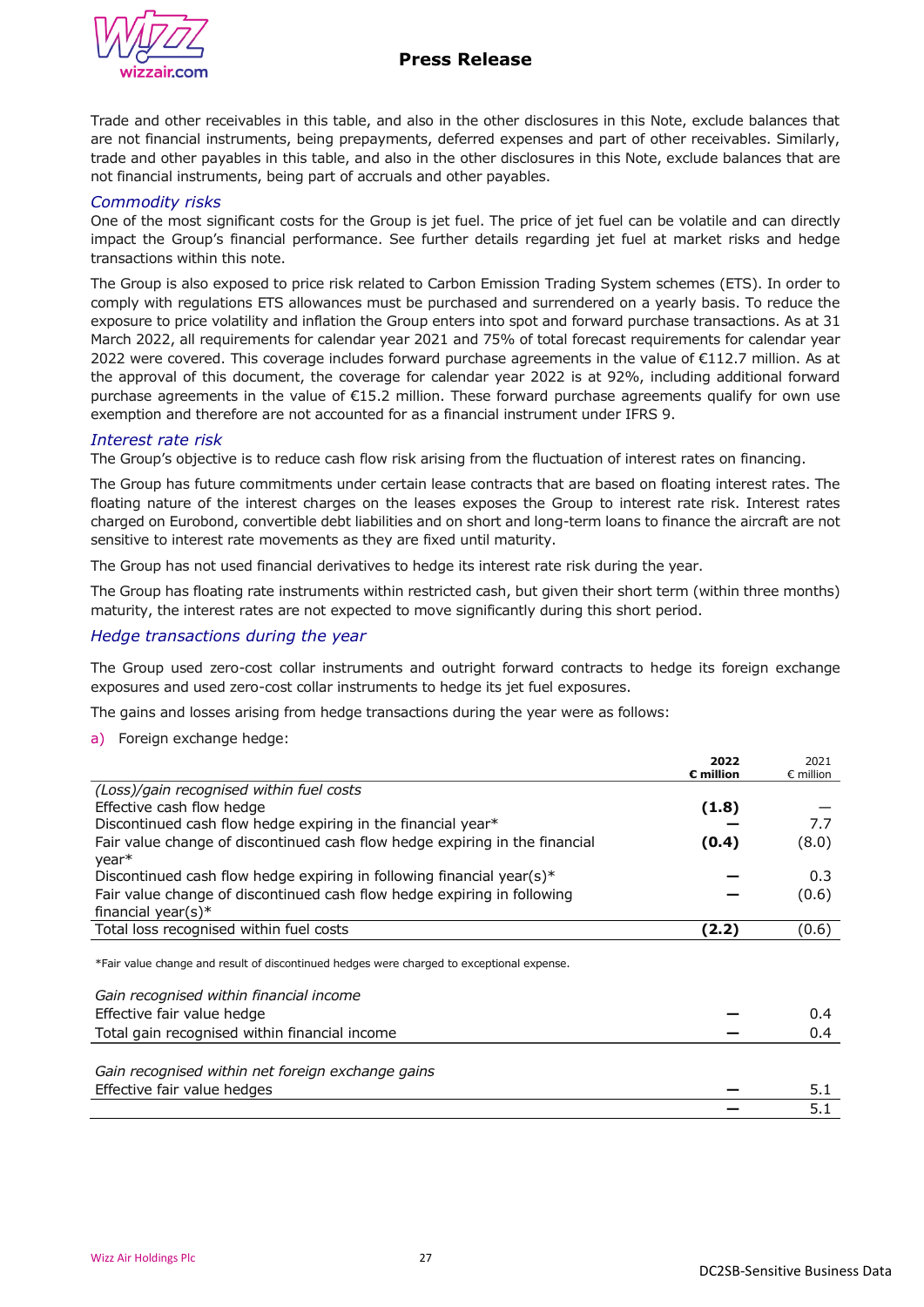

## Fuel hedges:

|                                                                                                  | 2022<br>$\varepsilon$ million | 2021<br>$\epsilon$ million |
|--------------------------------------------------------------------------------------------------|-------------------------------|----------------------------|
| Gain/(loss) recognised within fuel costs                                                         |                               |                            |
| Effective hedge                                                                                  | 13.7                          | (68.4)                     |
| Discontinued cash flow hedge expiring in the financial year*                                     | 0.6                           | (125.2)                    |
| Fair value change of discontinued cash flow hedge expiring in the financial<br>year <sup>*</sup> | 4.0                           | 33.5                       |
| Discontinued cash flow hedge expiring in following financial year(s)*                            |                               | (14.7)                     |
| Fair value change of discontinued cash flow hedge expiring in following                          |                               | 13.5                       |
| financial year(s)*                                                                               |                               |                            |
| Total gain/(loss) recognised within fuel costs                                                   | 18.3                          | (161.3)                    |

\*Fair value change and result of discontinued hedges were charged to exceptional expense.

### *Hedge year-end open positions*

The fair value of derivatives is estimated by the contracting financial institutions as per their industry practice. As required, the fair values ascribed to those instruments are verified also by management using high-level models. These estimations are performed based on market prices observed at year end and therefore, according to paragraph 128 of IAS 1, do not require further disclosure. Such fair values might change materially within the next financial year but these changes would not arise from assumptions made by management or other sources of estimation uncertainty at the end of the year but from the movement of market prices. The fair value calculation is most sensitive to movements in the jet fuel and foreign currency spot prices, their implied volatility and respective yields. A sensitivity analysis for the jet fuel price and for the FX rate on most relevant currency pairs is included below in this note.

At the end of the year and the prior year the Group had the following open hedge positions:

a) Foreign exchange hedges with derivatives:

|                                           | Derivative financial instruments   |                                             |                                         |                                                  |                                              |                                                |
|-------------------------------------------|------------------------------------|---------------------------------------------|-----------------------------------------|--------------------------------------------------|----------------------------------------------|------------------------------------------------|
| At 31 March 2021                          | Notional<br>amount<br>US\$ million | Non-current<br>assets<br>$\epsilon$ million | Current<br>assets<br>$\epsilon$ million | Non-current<br>liabilities<br>$\epsilon$ million | Current<br>liabilities<br>$\epsilon$ million | Net<br>asset/(liability)<br>$\epsilon$ million |
| Effective fair value hedge positions      |                                    |                                             |                                         |                                                  |                                              |                                                |
| Effective cash flow hedge positions       | 104.7                              |                                             | 0.2                                     |                                                  | (2.2)                                        | (2.0)                                          |
| Discontinued cash flow hedge<br>positions | 25.0                               |                                             |                                         |                                                  | (0.4)                                        | (0.4)                                          |
| Total foreign exchange hedges             | 129.7                              |                                             | 0.2                                     |                                                  | (2.6)                                        | (2.4)                                          |

No such hedges as at 31 March 2022.

For the movements in other comprehensive income refer to the consolidated statement of changes in equity.

The open foreign currency cash flow hedge positions at year end can be analysed according to the maturity periods and price ranges of the underlying hedge instruments as follows:

### *EUR/USD foreign exchange hedge:*

|                                               | F22       | F <sub>23</sub> |
|-----------------------------------------------|-----------|-----------------|
| At 31 March 2021                              | 12 months | 6 months        |
| Maturity profile of notional amount (million) | \$129.7   |                 |
| Weighted average ceiling                      | \$1,1621  |                 |
| Weighted average floor                        | \$1.1164  |                 |

No such hedges as at 31 March 2022.

## b) Foreign exchange hedge with non-derivatives:

Non-derivatives, such as cash, are existing financial assets or liabilities that hedge highly probable foreign currency cash flows in the future and therefore act as a natural hedge.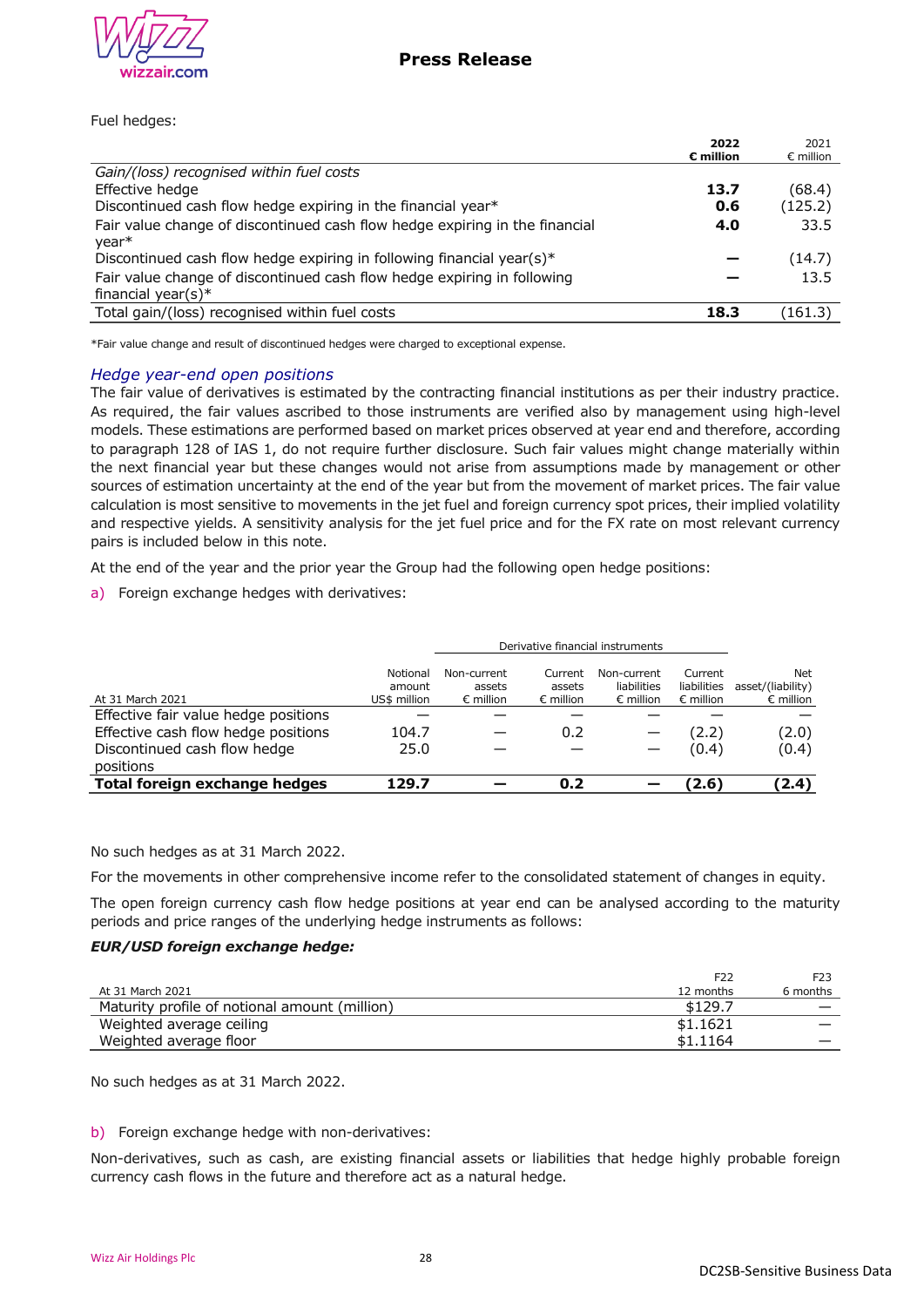

Fuel hedge:

|                                     | Derivative financial instruments |                    |                    |                    |                    |                    |
|-------------------------------------|----------------------------------|--------------------|--------------------|--------------------|--------------------|--------------------|
|                                     |                                  | Non-current        | Current            | Non-current        | Current            | <b>Net</b>         |
|                                     | 000'                             | assets             | assets             | liabilities        | liabilities        | liability          |
| At 31 March 2022                    | metric tonnes                    | $\epsilon$ million | $\epsilon$ million | $\epsilon$ million | $\epsilon$ million | $\epsilon$ million |
| Effective cash flow hedge positions | 240.0                            |                    | 3.0                |                    | (4.6)              | (1.6)              |
| Discontinued cash flow hedge        |                                  |                    |                    |                    |                    |                    |
| positions                           |                                  |                    |                    |                    |                    |                    |
| <b>Total fuel hedge</b>             | 240.0                            |                    | 3.0                |                    | (4.6)              | (1.6)              |

|                                     |               | Non-               |                    |                    |                    |                    |
|-------------------------------------|---------------|--------------------|--------------------|--------------------|--------------------|--------------------|
|                                     |               | current            | Current            | Non-current        | Current            | Net                |
|                                     | 000'          | assets             | assets             | liabilities        | liabilities        | liability          |
| At 31 March 2021                    | metric tonnes | $\epsilon$ million | $\epsilon$ million | $\epsilon$ million | $\epsilon$ million | $\epsilon$ million |
| Effective cash flow hedge positions | 253.0         |                    | 3.6                |                    | (3.8)              | (0.2)              |
| Discontinued cash flow hedge        | 117.0         |                    | 1.3                |                    | (2.6)              | (1.3)              |
| positions                           |               |                    |                    |                    |                    |                    |
| <b>Total fuel hedge</b>             | 370.0         |                    | 4.9                |                    | (6.4)              | (1.5)              |

For the movements in other comprehensive income refer to the consolidated statement of changes in equity.

The fuel hedge positions at year end can be analysed according to the maturity periods and price ranges of the underlying hedge instruments as follows:

|                                       | F <sub>23</sub> | F <sub>24</sub> |
|---------------------------------------|-----------------|-----------------|
| At 31 March 2022                      | 12 months       | 6 months        |
| Maturity profile ('000 metric tonnes) | 240.0           |                 |
| Blended capped rate                   | \$1,130.0       |                 |
| Blended floor rate                    | \$982.0         |                 |
|                                       |                 |                 |
|                                       | F <sub>22</sub> | F <sub>23</sub> |
| At 31 March 2021                      | 12 months       | 6 months        |
| Maturity profile ('000 metric tonnes) | 370.0           |                 |
| Blended capped rate                   | \$554.0         |                 |
| Blended floor rate                    | \$503.0         |                 |
|                                       |                 |                 |

### *Hedge effectiveness*

The effectiveness of hedges is tested both prospectively and retrospectively to determine the appropriate accounting treatment of hedge gains and losses. Prospective testing of open hedges requires making certain estimates, the most significant one being for the future expected level of the business activity (primarily the utilisation of fleet capacity) of the Group. Estimating the expected level of future business activity is particularly critical in periods of high uncertainty like the current COVID-19 pandemic and outbreak of the war in Ukraine.

Building on these estimations of the future, management makes judgement on the accounting treatment of open hedge instruments. Hedge accounting for jet fuel and foreign currency cash flow hedges was discontinued where the "highly probable" forecast criterion was not met in accordance with the requirements of IFRS 9.

Following the COVID-19 outbreak, the majority of the Group's fleet was grounded for a period from mid-March 2020. The fuel consumption in F21 and early F22 was significantly lower than that on which the Group hedging programme was originally based, resulting in fuel and foreign currency hedge instruments being discontinued for hedge accounting. As a consequence, hedge accounting for certain derivatives has been discontinued and the associated net gain on these instruments of €4.2 million (2021: €93.6 million net loss) has been recognised in the income statement.

None of the hedge counterparties had a material change in their credit status that would have influenced the effectiveness of the hedging transactions.

### *Sensitivity analysis*

The table below shows the sensitivity of the Group's profits to various market risks for the current and the prior year, excluding any hedge impacts.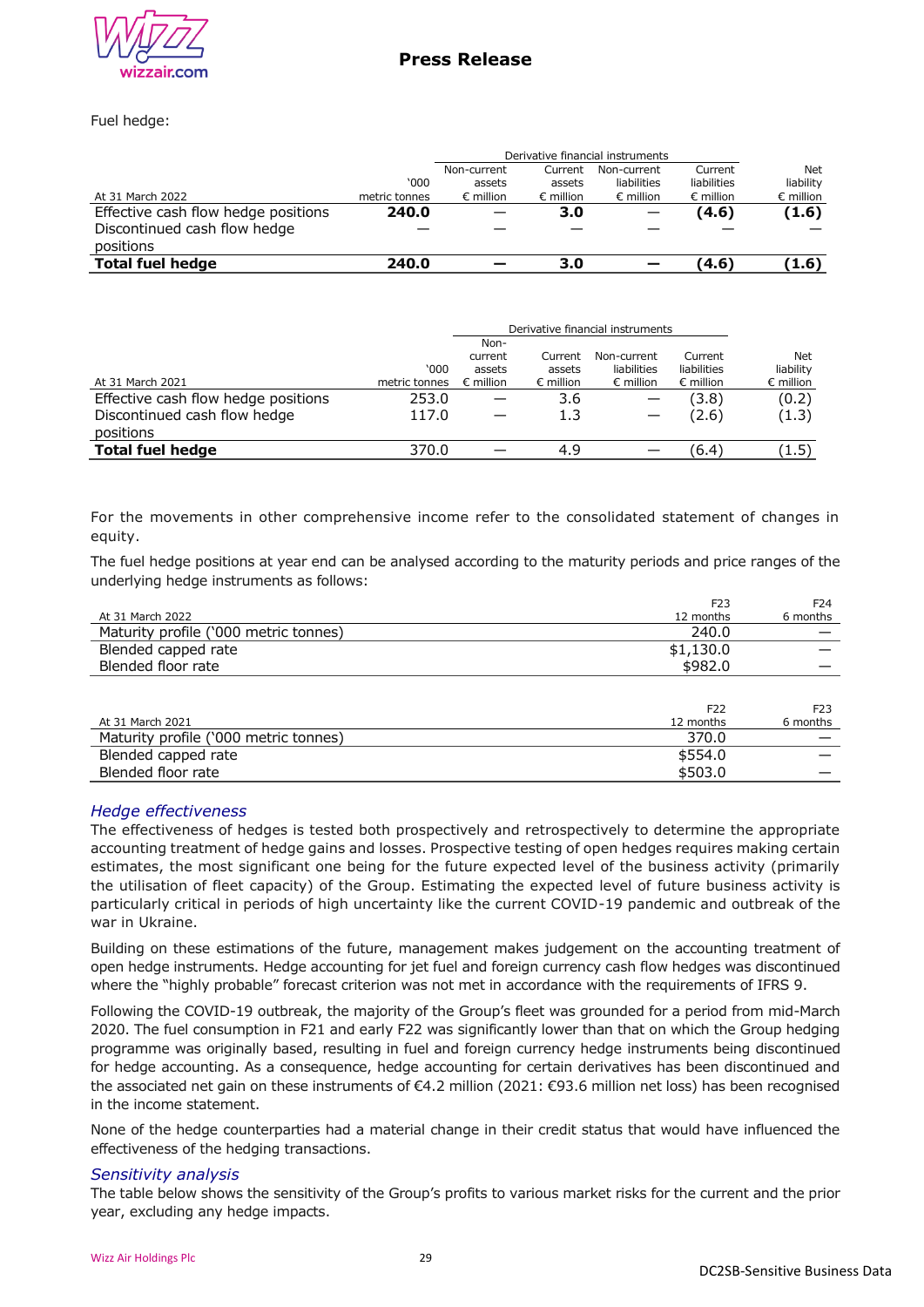

|                                            | 2022<br>Difference in profit<br>after tax | 2021<br>Difference in<br>profit after tax |
|--------------------------------------------|-------------------------------------------|-------------------------------------------|
|                                            | $\epsilon$ million                        | $\epsilon$ million                        |
| <b>Fuel price sensitivity</b>              |                                           |                                           |
| Fuel price \$100 higher per metric tonne   | $-74.5$                                   | $-35.0$                                   |
| Fuel price \$100 lower per metric tonne    | $+74.5$                                   | $+35.0$                                   |
| FX rate sensitivity (USD/EUR)              |                                           |                                           |
| FX rate 0.05 higher (meaning EUR stronger) | $+104.2$                                  | $+70.2$                                   |
| FX rate 0.05 lower                         | $-113.6$                                  | $-76.5$                                   |
| FX rate sensitivity (GBP/EUR)              |                                           |                                           |
| FX rate 0.03 higher (meaning EUR stronger) | $-5.4$                                    | $-3.0$                                    |
| FX rate 0.03 lower                         | $+5.7$                                    | $+3.3$                                    |
| <b>Interest rate sensitivity (EUR)</b>     |                                           |                                           |
| Interest rate is higher by 100 bps         | $+14.9$                                   | $+15.4$                                   |
| Interest rate is lower by 100 bps          | $-14.8$                                   | $-15.4$                                   |

The interest rate sensitivity calculation above considers the effects of varying interest rates on the interest income on bank deposits and floating rate leases.

The table below shows the sensitivity of the Group's other comprehensive income to various market risks for the current and the prior year. These sensitivities relate to the impact of the market risks on the balance of the cash flow hedging reserve (which includes gains and losses related to open cash flow hedges both for foreign exchange rates and jet fuel price).

|                                                            | 2022<br><b>Difference</b><br>$\varepsilon$ million | 2021<br>Difference<br>$\epsilon$ million |
|------------------------------------------------------------|----------------------------------------------------|------------------------------------------|
| <b>Fuel price sensitivity</b>                              |                                                    |                                          |
| Fuel price \$100 higher per metric tonne                   | $+20.6$                                            | $+22.9$                                  |
| Fuel price \$100 lower per metric tonne                    | $-20.6$                                            | $-22.9$                                  |
| FX rate sensitivity (USD/EUR)                              |                                                    |                                          |
| FX rate 0.05 higher (meaning EUR stronger)                 | $-0.1$                                             | $+0.1$                                   |
| FX rate 0.05 lower                                         | $+0.1$                                             | $-0.1$                                   |
| <b>Fuel volume sensitivity (metric tonnes)</b>             |                                                    |                                          |
| 100,000 metric tonnes reduction in forecast fuel purchases | $-2.7$                                             | $+1.1$                                   |
| 100,000 metric tonnes increase in forecast fuel purchases  | $+2.7$                                             | $-1.1$                                   |

The sensitivity analyses for 2022 above were performed with reference to the following market rates, as the base case:

- 1. For profits, annual average rates: jet fuel price \$789.0 per metric tonne; EUR/USD FX rate 1.16; EUR/GBP FX rate 0.85; and
- 2. For other comprehensive income, year-end spot rates: jet fuel price \$512.0 per metric tonne; EUR/USD FX rate 1.16.

### **Liquidity risks**

Prudent liquidity risk management implies maintaining sufficient cash and the availability of funding. In recent years the Group has been holding a high level of cash funds compared to the needs of the business operations. Nevertheless, the unprecedented impact of COVID-19 on the industry was affecting the liquidity of the Group in 2021 and 2022 especially in light of prolonged travel restrictions. The Group responded to these special challenges with a number of actions to improve costs and liquidity, the most important ones being as follows:

- 3. continue to ensure that the flights that are operated deliver positive cash contribution;
- 4. securing lease financing for aircraft delivery positions until December 2022;
- 5. working with suppliers to reduce contracted rates and improve payment terms;
- 6. reducing discretionary spending and suspending non-essential capital expenditure;
- 7. issuance of a three-year €500 million bond in January 2021 that pays an annual fixed coupon of 1.35 per cent; and
- 8. issuance of a four-year €500 million bond in January 2022 that pays an annual fixed coupon of 1.00 per cent.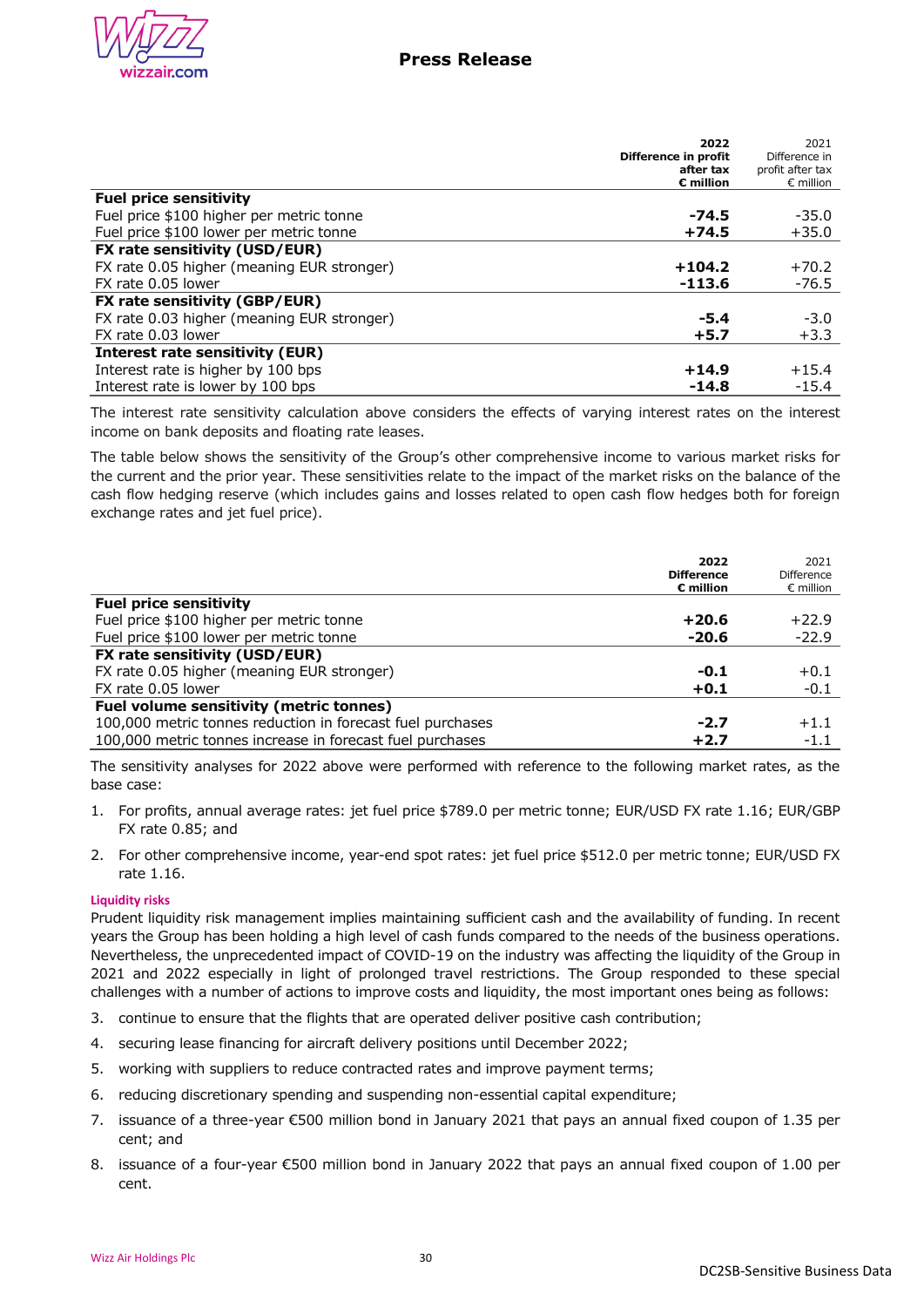# **Press Release**



As a result of these measures, Wizz Air is confident in its ability to survive, even in case of potential prolonged restrictions or further increases in commodity prices. For further notes, refer to the going concern assessment under Note 1.

The Group paid €232.6 million in F21 to settle hedging transactions. Liquidity risk from derivative financial liabilities is not material at 31 March 2022 due to almost no hedging activity since the start of the pandemic.

The Group invested excess cash primarily in USD, EUR and GBP denominated short-term time deposits with high quality bank counterparties.

The table below analyses the Group's financial assets and liabilities (receivable or payable either in cash or net settled in case of certain derivative financial assets and liabilities) into relevant maturity groupings based on the remaining period at the statement of financial position date to the contractual maturity date.

The amounts disclosed in the table below are the contractual undiscounted cash flows except for derivatives where fair values are presented. Therefore, for certain asset and liability categories the amounts presented in this table can be different from the respective amounts presented in the statement of financial position.

|                                    |                    | Between three      |                    |                    |                    |
|------------------------------------|--------------------|--------------------|--------------------|--------------------|--------------------|
|                                    | Within three       | months             | Between one and    | More than five     |                    |
|                                    | months             | and one year       | five years         | years              | Total              |
| At 31 March 2022                   | $\epsilon$ million | $\epsilon$ million | $\epsilon$ million | $\epsilon$ million | $\epsilon$ million |
| <b>Financial assets</b>            |                    |                    |                    |                    |                    |
| Trade and other receivables        | 110.0              | 11.0               | 20.6               |                    | 141.6              |
| Derivative financial assets        | 0.7                |                    |                    |                    | 0.7                |
| Cash and cash equivalents          | 766.6              |                    |                    |                    | 766.6              |
| Short term cash deposits           |                    | 450.0              |                    |                    | 450.0              |
| Restricted cash                    | 36.7               | 58.2               | 66.7               | 0.6                | 162.2              |
| <b>Total financial assets</b>      | 914.0              | 519.2              | 87.3               | 0.6                | 1,521.1            |
|                                    |                    |                    |                    |                    |                    |
| <b>Financial liabilities</b>       |                    |                    |                    |                    |                    |
| Unsecured debt                     | 6.8                | 11.8               | 1,021.8            |                    | 1,040.4            |
| IFRS 16 aircraft and engine        | 122.1              | 321.4              | 1,338.4            | 847.8              | 2,629.7            |
| lease liability                    |                    |                    |                    |                    |                    |
| IFRS 16 other lease liability      | 0.5                | 1.6                | 6.7                | 5.2                | 14.0               |
| JOLCO and FTL lease liability      | 10.6               | 32.9               | 174.0              | 410.8              | 628.3              |
| Loans from non-controlling         |                    |                    |                    | 13.5               | 13.5               |
| interests                          |                    |                    |                    |                    |                    |
| Convertible debt                   |                    |                    | 26.4               |                    | 26.4               |
| Other payables                     | 432.7              | 39.7               | 49.7               | 7.0                | 529.1              |
| Derivative financial liabilities   |                    | 4.6                |                    |                    | 4.6                |
| Financial guarantees               |                    |                    |                    |                    |                    |
| <b>Total financial liabilities</b> | 572.7              | 412.0              | 2,617.0            | 1,284.3            | 4,886.0            |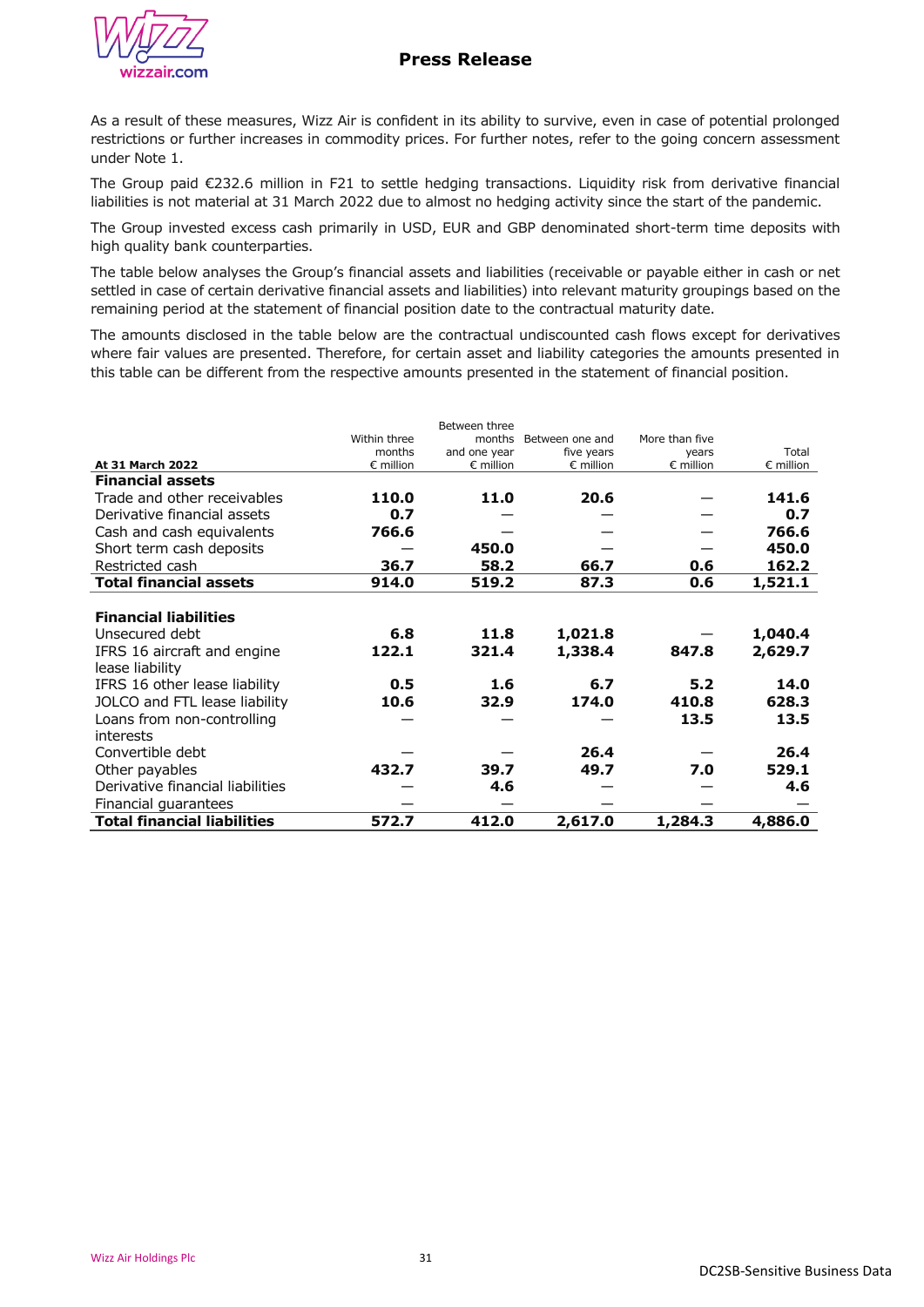

Between three

|                                    | Within three       | months             | Between one and    | More than five     |                    |
|------------------------------------|--------------------|--------------------|--------------------|--------------------|--------------------|
|                                    | months             | and one year       | five years         | years              | Total              |
| At 31 March 2021 (restated)        | $\epsilon$ million | $\epsilon$ million | $\epsilon$ million | $\epsilon$ million | $\epsilon$ million |
| <b>Financial assets</b>            |                    |                    |                    |                    |                    |
| Trade and other receivables**      | 53.1               | 9.1                | 21.5               |                    | 83.7               |
| Derivative financial assets        | 2.0                | 3.1                |                    |                    | 5.1                |
| Cash and cash equivalents          | 1,100.7            |                    |                    |                    | 1,100.7            |
| Short term cash deposits           |                    | 346.8              |                    |                    | 346.8              |
| Restricted cash                    | 22.2               | 12.8               | 119.5              | 14.6               | 169.1              |
| <b>Total financial assets</b>      | 1,178.0            | 371.8              | 141.0              | 14.6               | 1,705.4            |
|                                    |                    |                    |                    |                    |                    |
| <b>Financial liabilities</b>       |                    |                    |                    |                    |                    |
| Unsecured debt                     |                    | 358.8              | 513.5              |                    | 872.3              |
| IFRS 16 aircraft and engine        | 107.4              | 292.3              | 1,137.6            | 454.4              | 1,991.7            |
| lease liability                    |                    |                    |                    |                    |                    |
| IFRS 16 other lease liability      | 0.4                | 1.3                | 6.2                | 3.4                | 11.3               |
| JOLCO and FTL lease liability      | 7.0                | 25.1               | 128.5              | 315.8              | 476.4              |
| Loans from non-controlling         |                    |                    |                    | 12.8               | 12.8               |
| interests                          |                    |                    |                    |                    |                    |
| Convertible debt                   |                    |                    | 26.5               |                    | 26.5               |
| Trade and other payables**         | 283.2              | 61.3               | 71.9               | 7.1                | 423.5              |
| Derivative financial liabilities   | 6.4                | 2.6                |                    |                    | 9.0                |
| Financial guarantees               | 0.7                |                    |                    |                    | 0.7                |
| <b>Total financial liabilities</b> | 405.1              | 741.4              | 1,884.2            | 793.5              | 3,824.2            |

\*As a consequence of the adjustments made to financial assets and liabilities noted above, the maturity analysis of trade and other receivables and trade and other payables in the table above have been changed. As a result trade and other receivables balances as at 31 March 2021 now total €83.7 million (previously €109.3 million) have been analysed as €53.1 million (previously €79.9 million) with maturity within three months, and €21.5 million (previously €20.3 million) with maturity between one and five years, amount with maturity between three months and one year did not change. Likewise trade and other payable balances as at 31 March 2021 now total €423.5 million (previously €231.7 million), including €283.2 million (previously €206.3 million) with maturity within three months, €61.3 million (previously €25.4 million) with maturity within three months and one year, €71.9 million (previously €nil) with maturity within one and five years, and €7.1 million (previously €nil) with maturity within more than five years. As a result of the change in maturity analysis, the statement of financial position classification between current and non-current was restated.

The Group has obligations under financial guarantee contracts. The most significant financial guarantee contracts relate to aircraft leases, hedging and convertible notes. For these items the respective underlying liabilities are reflected under the appropriate line of the financial liabilities part of the table above (for leases the liability is presented under borrowings). Since the liability itself is already reflected in the table, it would not be appropriate to also include the financial guarantee provided by another Group entity for the same obligation. The only guarantee separately disclosed in this table relates to a contract for the provision of public services in Hungary, with respect to which there is no liability recognised in the statement of financial position. This possible obligation is disclosed in the table above within financial guarantees.

Management does not expect that any payment under these guarantee contracts will be required by the Company.

## Credit risk

Credit risk is the risk of financial loss to the Group if a customer or counterparty to a financial instrument fails to meet its contractual obligations. The Group's exposure to credit risk from individual customers is limited as the large majority of the payments for flight tickets are collected before the service is provided.

However, the Group has significant banking, hedging, aircraft manufacturer and card acquiring relationships that represent counterparty credit risk. The Group analysed the creditworthiness of the relevant business partners in order to assess the likelihood of non-performance of liabilities and therefore assets due to the Group. The credit quality of the Group's financial assets is assessed by reference to external credit ratings (published by Standard & Poor's or similar institutions) of the counterparties as follows: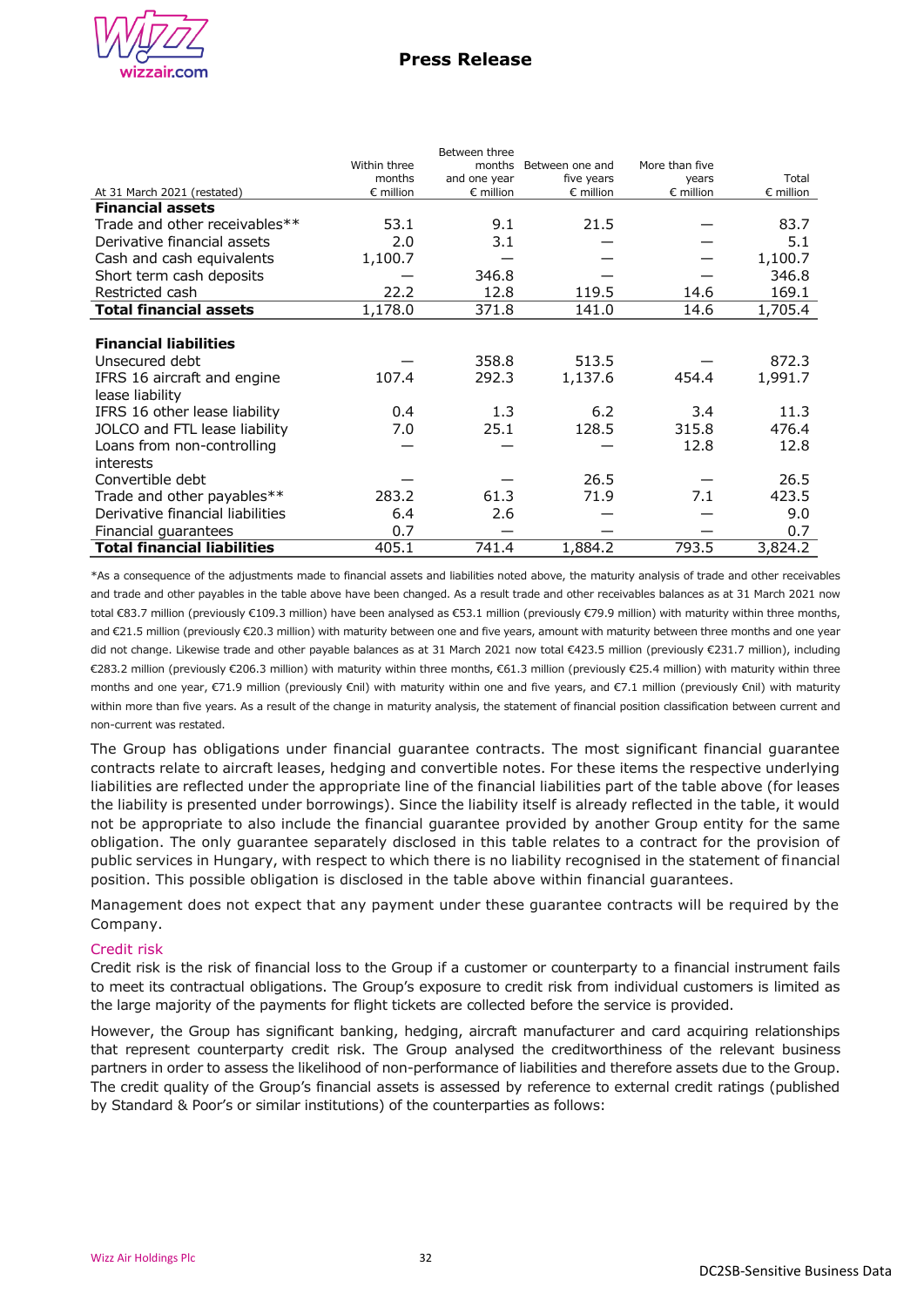

## **Press Release**

|                               | A                     | А-                    | <b>Other</b>       | <b>Unrated</b>        | <b>Total</b>       |
|-------------------------------|-----------------------|-----------------------|--------------------|-----------------------|--------------------|
| <b>At 31 March 2022</b>       | $\varepsilon$ million | $\varepsilon$ million | $\epsilon$ million | $\varepsilon$ million | € million          |
| <b>Financial assets</b>       |                       |                       |                    |                       |                    |
| Cash and cash equivalents     | 757.1                 | 1.9                   | 7.1                | 0.5                   | 766.6              |
| Short term cash deposits      | 450.0                 |                       |                    |                       | 450.0              |
| Restricted cash               | 161.9                 | 0.1                   | 0.2                |                       | 162.2              |
| Trade and other receivables   |                       |                       |                    | 141.6                 | 141.6              |
| Derivative financial assets   | 0.7                   |                       |                    |                       | 0.7                |
| <b>Total financial assets</b> | 1,369.7               | 2.1                   | 7.3                | 142.1                 | 1,521.1            |
|                               |                       |                       |                    |                       |                    |
|                               | A                     | $A-$                  | Other              | Unrated               | Total              |
| At 31 March 2021              | $\epsilon$ million    | $\epsilon$ million    | $\epsilon$ million | $\epsilon$ million    | $\epsilon$ million |
| <b>Financial assets</b>       |                       |                       |                    |                       |                    |
| Cash and cash equivalents     | 899.1                 | 50.9                  | 150.3              | 0.4                   | 1,100.7            |
| Short term cash deposits      | 346.8                 |                       |                    |                       | 346.8              |
| Restricted cash               | 168.8                 | 0.1                   | 0.2                |                       | 169.0              |
| Trade and other receivables*  |                       |                       |                    | 83.7                  | 83.7               |
| Derivative financial assets   | 2.1                   | 0.1                   | 2.9                |                       | 5.1                |
| <b>Total financial assets</b> | 1,416.8               | 51.1                  | 153.4              | 84.1                  | 1705.4             |

\*See note above for explanation of the change in trade and other receivables balances as at 31 March 2021. Trade and other receivables remain unrated.

From the unrated category within trade and other receivables the Group has €25.2 million (2021: €35.3 million) receivables from different aircraft lessors in respect of maintenance reserves and lease security deposits paid. However, given that the Group physically possesses the aircraft owned by the lessors and that the Group has significant future lease payment obligations towards the same lessors, management does not consider the credit risk on maintenance reserve receivables to be material. Most of the remaining balance in this category in both years relates to ticket sales receivables from customers and non-ticket revenue receivables from business partners. These balances are spread between a significant number of counterparties and the credit performance in these channels has historically been good.

Within cash and cash equivalents in 2022, out of the €7.1 million in the category "other" €nil million (2021: €48.5 million) relates to cash deposits held with BBB+ rated banks. In 2021 the short term cash deposits in the other category relates to cash deposits held with BBB+ rated banks.

Based on the information above management does not consider the counterparty risk of any of the counterparties being material and therefore no fair value adjustment was applied to the respective cash or receivable balances.

### **Fair value estimation**

The Group classifies its financial instruments based on the technique used for determining fair value into the following categories:

Level 1: Fair value is determined based on quoted prices (unadjusted) in active markets for identical assets or liabilities.

Level 2: Fair value is determined based on inputs other than quoted prices that are observable for the asset or liability, either directly or indirectly.

Level 3: Fair value is determined based on inputs that are not based on observable market data (that is, on unobservable inputs).

The following table presents the Group's financial assets and liabilities that are measured at fair value at 31 March 2022:

|                                  | Level 1<br>$\varepsilon$ million | Level 2<br>$\varepsilon$ million | Level 3<br>$\varepsilon$ million | <b>Total</b><br>$\varepsilon$ million |
|----------------------------------|----------------------------------|----------------------------------|----------------------------------|---------------------------------------|
| <b>Assets</b>                    |                                  |                                  |                                  |                                       |
| Derivative financial instruments |                                  | 0.7                              |                                  | 0.7                                   |
|                                  |                                  | 0.7                              |                                  | 0.7                                   |
| <b>Liabilities</b>               |                                  |                                  |                                  |                                       |
| Derivative financial instruments |                                  | 4.6                              |                                  | 4.6                                   |
|                                  |                                  | 4.6                              |                                  | 4.6                                   |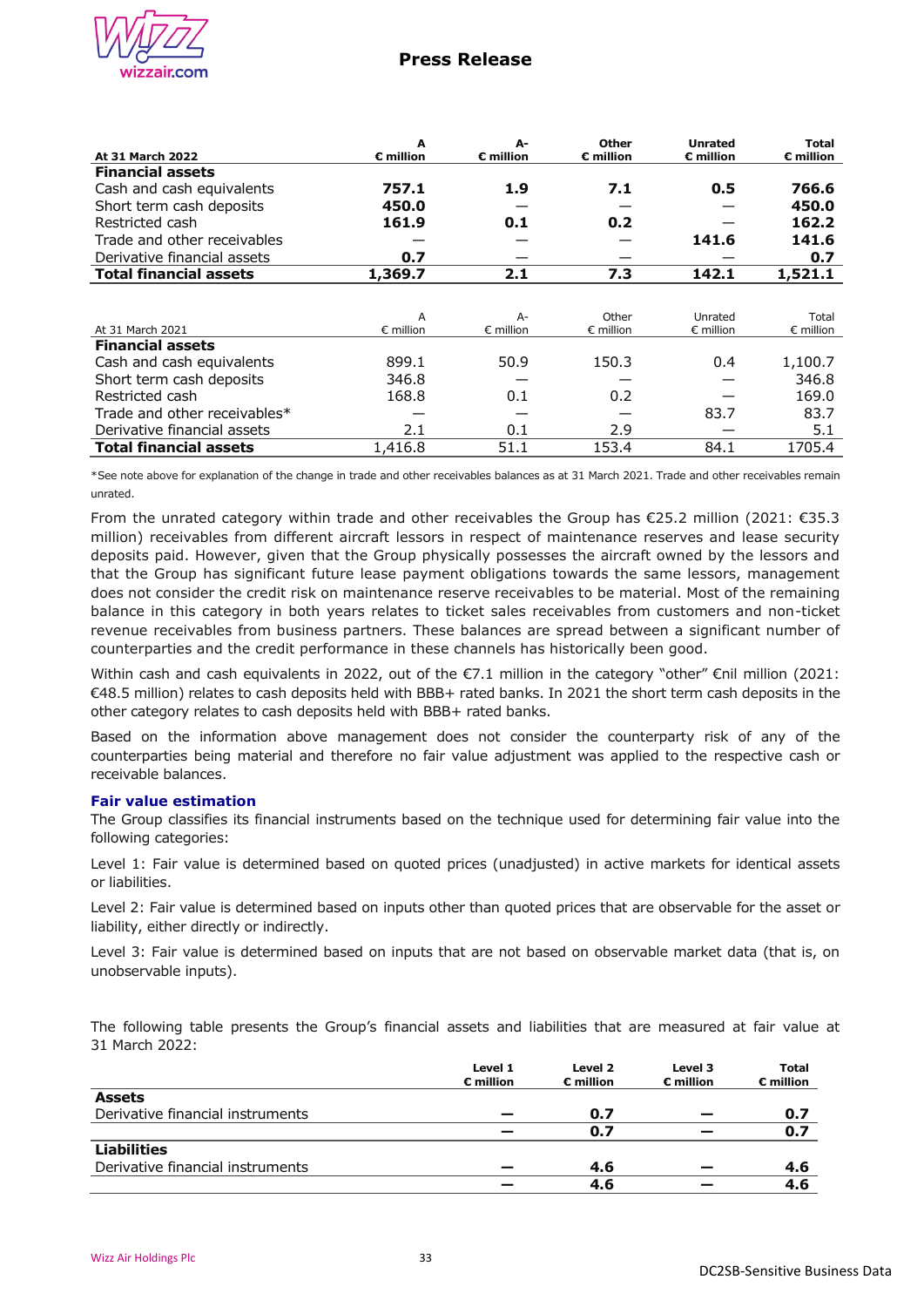

The following table presents the Group's financial assets and liabilities that are measured at fair value at 31 March 2021:

|                                  | Level 1<br>$\epsilon$ million | Level 2<br>$\epsilon$ million | Level 3<br>$\epsilon$ million | Total<br>$\epsilon$ million |
|----------------------------------|-------------------------------|-------------------------------|-------------------------------|-----------------------------|
| <b>Assets</b>                    |                               |                               |                               |                             |
| Derivative financial instruments |                               | 5.1                           |                               | 5.1                         |
|                                  |                               | 5.1                           |                               | 5.1                         |
| <b>Liabilities</b>               |                               |                               |                               |                             |
| Derivative financial instruments |                               | 9.0                           |                               | 9.0                         |
|                                  |                               | 9.0                           |                               | 9.0                         |

The Group measures its derivative financial instruments at fair value, calculated by the banks involved in the hedging transactions that fall into the Level 2 category. The banks are using generally accepted valuation techniques, principally the Black-Scholes model and discounted cash flow models.

All the other financial assets and financial liabilities are measured at amortised cost.

### **Capital management**

The Group's objectives when managing capital are: (i) to safeguard the Group's ability to continue as a going concern in order to provide returns for Shareholders and benefits for other stakeholders; (ii) to secure funds at competitive rates for its future aircraft acquisition commitments (see Note 15); and (iii) to maintain an optimal capital structure to reduce the overall cost of capital.

The current sources of capital for the Group are equity as presented in the statement of financial position, bonds and other borrowings (see Note 12), as well as to a smaller extent, convertible debt.

Wizz Air's strategy is to hold significant cash and liquid funds to mitigate the impact of potential business disruption events and to invest in opportunities as they come along in an increasingly volatile market environment. Accordingly, the Group has so far retained all profits and paid no dividends and financed all its aircraft and most of its spare engine acquisitions through sale and leaseback agreements. In addition Wizz Air diversified further its financing options through the establishment in January 2021 of a €3.0 billion European Mid Term Note (EMTN) programme and issuance of its debut bond by Wizz Air Finance Company B.V., unconditionally and irrevocably guaranteed by Wizz Air Holdings Plc.

The existing aircraft orders of the Group create a need for raising significant amounts of capital in the following years. The strategy of the Group is to ensure that it has access to various forms of long-term financing, which in turn allows the Group to further reduce its cost of capital and the cost of ownership of its aircraft fleet.

#### **3. Critical accounting estimates and judgements made in applying the Group's accounting policies a) Maintenance policy**

The estimations and judgements applied in the context of the maintenance accounting policy of the Group impact the balance of (i) property, plant and equipment (and, within that, of aircraft maintenance assets, as detailed in Note 10) and (ii) aircraft maintenance provisions (as detailed in Note 14).

Estimate: For aircraft held under lease agreements, provision is made for the minimum unavoidable costs of specific future maintenance obligations required by the lease at the time when such obligation becomes certain. The amount of the provision involves making estimates of the cost of the heavy maintenance work that is required to discharge the obligation, including any end of lease costs. A 10% increase in the planned costs of heavy maintenance works at the 31 March 2022 year end would increase the balance of both aircraft maintenance assets and aircraft maintenance provisions by €8.9 million.

Estimate: The cost of heavy maintenance is capitalised and recognised as a tangible fixed asset (and classified as an "aircraft maintenance asset") at the earlier of: (a) the time the lease re-delivery condition is no longer met; or (b) when maintenance, including enhancement, is carried out. The calculation of the depreciation charge on such assets involves making estimates primarily for the future utilisation of the aircraft. A 46% decrease in the F23 forecast aircraft utilisation would result in the same average utilisation as in F22. This would cause €6.4 million decrease in the balance of aircraft maintenance assets.

The basis of these estimates are reviewed annually at least, and also when information becomes available that is capable of causing a material change to an estimate, such as renegotiation of end of lease return conditions, increased or decreased utilisation of the assets, or changes in the cost of heavy maintenance services.

Judgment: On a lease by lease basis the Group makes a judgement whether it would perform future maintenance that would impact the condition of the respective aircraft or spare engine asset in a way that eliminates the need for paying compensation to the lessor on the re-delivery of the leased asset. When such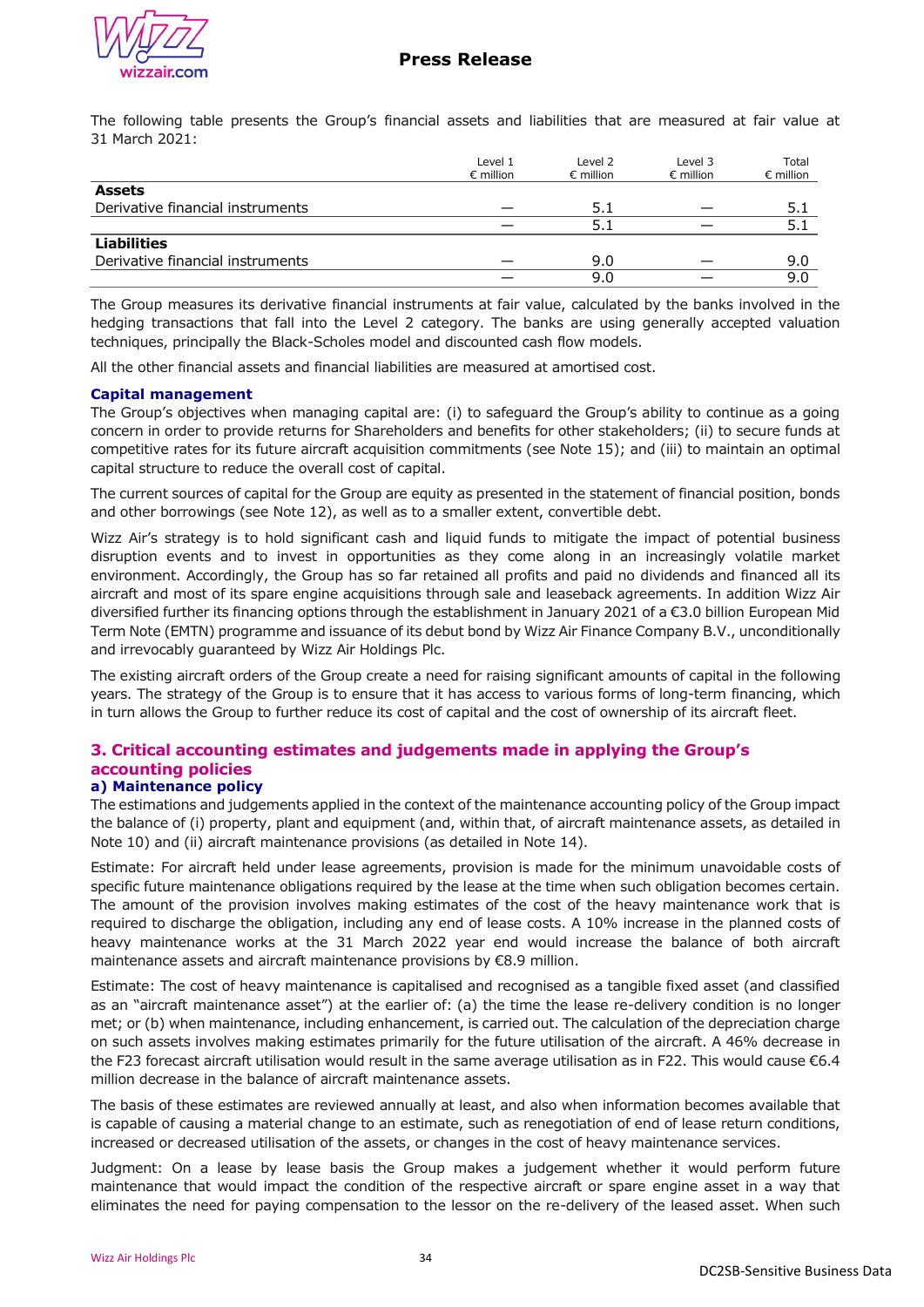

maintenance is not expected then accrual is made for the compensation due to the lessor in line with the terms of the respective lease contract.

Judgement: The policy adopted by the Group, as summarised above, is only one of the policies available under IFRS in accounting for heavy maintenance for aircraft held under lease agreements. A principal alternative policy involves recognising provisions for future maintenance obligations in accordance with hours flown or similar measure, and not only when lease re-delivery conditions are not met. In the judgement of the Directors the policy adopted by the Group, whereby provisions for maintenance are recognised only when lease re-delivery conditions are not met, provides the most reliable and relevant information about the Company's obligations to incur major maintenance expenditure on leased aircraft and at the same time it best reflects the fact that an aircraft has lower maintenance requirements in the early years of its operation. The average age of the Group's aircraft fleet at 31 March 2022 was 5.0 years (5.4 years at 31 March 2021). Given the policy adopted we currently do not consider that the impact of climate change has a material impact on maintenance provision.

## **b) Net presentation of government taxes and other similar levies**

The Group's accounting policy stipulates that where charges levied by airports or government authorities on a per passenger basis represent a government tax in fact or in substance, then such amounts are presented on a net basis in the statement of comprehensive income (netted against revenue).

Judgement: Management reviews all passenger-based charges levied by airports and government authorities to ensure that any amounts recovered from passengers in respect of these charges are appropriately classified within the statement of comprehensive income. Given the variability of these charges and the number of airports and jurisdictions within which the Group operates, the assessment of whether these items constitute taxes in nature is an inherently complex area for some airports, requiring a level of judgement.

#### **c) Accounting for aircraft and spare engine assets**

Judgement: When the Group acquires new aircraft and spare engines, it applies the following critical judgements in determining the acquisition cost of these assets:

- 9. Engine contracts typically include the selection of an engine type to be installed on future new aircraft, a commitment to purchase a certain number of spare engines, and lump-sum (i.e. not per engine) concessions from the manufacturer. Management recalculates the unit cost of engines by allocating lump-sum credits over all engines ordered and by adjusting costs between installed and spare engines in a way that ensures that identical physical assets have an equal acquisition cost; and
- 10. Aircraft acquisition costs are recalculated to reflect the impacts of: (i) any adjustment on the cost of installed engines (as above); and (ii) concessions received from the manufacturers of other aircraft components under selection agreements. Such acquisition cost has relevance also for leased aircraft when calculating the amount of total gain or loss on the respective sale and leaseback agreement.

### **d) Accounting for leases**

Judgement: Some of the Group's lease contracts contain lease extension options. The extension option is taken into account in the measurement of the lease liability only when the Group is reasonably certain that it would later exercise the option. Such judgement is made lease by lease, and is relevant both at inception, for the initial measurement of the lease liability, and also for a subsequent remeasurement of the lease liability if the initial judgement is revised at a later date.

Judgement: The Group takes the view that, as a lessee, it is not able to readily determine the interest rate implicit in its lease contracts. Therefore, it applies its incremental borrowing rate for discounting future lease payments.

The estimations made by management in accounting for leases do not materially impact the asset and liability balances of the Group. The majority of aircraft and spare engine assets are leased and as such their period of depreciation is the shorter of their useful economic lives and lease duration. As these assets are new at the inception of the lease and typically have a useful economic life of at least twice the duration of the lease no further estimation has been required.

### **e) Income taxes**

Judgement: A significant judgement has been made by the Group in relation to the position that the Swiss tax authority would take with respect to the calculation of income and capital gains taxes for F18–F22 for one of the legal entities of the Group. In applying IFRIC 23 the Group applied the "most likely amount method" and, by relying also on professional advice, took the view that the positions taken by the Group represent the most likely outcome for the Swiss income tax liabilities.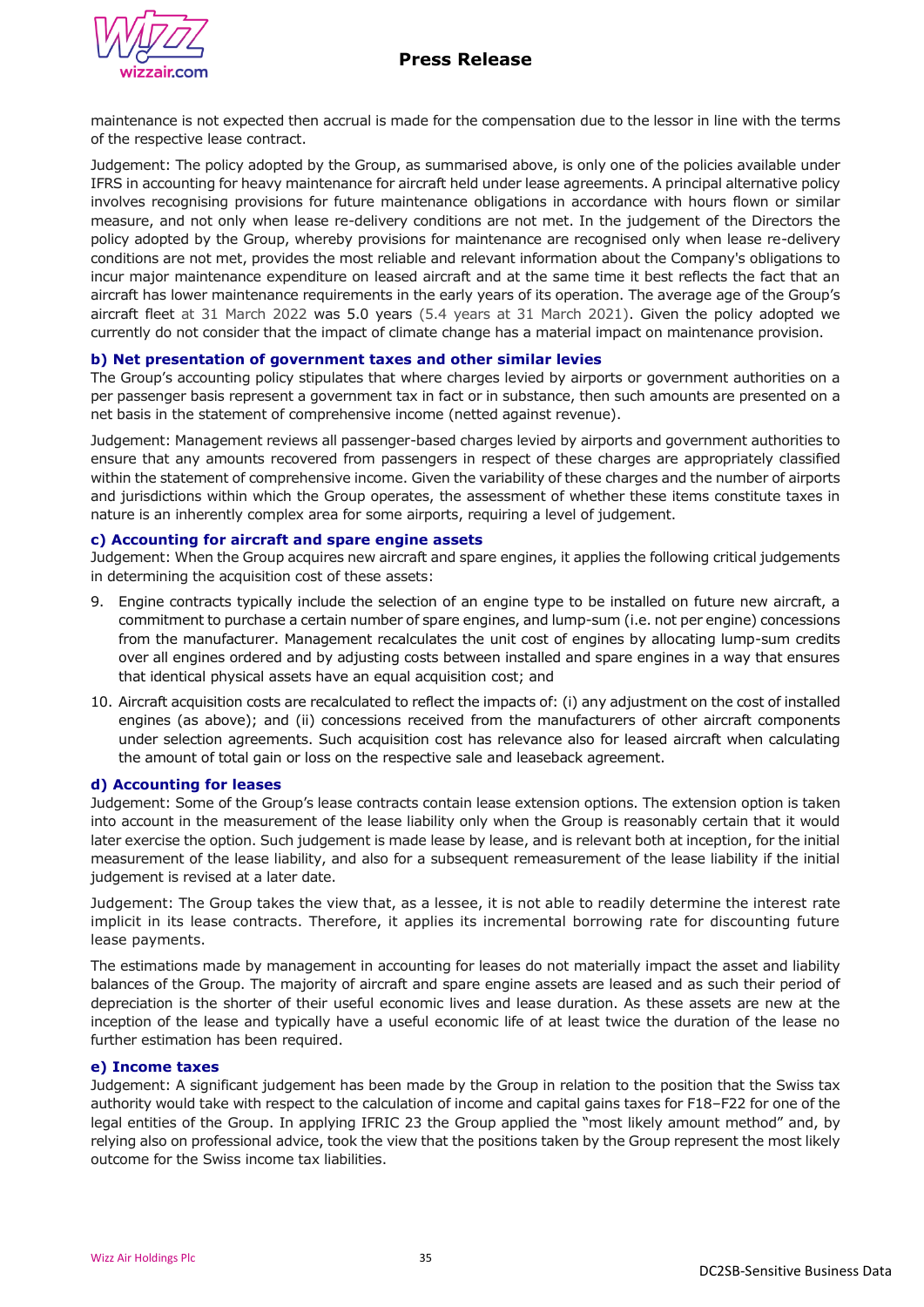

## **f) Revenue from contracts with other partners**

As explained in Note 4, revenue from contracts with other partners relates to commissions on the sale of onboard catering, accommodation, car rental, travel insurance, bus transfers, premium calls and co-branded cards.

Judgement: The Group considers that it is an agent (as opposed to principal) in relation to all its contracts with other partners. Accordingly, Wizz recognises revenue from these contracts on a net (commission) basis.

Out of these contracts, the one for the provision of on-board catering services is the most significant in value and it is also the most complex from the perspective of making the 'agent versus principal' assessment/ judgement. The Company's judgement was based on the facts that it is the partner that (i) enters into contracts with the passengers/customers and bears the liability towards them for delivering the products and services; (ii) defines the majority of the product portfolio, manages the inventory, is responsible for product availability/ outage, has title to the inventory and bears the risk of loss; and (iii) has discretion in establishing prices. The difference on this contract between gross sales and net commission revenue (as recognised in the statement of comprehensive income) was €40.8 million (2021: €13.6 million).

### **g) Aircraft in Ukraine**

Judgement: Based on photographic and local employee information management believes that these aircraft are in good condition and have not been damaged in the conflict. Maintenance could also be performed to a limited extent for one aircraft ensuring that aircraft is better prepared for storage. The aircraft are assumed to be returned to the fleet by the end of the summer season.

Estimate: The incremental maintenance provision requirement for the four aircraft stranded in Ukraine is a judgement by management where the range of outcomes is estimated between a minimum of €0.8m and maximum of €30.0m less amounts already provided of €1.6m. The maximum of the range represents a very remote, worst-case scenario which assumes that no access is granted to the aircraft for 6-12 months, no mitigation action can be taken in the meantime, and major overhaul is required on all components, including engines.

### **4. Revenue**

The split of total revenue presented in the statement of comprehensive income, being passenger ticket revenue and ancillary revenue, is a non-IFRS measure (or alternative performance measure).. The existing revenue presentation is considered relevant for the users of the financial statements because: (i) it mirrors disclosures presented outside of the financial statements; and (ii) it is regularly reviewed by the Chief Operating Decision Maker for evaluating financial performance of the (now only one) operating segment.

Revenue from contracts with customers can be disaggregated as follows based on IFRS 15:

|                                             | 2022               | 2021               |
|---------------------------------------------|--------------------|--------------------|
|                                             | $\epsilon$ million | $\epsilon$ million |
| Revenue from contracts with passengers      | 1,627.1            | 704.1              |
| Revenue from contracts with other partners  | 36.4               | 34.9               |
| Total revenue from contracts with customers | 1,663.4            | 739.0              |

These two categories represent revenues that are distinct from a nature, timing and risks point of view. Revenue from contracts with other partners relates to commissions on the sale of on-board catering, accommodation, car rental, travel insurance, bus transfers, premium calls and co-branded cards.

The contract assets reported in F22 as part of trade and other receivables amounted to €2.3 million (2021: €0.4 million) and the contract liabilities (unearned revenues) reported as part of deferred income were €326.6 million (2021: €65.0 million). Of the €1,627.1 million revenue from contract with customers recognised in F22 (2021: €704.1 million), €65.0 million (2021: €172.3 million) was included in the contract liability balance at the beginning of the year (see unearned revenue in Note 13).

#### **5. Operating loss Net other expenses**

Net other expenses increased from €1.2 million in F21 to €53.2 million in F22, as there was a significant increase in other expenses after the industry's recovery from the COVID-19 pandemic.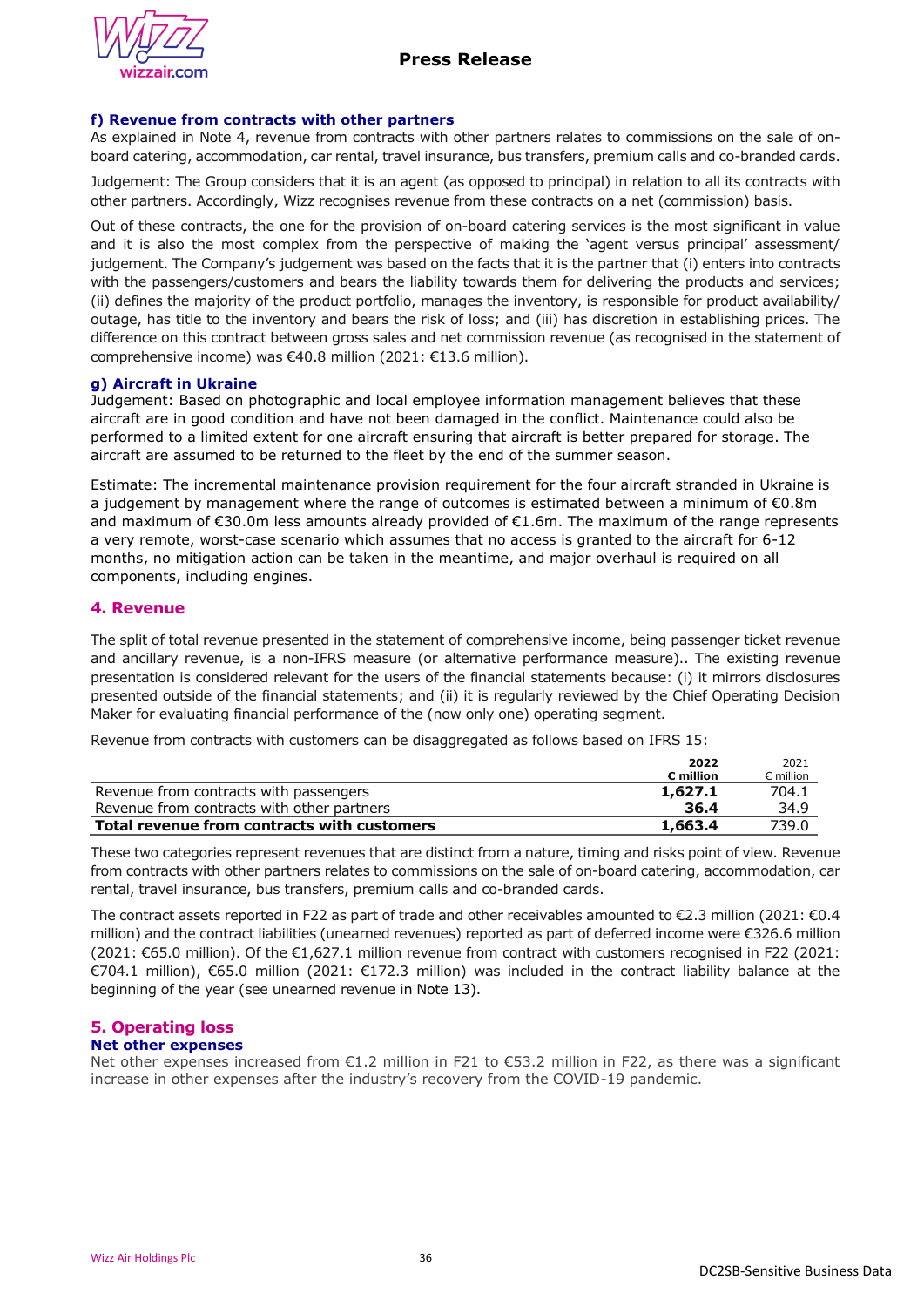

The following charges are included in net other expenses:

|                                             | 2022               | 2021               |
|---------------------------------------------|--------------------|--------------------|
|                                             | $\epsilon$ million | $\epsilon$ million |
|                                             |                    |                    |
| Gain on sale and leaseback transactions     | 49.7               | 40.6               |
| Overhead related expenses                   | (40.1)             | (30.9)             |
| Crew related expenses                       | (32.5)             | (14.6)             |
| Flight disruption related expenses          | (29.5)             | (6.7)              |
| Expense relating to short-term leases       | (2.5)              |                    |
| Auditors' remuneration (see Note below)     | (1.4)              | (1.0)              |
| Impairment of receivables                   | (1.0)              |                    |
| Expense relating to variable lease payments | (0.5)              |                    |
| Net other income                            | 4.6                | 11.4               |
| Net other expenses                          | (53.2)             | (1.2)              |

Overhead related expenses include fees for legal support, professional services, consulting, and IT related services.

Auditors' remuneration

|                                                                       | 2022               | 2021               |
|-----------------------------------------------------------------------|--------------------|--------------------|
|                                                                       | $\epsilon$ million | $\epsilon$ million |
| Fees payable to Company's auditors for the audit of the consolidated  |                    |                    |
| financial statements                                                  | 1.0                | 0.8                |
| Audit of financial statements of subsidiaries pursuant to legislation | 0.2                | 0.1                |
| Audit-related assurance services                                      | 0.1                |                    |
| Other assurance services                                              | 0.1                | 0.1                |
| <b>Total remuneration of auditors</b>                                 | 1.4                |                    |

Fees payable to Company's auditors for the audit of the consolidated financial statements includes amounts in respect of the interim review, and out of pocket expenses.

### **Inventories**

Inventories totalling €14.5 million were recognised as maintenance materials and repairs expenses in the year (2021: €6.7 million).

## **6. Net financing income and expense**

|                                  | 2022                  | 2021               |
|----------------------------------|-----------------------|--------------------|
|                                  | $\varepsilon$ million | $\epsilon$ million |
| Interest income                  | 2.8                   | 9.0                |
| ETS put option fair value gain   |                       | 2.6                |
| <b>Financial income</b>          | 2.8                   | 11.6               |
| Interest expenses:               |                       |                    |
| Convertible debt                 | (2.0)                 | (2.0)              |
| IFRS 16 lease liability          | (71.3)                | (68.1)             |
| JOLCO and FTL lease liability    | (4.7)                 | (3.0)              |
| Unsecured debt                   | (10.5)                | (3.7)              |
| Other                            | (1.0)                 | (1.6)              |
| <b>Financial expenses</b>        | (89.5)                | (78.4)             |
| Net foreign exchange (loss)/gain | (89.5)                | 28.4               |
| Net financing expense            | (176.2)               | (38.4)             |

Interest income and expense include interest on financial instruments (earned on cash and cash equivalents and short term deposits).

Net foreign exchange loss in net amount of €96.0 million for F22 relates to remeasurement of lease liabilities denominated in USD (Note 2). During F22 the USD/EUR exchange rate decreased from 1.17 USD/EUR at 31 March 2021 to 1.11 USD/EUR at 31 March 2022 which resulted in an increase in lease liability and related recognition of foreign exchange loss.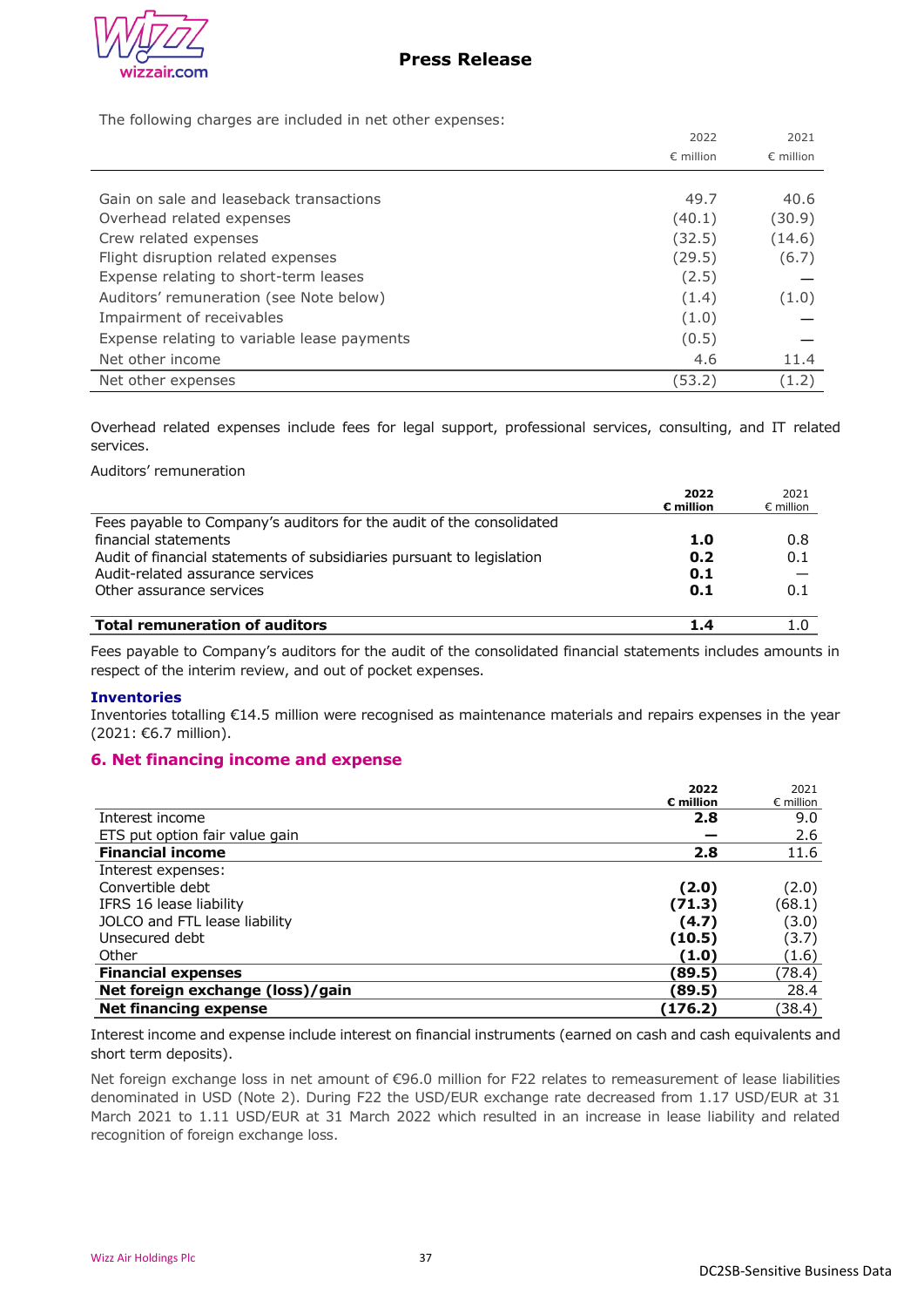

# **7. Exceptional items and underlying loss**

## **Exceptional items**

Exceptional items are disclosed separately in the financial statements where it is necessary to do so to provide further understanding of the financial performance of the Group. They are material items of income or expense that are shown separately due to the conditions created by COVID-19 and outbreak of the war in Ukraine and its impact on jet fuel prices.

In F22 the Group had exceptional operating income of €4.3 million (total of €3.0 million gain on transactions resulting in gain and €1.3 million gain on transaction resulting in a loss during the financial year) relating to cash flow hedges regarding future fuel purchases that were classified as discontinued (refer to Note 2) as a consequence of the partial grounding of the Group's fleet under the COVID-19 virus situation. In F21 the Group had exceptional operating expenses of €93.6 million relating to cash flow hedges regarding future fuel purchases that were classified as discontinued (refer to Note 2) during 2021 as a consequence of the grounding of the majority of the Group's fleet under the COVID-19 virus situation. The change is due to the significant fuel price movements and also due to the lower level of hedging in F22. These items were used by management in the determination of the non-IFRS underlying profit measure for the Group – see below.

## **Underlying loss**

|                                  | 2022               | 2021               |
|----------------------------------|--------------------|--------------------|
|                                  | $\epsilon$ million | $\epsilon$ million |
| Net loss for the year            | (642.5)            | (576.0)            |
| Adjustment for exceptional items | (4.3)              | 93.6               |
| Underlying loss after tax        | (646.7)            | (482.4)            |

The tax effects of the adjustments made above are insignificant.

## **8. Income tax expense**

Recognised in the statement of comprehensive income:

|                                                                | 2022                  | 2021               |
|----------------------------------------------------------------|-----------------------|--------------------|
|                                                                | $\varepsilon$ million | $\epsilon$ million |
| Current tax on loss for the year                               | 0.3                   | 0.1                |
| Adjustment for current tax of prior years                      | (0.4)                 | (0.1)              |
| Other income-based taxes for the year                          | 5.7                   | 4.8                |
| Adjustment for income-based taxes of prior years               | (1.0)                 | (3.1)              |
| <b>Total current tax expense</b>                               | 4.6                   | 1.7                |
| Deferred tax - increase/(decrease) in deferred tax liabilities | (3.0)                 | 6.3                |
| Deferred tax - increase/(decrease) in deferred tax assets      | (0.6)                 | 1.5                |
| Total deferred (benefit)/ tax charge                           | (3.6)                 | 7.8                |
| <b>Total tax charge</b>                                        | 0.9                   | 9.5                |

The Company, that is Wizz Air Holdings Plc, has a tax rate of 13.97 per cent (2021: 13.97 per cent). The tax rate relates to Switzerland, where the Company is tax resident. The income tax expense is fully attributable to continuing operations. There was no deferred tax asset recognised in relation to the losses incurred by the Group in 2022 mainly because the losses incurred by the main airline subsidiary of the Group are not eligible for utilisation against taxable profits in the future.

## **Reconciliation of effective tax rate**

The tax charge for the year (including both current and deferred tax charges and credits) is different to the Company's standard rate of corporation tax of 13.97 per cent (2021: 13.97 per cent). The difference is explained below.

|                                                                                   | 2022                  | 2021               |
|-----------------------------------------------------------------------------------|-----------------------|--------------------|
|                                                                                   | $\varepsilon$ million | $\epsilon$ million |
| Loss before tax                                                                   | (641.5)               | (566.5)            |
| Tax at the corporation tax rate of 13.97 per cent (2021: 13.97 per cent)          | (89.6)                | (79.1)             |
| Adjustment for current tax of prior years                                         | (0.4)                 | (0.1)              |
| Adjustment for income-based taxes of prior years                                  | (1.0)                 | (3.1)              |
| Increase/(decrease) in deferred tax liabilities due to changes in Swiss effective |                       | 1.7                |
| tax rate                                                                          |                       |                    |
| Effect of different tax rates of subsidiaries versus the parent company           | 79.7                  | 76.6               |
| Effect of current year losses not being eligible for utilisation against taxable  | 6.6                   | 8.8                |
| profits in future years                                                           |                       |                    |
| Other income-based foreign tax                                                    | 5.7                   | 4.7                |
| <b>Total tax charge</b>                                                           | 0.9                   | 9.5                |
| <b>Effective tax rate</b>                                                         | (0.1)%                | (1.7)%             |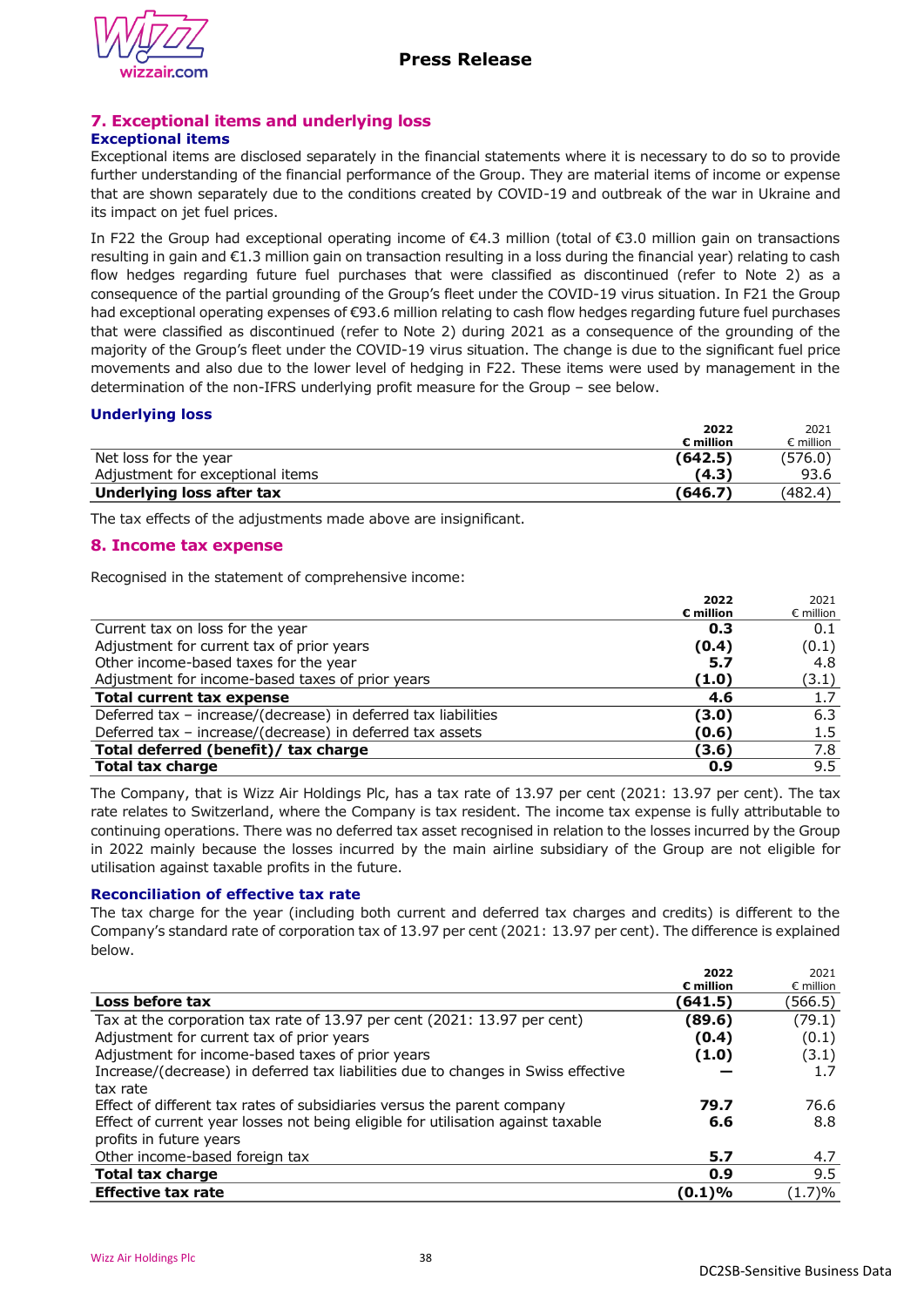

The effect of different tax rates of subsidiaries is a composition of impacts primarily in Switzerland and the UK, relating to the airline subsidiaries of the Group. The Company paid €4.9 million tax in the year (2021: €3.6 million). Substantially all the losses and the profits of the Group in F22 and F21, respectively, were made by the airline subsidiaries of the Group, and substantially all the tax charges and credits presented in this Note were incurred by these entities.

In the Spring Budget 2020, the UK Government announced that from 1 April 2020 the corporation tax rate would remain at 19% (rather than reducing to 17%, as previously enacted). The Government made a number of budget announcements on 3 March 2021. These include confirming that the rate of corporation tax will increase to 25% from 1 April 2023. This new law was substantively enacted on 24 May 2021. There is no material impact on the current and deferred taxation balances of Wizz Air UK Limited.

Other income-based foreign tax represents the local business tax and the "innovation contribution" payable in Hungary in F22 and F21 by the Hungarian subsidiaries of the Group, primarily Wizz Air Hungary Ltd. Hungarian local business tax and innovation contribution are levied on an adjusted profit basis.

#### **Recognised in the statement of other comprehensive income**

|                                                                | ∠202               | 2021    |
|----------------------------------------------------------------|--------------------|---------|
|                                                                | $^{\circ}$ million | million |
| Deferred tax related to movements in cash flow hedging reserve |                    | (0.5)   |
| <b>Total tax charge</b>                                        |                    | (0.5)   |

## **Interpretation 23 "Uncertainty over Income Tax Treatments" (IFRIC 23)**

The Group has open tax periods in a number of jurisdictions involving uncertainties of different nature and materiality, the most important open ones being for F18–F21. The Group assessed the impact of uncertainty of each of its tax positions in line with the requirements of IFRIC 23. The outcome of this assessment in F22 was to release €0.8 million of provisions previously made, due to the facts that during the year: (i) some prior tax periods expired for tax authority examination; or (ii) there was a tax examination that confirmed the treatment applied by the Company. For all other tax returns the Group concluded that it was probable that the tax authority would accept the uncertain tax treatment that has been taken or is expected to be taken in those tax returns and therefore accounted for income taxes consistently with that tax treatment. The final liabilities, as later assessed by the tax authorities, may vary from the amounts that have been recognised by the Group.

### **9. Loss per share**

### **Basic and diluted loss per share**

Basic earnings or loss per share is calculated by dividing the profit or loss attributable to equity holders of the Company by the weighted average number of Ordinary Shares in issue during each year. There is no difference between the basic and diluted loss per share for F22 and F21 as potential ordinary shares are anti-dilutive due to incurred loss.

|                                                     | 2022       | 2021       |
|-----------------------------------------------------|------------|------------|
| Loss for the year, $\epsilon$ million               | (631.8)    | (576.0)    |
| Weighted average number of Ordinary Shares in issue | 99,812,331 | 85,545,648 |
| Basic and diluted loss per share, $\epsilon$        | (6.33)     | (6.73)     |

There were no Convertible Shares in issue at 31 March 2022 (17,377,203 at 31 March 2021). These shares were non-participating, i.e. the loss attributable to them is nil. These shares were not included in the basic loss per share calculation above.

#### **Underlying loss per share**

The underlying earnings per share is a fully diluted non-IFRS measure defined by the Company, calculated as follows:

|                                                                                 | 2022       | 2021       |
|---------------------------------------------------------------------------------|------------|------------|
| Underlying loss for the year (see Note 7), $\epsilon$ million                   | (636.1)    | (482.4)    |
| Weighted average number of Ordinary Shares for underlying earnings<br>per share | 99,812,331 | 85,545,648 |
| Underlying loss per share, $\epsilon$                                           | (6.37)     | (5.64)     |

The calculation of the underlying EPS is different from the calculation of the IFRS diluted EPS measure in that for earnings the underlying loss for the year was used (see Note 7) as opposed to the statutory (IFRS) loss for the year. The underlying EPS measure was introduced by the Company to better reflect the underlying earnings performance of the business.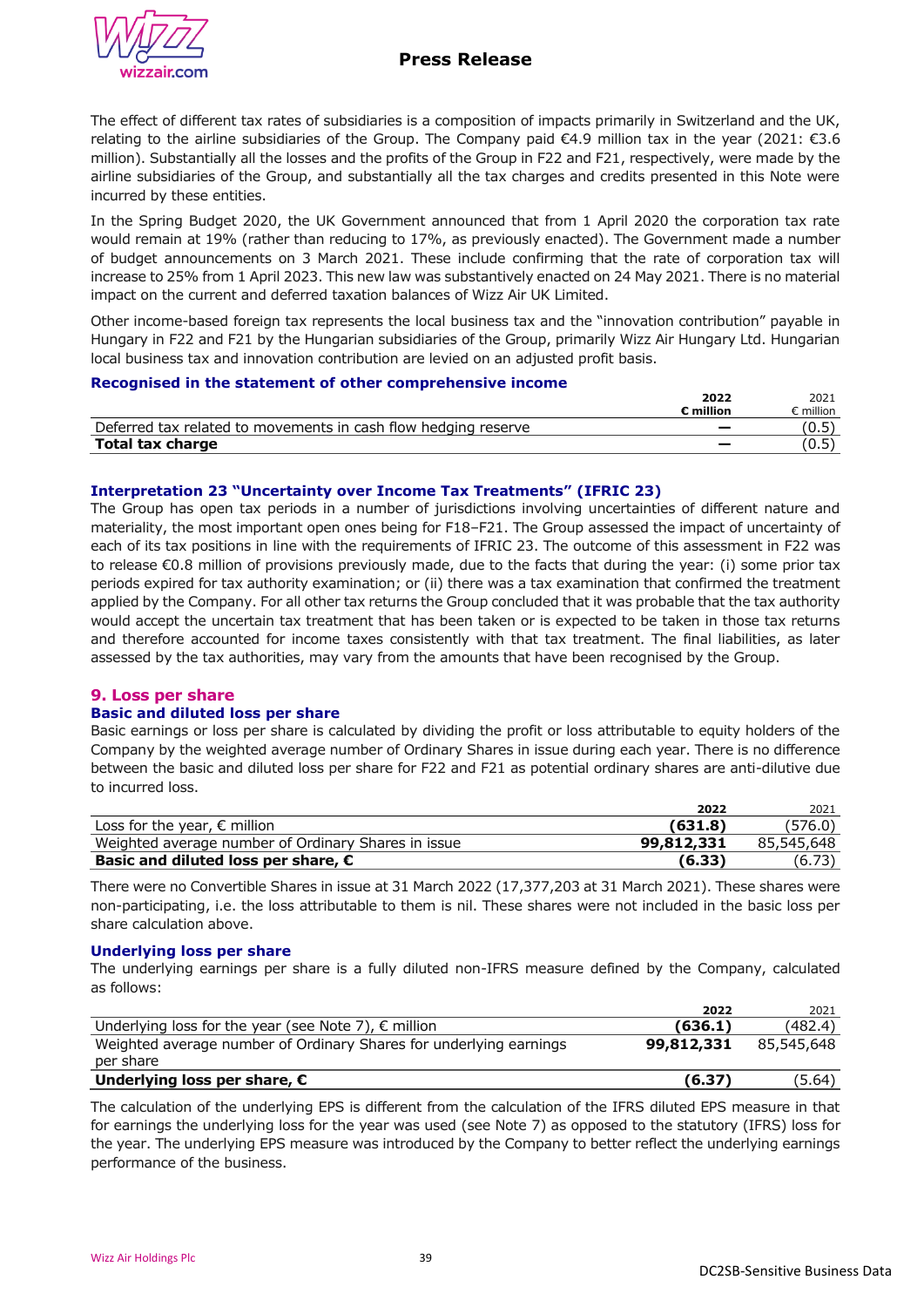

Advances

## **10. Property, plant and equipment**

|                    |                    |                      |                    |                    |                          | paid               |                    |                          |                    |
|--------------------|--------------------|----------------------|--------------------|--------------------|--------------------------|--------------------|--------------------|--------------------------|--------------------|
|                    | Land               | Aircraft             | Aircraft           | <b>Fixtures</b>    | Advances                 | for aircraft       | RoU assets         | RoU                      |                    |
|                    | and                | maintenan assets and |                    | and                | paid                     | maintenan          | aircraft and       | assets                   |                    |
|                    | building           | ce assets            | parts              | fittings           | for aircraft             | ce assets          | spares             | other                    | Total              |
|                    | $\epsilon$ million | $\epsilon$ million   | $\epsilon$ million | $\epsilon$ million | $\epsilon$ million       | $\epsilon$ million | $\epsilon$ million | € million                | $\epsilon$ million |
| Cost               |                    |                      |                    |                    |                          |                    |                    |                          |                    |
| At 1 April 2020    | 18.1               | 463.4                | 354.9              | 12.6               | 546.0                    | 192.0              | 2,422.5            | 10.9                     | 4,020.5            |
| Additions          | 0.1                | 27.9                 | 162.1              | 0.7                | 165.1                    | 41.7               | 418.4              | 4.6                      | 820.6              |
| <b>Disposals</b>   |                    | (65.7)               | (25.3)             | (4.7)              | (129.8)                  | (12.2)             | (40.4)             |                          | (278.1)            |
| <b>Transfers</b>   |                    | 4.6                  | 54.2               |                    | (54.2)                   | (4.6)              |                    |                          |                    |
| FX translation     |                    |                      |                    |                    |                          |                    |                    |                          |                    |
| effect             |                    | 0.1                  |                    |                    |                          | 0.5                | 9.1                |                          | 9.7                |
| At 31 March        |                    |                      |                    |                    |                          |                    |                    |                          |                    |
| 2021               | 18.2               | 430.3                | 545.9              | 8.6                | 527.1                    | 217.3              | 2,809.6            | 15.5                     | 4,572.5            |
| Additions          | 7.6                | 36.1                 | 163.8              | 2.7                | 407.6                    | 40.5               | 738.9              | 0.6                      | 1,397.8            |
| <b>Disposals</b>   |                    | (126.1)              | (19.5)             |                    | (200.2)                  | (0.3)              | (137.2)            | $\overline{\phantom{0}}$ | (483.3)            |
| <b>Transfers</b>   |                    | 33.0                 |                    |                    |                          | (33.0)             |                    |                          |                    |
| FX translation     |                    | 0.7                  |                    |                    |                          | 0.1                | 2.8                |                          | 3.6                |
| effect             |                    |                      |                    |                    |                          |                    |                    |                          |                    |
| At 31 March        | 25.8               | 374.0                | 690.3              | 11.3               | 734.4                    | 224.6              | 3,414.1            | 16.1                     | 5,490.6            |
| 2022               |                    |                      |                    |                    |                          |                    |                    |                          |                    |
| <b>Accumulated</b> |                    |                      |                    |                    |                          |                    |                    |                          |                    |
| depreciation       |                    |                      |                    |                    |                          |                    |                    |                          |                    |
| At 1 April 2020    | 2.1                | 287.0                | 41.7               | 5.5                |                          |                    | 1,128.1            | 3.2                      | 1,467.5            |
| Depreciation       |                    |                      |                    |                    |                          |                    |                    |                          |                    |
| charge for the     |                    |                      |                    |                    |                          |                    |                    |                          |                    |
| year               | 1.2                | 77.3                 | 25.9               | 0.9                |                          |                    | 229.4              | 1.8                      | 336.5              |
| <b>Disposals</b>   | —                  | (65.7)               | (5.7)              |                    |                          |                    | (40.4)             | —                        | (111.8)            |
| FX translation     |                    |                      |                    |                    |                          |                    |                    |                          |                    |
| effect             |                    | 0.3                  | (0.3)              |                    |                          |                    | 2.0                |                          | 2.0                |
| At 31 March 2021   | 3.3                | 298.9                | 61.5               | 6.4                | $\overline{\phantom{0}}$ |                    | 1,319.1            | 5.0                      | 1,694.2            |
| Depreciation       | 1.2                | 89.0                 | 33.1               | 1.2                |                          |                    | 310.1              | 2.2                      | 436.8              |
| charge for the     |                    |                      |                    |                    |                          |                    |                    |                          |                    |
| year               |                    |                      |                    |                    |                          |                    |                    |                          |                    |
| <b>Disposals</b>   |                    | (124.6)              | (10.8)             |                    |                          |                    | (137.1)            |                          | (272.5)            |
| FX translation     |                    | 0.1                  |                    |                    |                          |                    | 0.6                |                          | 0.7                |
| effect             |                    |                      |                    |                    |                          |                    |                    |                          |                    |
| At 31 March        | 4.5                | 263.4                | 83.8               | 7.6                |                          |                    | 1,492.7            | 7.2                      | 1,859.2            |
| 2022               |                    |                      |                    |                    |                          |                    |                    |                          |                    |
| <b>Net book</b>    |                    |                      |                    |                    |                          |                    |                    |                          |                    |
| amount             |                    |                      |                    |                    |                          |                    |                    |                          |                    |
| At 31 March        | 21.3               | 110.6                | 606.5              | 3.7                | 734.4                    | 224.6              | 1,921.4            | 8.9                      | 3,631.4            |
| 2022               |                    |                      |                    |                    |                          |                    |                    |                          |                    |
| At 31 March 2021   | 14.9               | 131.4                | 484.4              | 2.2                | 527.1                    | 217.3              | 1,490.5            | 10.4                     | 2,878.2            |

The Group entered into various financing arrangements in order to finance aircraft including Sale and Leaseback, Japanese Operating Lease with Call Option (JOLCO) and French Tax Lease (FTL) structures. Certain of these arrangements include Special Purpose Vehicles (SPV) in the financing structure and in accordance with IFRS 10, where the Group has control of these entities, these are consolidated in the Group balance sheet. Aircraft assets and parts leased under JOLCO as part of sale and leaseback arrangements are not classified as leases under IFRS 16 and treated as aircraft assets and parts (as if there were no sale at all).

Other Right-of-Use (RoU) assets include leased buildings and simulator equipment. Please refer to Note 12 for details on lease liabilities.

Additions to aircraft maintenance assets (€36.1 million in F22 and €27.9 million in F21) were fixed assets created primarily against provision, as the Group's aircraft or their main components no longer met the relevant return conditions under lease contracts.

Additions to "advances paid to aircraft maintenance assets" reflect primarily the advance payments made by the Group to the engine maintenance service provider under FHAs.

Additions to "advances paid for aircraft" represent PDPs made in the year, while disposals in the same category represent PDP refunds received from the manufacturer where the respective aircraft or spare engine was leased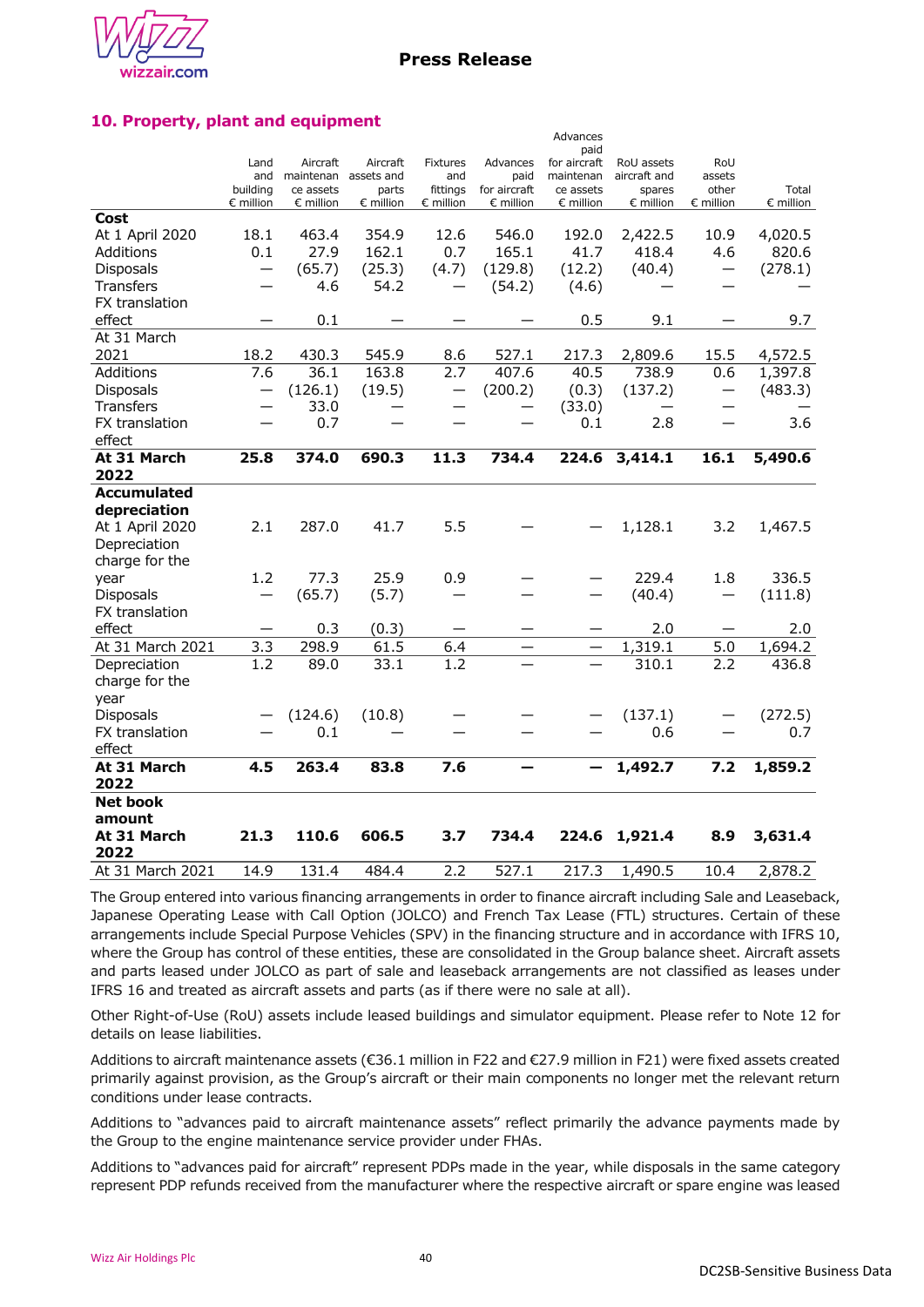(i.e. not purchased) by the Group. During F22 in the statement of cash flows the cash inflow was €190.0 million "refund of advances paid for aircraft" and the cash outflow was €407.6 million "advances paid for aircraft".

The Group has reviewed the expected useful economic lives attributed to its leased aircraft fleet and notes that the duration of its leases is significantly less than the current expected life of the aircraft and accordingly no change as a result of climate change has been made.

## Impairment assessment

An impairment assessment was performed for the Group's aircraft fleet which comprises a single cash generating unit (CGU) that includes virtually all property, plant, equipment, and also the intangible assets of the Group. The recoverable amount of that CGU was estimated by value in use calculations based on cash flow projections in the plan approved by the Board for the following three financial years up to and including March 2025.

Management's assessment of future trends includes trading and other assumptions - such as fleet size, passenger numbers, load factors, commodity prices, foreign exchange rates - based on external and internal inputs, as well as climate change risks and opportunities outlined in the TCFD disclosure. Key assumptions for the jet fuel price and USD exchange rate were the following:

|                                       | 2023     | 2024  | 2025  |
|---------------------------------------|----------|-------|-------|
| Jet fuel price (EUR per metric tonne) | 0.050. ∡ | 950.0 | 950.0 |
| USD/EUR exchange rate                 |          |       |       |

An average growth rate of 2.1% (2021: 1.7%) was used to extrapolate cash flow projections beyond March 2025 for a period of 12 years in total to cover all lease terms in the existing aircraft fleet. A pre-tax discount rate of 9.7% (2021: 8.0%) was derived from the weighted average cost of capital of the Group. The risk of significant adverse changes in cash flows were taken into account by calculating and weighting management's base case approved plan with a downside scenario that is consistent with that used in the Group's going concern assessment. Sensitivity analysis was performed by management to assess the impact of changes in its trading assumptions and the key assumptions detailed above. Management did not identify any reasonable possible changes in assumptions that would cause an impairment.

## Four aircraft in Ukraine

The above impairment assessment included the four aircraft on the ground in Ukraine, with a total net book value of €25.7 million. Based on photographic and local employee information management believes that these aircraft are in good condition and have not been damaged in the conflict. Whilst not a separate CGU cash flow projections were estimated for these aircraft based on the average cash contribution generated per aircraft in the Group's fleet adjusted for a downward scenario according to the plans and calculations described above, and the cost of planned maintenance of the particular aircraft. Management's working assumption is that these aircraft will be returned to the fleet by the end of the summer season, however, delays to the date until the aircraft remain on the ground can cause material changes to their estimated recoverable amount. If the aircraft do not return into service for a prolonged period of time, then additional consideration will be needed in the upcoming reporting cycles.

# **11. Derivative financial instruments**

|                                               | 2022                  | 2021               |
|-----------------------------------------------|-----------------------|--------------------|
|                                               | $\varepsilon$ million | $\epsilon$ million |
| <b>Assets</b>                                 |                       |                    |
| <b>Current derivatives</b>                    |                       |                    |
| Cash flow hedges                              | 0.7                   | 3.8                |
| Discontinued hedges                           |                       | 1.3                |
| <b>Total derivative financial assets</b>      | 0.7                   | 5.1                |
| <b>Liabilities</b>                            |                       |                    |
| <b>Current derivatives</b>                    |                       |                    |
| Cash flow hedges                              | (4.6)                 | (6.1)              |
| Discontinued hedges                           |                       | (2.9)              |
| <b>Total derivative financial liabilities</b> | (4.6)                 | (9.0)              |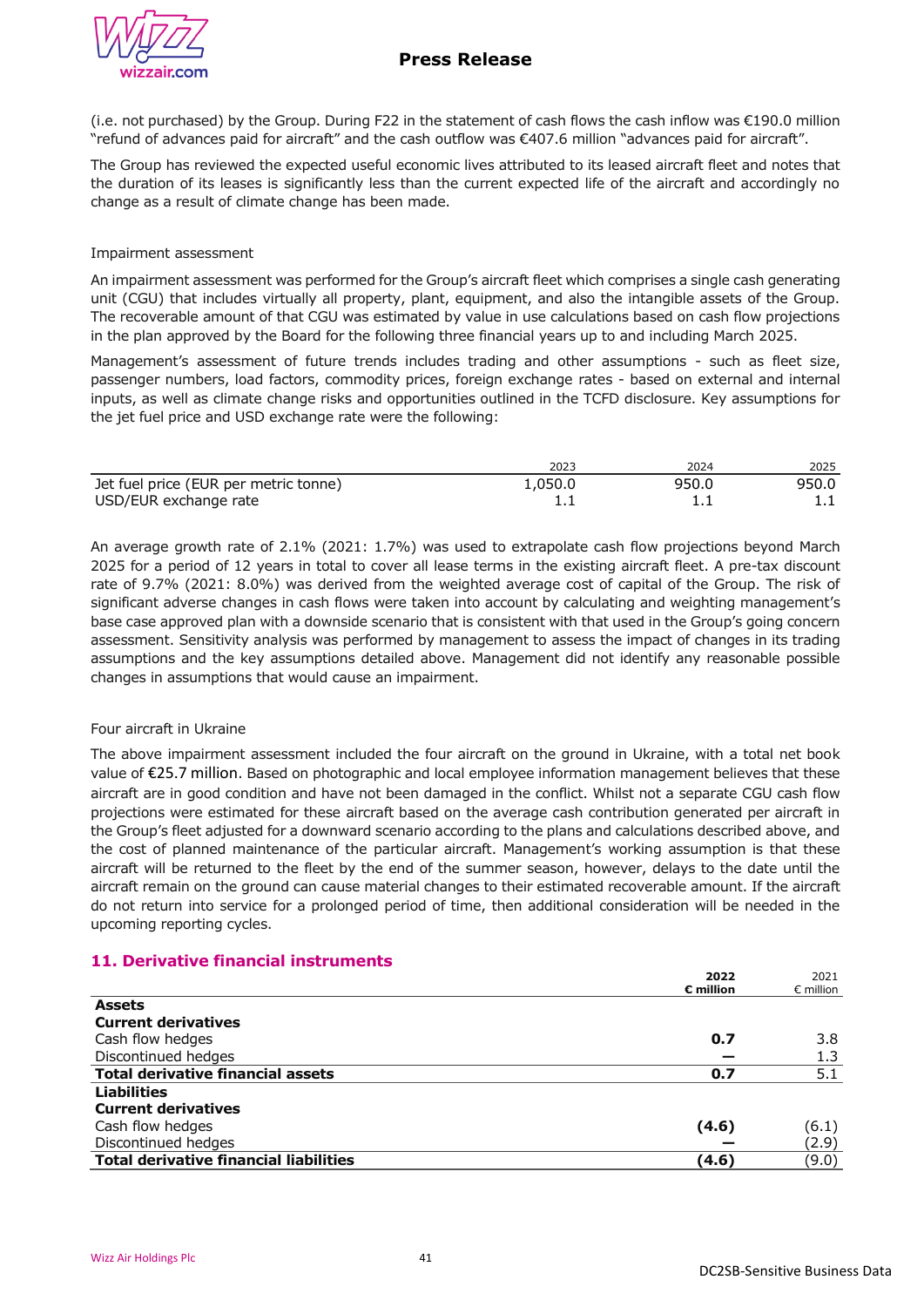



Derivative financial instruments represent cash flow and fair value hedges (see Note 2). The full value of a hedging derivative is classified as a current asset or liability if the remaining maturity of the hedged item is less than a year.

The changes in the net position of assets and liabilities in respect of open cash flow hedges are detailed in the consolidated statement of changes in equity.

The mark-to-market gains (derivative financial assets) were generated on gains on call options bought (as part of zero-cost collar instruments) and FX forward transactions that were in the money at year end.

The mark-to-market losses (derivative financial liabilities) were generated on losses on put options sold (as part of zero-cost collar instruments) that were out of the money at year end.

## **12. Borrowings**

|                                              | 2022                  | 2021               |
|----------------------------------------------|-----------------------|--------------------|
|                                              | $\varepsilon$ million | $\epsilon$ million |
| Lease liability under IFRS 16                | 374.3                 | 341.7              |
| Unsecured debt                               |                       | 350.3              |
| Liability related to JOLCO and FTL contracts | 38.8                  | 30.1               |
| <b>Total current borrowings</b>              | 413.1                 | 722.1              |
| Lease liability under IFRS 16                | 1,972.9               | 1,452.2            |
| Unsecured debt                               | 997.9                 | 499.2              |
| Loans from non-controlling interests         | 13.5                  | 12.8               |
| Liability related to JOLCO and FTL contracts | 541.0                 | 424.5              |
| <b>Total non-current borrowings</b>          | 3,525.3               | 2,388.7            |
| <b>Total borrowings</b>                      | 3,938.4               | 3,110.8            |

The Company issued £300.0 million commercial paper in April 2020 through the Covid Corporate Financing Facility (CCFF) with the Bank of England that was rolled over by twelve months in February 2021. The CCFF was repaid in February 2022. On 19 January 2021, Wizz Air Finance Company B.V., a 100 per cent owned subsidiary of Wizz Air Holdings Plc., issued €500.0 million 1.35 per cent Eurobond, fully and irrevocably guaranteed by the Company, under the €3,000.0 million EMTN programme with a maturity in January 2024. Further to that, on 19 January 2022, Wizz Air Finance Company B.V., a 100 per cent owned subsidiary of Wizz Air Holdings Plc., issued €500.0 million 1.00 per cent Eurobond, fully and irrevocably guaranteed by the Company, under the €3,000.0 million EMTN programme with a maturity in January 2026.

The maturity profile of borrowings as at 31 March 2022 is as follows:

|                | <b>IFRS 16 aircraft and</b> |                 |                      |                    | Loans from non-    |                    |
|----------------|-----------------------------|-----------------|----------------------|--------------------|--------------------|--------------------|
|                | engine lease                | IFRS 16 other   | <b>JOLCO and FTL</b> | <b>Unsecured</b>   | controlling        |                    |
|                | liability                   | lease liability | lease liability      | debt               | interests          | Total              |
|                | $\epsilon$ million          | $E$ million     | $\epsilon$ million   | $\epsilon$ million | $\epsilon$ million | $\epsilon$ million |
| Payments       |                             |                 |                      |                    |                    |                    |
| due:           |                             |                 |                      |                    |                    |                    |
| Within one     | 41.7                        | 0.2             |                      |                    |                    | 41.8               |
| months         |                             |                 |                      |                    |                    |                    |
| Between one    | 61.5                        | 0.3             | 9.7                  |                    |                    | 71.5               |
| and three      |                             |                 |                      |                    |                    |                    |
| months         |                             |                 |                      |                    |                    |                    |
| Within three   | 269.2                       | 1.4             | 29.2                 |                    |                    | 299.9              |
| months and     |                             |                 |                      |                    |                    |                    |
| one year       |                             |                 |                      |                    |                    |                    |
| Between one    | 1,176.2                     | 5.7             | 161.6                | 997.9              |                    | 2,341.3            |
| and five years |                             |                 |                      |                    |                    |                    |
| More than five | 788.7                       | 2.2             | 379.4                |                    | 13.5               | 1,183.8            |
| years          |                             |                 |                      |                    |                    |                    |
| Total          | 2,337.3                     | 9.8             | 579.9                | 997.9              | 13.5               | 3,938.4            |
| borrowings     |                             |                 |                      |                    |                    |                    |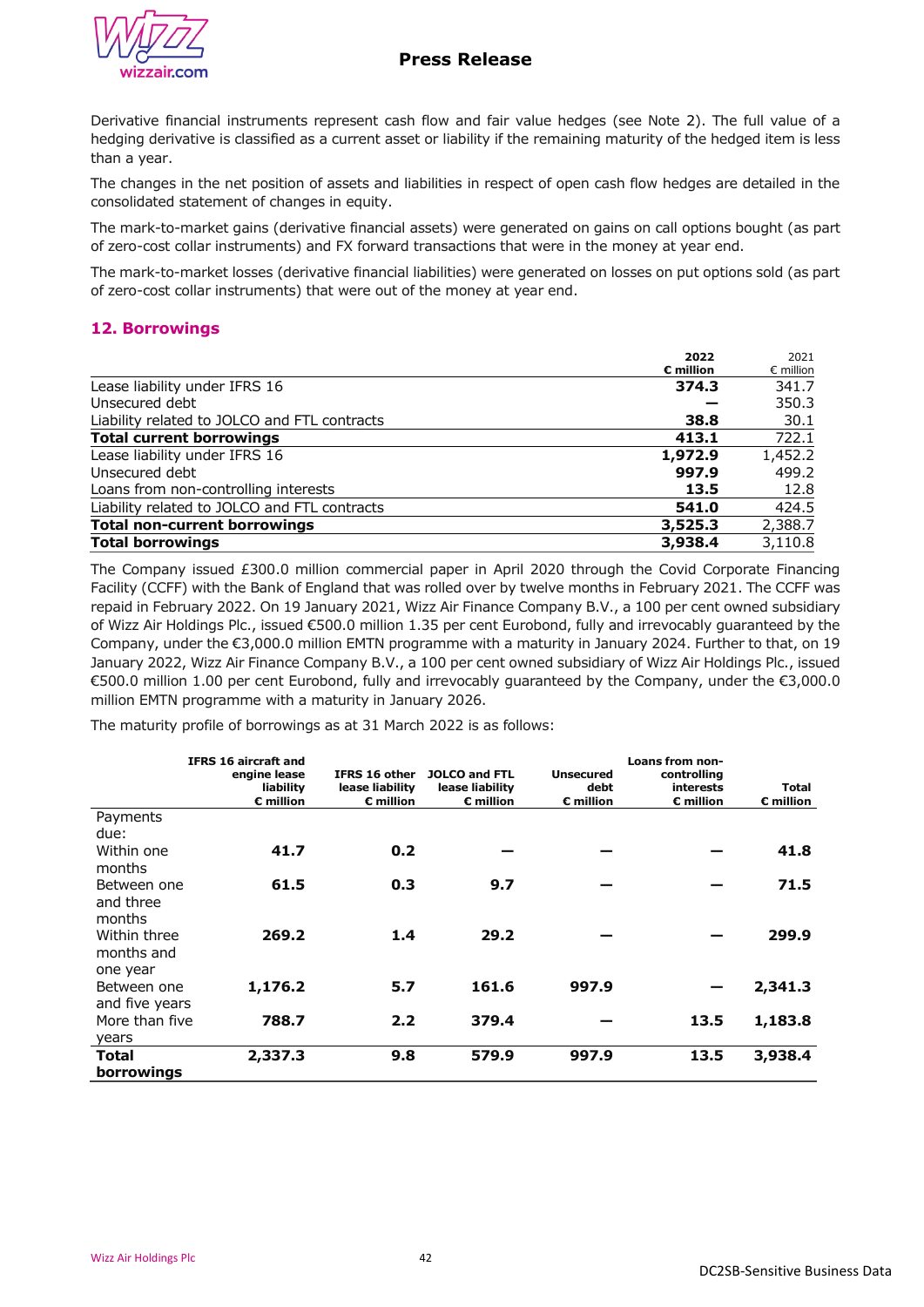

The maturity profile of borrowings as at 31 March 2021 is as follows:

|                          | IFRS 16 aircraft and<br>engine lease liability<br>$\epsilon$ million | IFRS 16 other<br>lease liability<br>$\epsilon$ million | JOLCO and FTL<br>lease liability<br>$\epsilon$ million | Unsecured debt<br>$\epsilon$ million | Loans from non-<br>controlling<br>interests<br>$\epsilon$ million | Total<br>$\epsilon$ million |
|--------------------------|----------------------------------------------------------------------|--------------------------------------------------------|--------------------------------------------------------|--------------------------------------|-------------------------------------------------------------------|-----------------------------|
| Payments                 |                                                                      |                                                        |                                                        |                                      |                                                                   |                             |
| due:                     |                                                                      |                                                        |                                                        |                                      |                                                                   |                             |
| Within one               | 45.3                                                                 | 0.1                                                    |                                                        |                                      |                                                                   | 45.4                        |
| months                   |                                                                      |                                                        |                                                        |                                      |                                                                   |                             |
| Between one<br>and three | 45.6                                                                 | 0.7                                                    | 6.4                                                    |                                      |                                                                   | 52.7                        |
| months                   |                                                                      |                                                        |                                                        |                                      |                                                                   |                             |
| Within three             | 248.8                                                                | 1.1                                                    | 23.7                                                   | 350.3                                |                                                                   | 623.9                       |
| months and               |                                                                      |                                                        |                                                        |                                      |                                                                   |                             |
| one year                 |                                                                      |                                                        |                                                        |                                      |                                                                   |                             |
| Between one              | 1,013.9                                                              | 5.7                                                    | 122.5                                                  | 499.2                                |                                                                   | 1,641.3                     |
| and five years           |                                                                      |                                                        |                                                        |                                      |                                                                   |                             |
| More than five           | 429.2                                                                | 3.5                                                    | 302.0                                                  |                                      | 12.8                                                              | 747.5                       |
| years                    |                                                                      |                                                        |                                                        |                                      |                                                                   |                             |
| Total                    | 1,782.8                                                              | 11.1                                                   | 454.6                                                  | 849.5                                | 12.8                                                              | 3,110.8                     |
| borrowings               |                                                                      |                                                        |                                                        |                                      |                                                                   |                             |

The total cash outflow for leases, including JOLCO and FTL, during F22 was €470.7 million (2021: €405.9 million). See note 10 for details on right-of-use assets.

## **13. Deferred income**

|                                          | 2022                  | 2021               |
|------------------------------------------|-----------------------|--------------------|
|                                          | $\varepsilon$ million | $\epsilon$ million |
| <b>Non-current financial liabilities</b> |                       |                    |
| Deferred income                          | 63.0                  | 43.5               |
| <b>Current financial liabilities</b>     |                       |                    |
| Unearned revenue                         | 326.6                 | 65.0               |
| Other                                    | 7.2                   | 3.0                |
|                                          | 333.8                 | 68.0               |
| <b>Total deferred income</b>             | 396.8                 | 111.5              |

Non-current deferred income represents the value of benefit for the Group coming from concessions (cash credits and free aircraft components) received from aircraft and certain component suppliers that will be recognised as a credit (an aircraft rentals expenses decreasing item) on a straight-line basis over the lease term of the respective asset.

Current deferred income represents the value of tickets paid by passengers for which the flight service is yet to be performed ("unearned revenue"), the value of membership fees paid but not yet recognised and the current part of the value of supplier credits received. The lower deferred income in F21 was due to the significant drop in ticket sales due to the COVID-19.

The contract liabilities (unearned revenue) of €326.6 million existing at 31 March 2022 (€65.0 million at 31 March 2021) will become revenue during F23 (subject to further cancellations that might happen after the year end). The lower basis of contract liabilities in F21 was driven by the lower business activity and shorter booking windows during and towards the end of the financial year, both due to the COVID-19.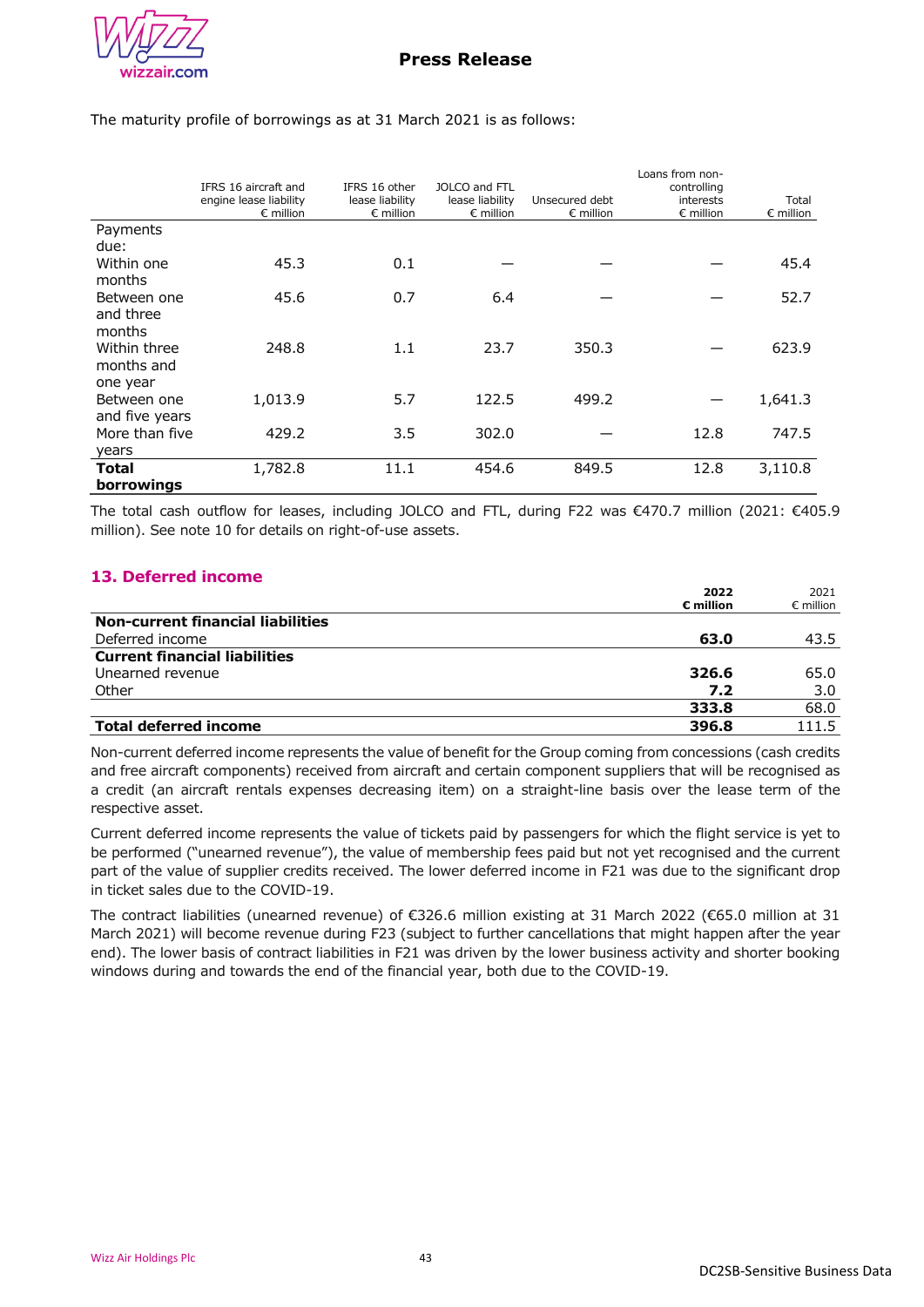

## **14. Provisions for other liabilities and charges**

|                                                  | Aircraft           |                    |                    |
|--------------------------------------------------|--------------------|--------------------|--------------------|
|                                                  | maintenance        | Other              | Total              |
|                                                  | $\epsilon$ million | $\epsilon$ million | $\epsilon$ million |
| At 1 April 2020                                  | 105.9              | 15.3               | 121.2              |
| Non-current provisions                           | 44.2               | 2.7                | 46.9               |
| Current provisions                               | 61.7               | 12.6               | 74.3               |
| Capitalised within property, plant and equipment | 25.9               |                    | 25.9               |
| Charged to comprehensive income                  |                    | 5.7                | 5.7                |
| Used during the year                             | (53.7)             | (10.2)             | (63.9)             |
| At 31 March 2021                                 | 78.1               | 10.8               | 88.9               |
| Non-current provisions                           | 49.3               | 1.8                | 51.1               |
| Current provisions                               | 28.8               | 9.0                | 37.8               |
| Capitalised within property, plant and equipment | 21.0               |                    | 21.0               |
| Charged to comprehensive income                  | 0.8                | 19.0               | 19.8               |
| Used during the year                             | (11.1)             | (11.5)             | (22.6)             |
| <b>At 31 March 2022</b>                          | 88.8               | 18.3               | 107.1              |
| Non-current provisions                           | 43.0               | 0.9                | 43.9               |
| Current provisions                               | 45.8               | 17.4               | 63.2               |
|                                                  |                    |                    |                    |

Non-current provisions relate to future aircraft maintenance obligations of the Group on leased aircraft and spare engines, falling due typically between one and five years from the balance sheet date. Current aircraft maintenance provisions relate to heavy maintenance obligations expected to be fulfilled in the coming financial year. The amount of provision reflects management's estimates of the cost of heavy maintenance work that will be required in the future to discharge obligations under the Group's lease agreements (see Note 3). Maintenance provisions in relation to engines covered by FHA agreements are netted off with the FHA prepayments made to the engine maintenance service provider in respect of the same group of engines.

Other provisions mainly relate to liabilities for EU Regulation (EC) No. 261/2004 (EU 261) compensation to customers, refunds made to passengers, and uncertain tax positions. The value of the provision is determined based on known eligible events and historical claim patterns.

## **15. Capital commitments**

At 31 March 2022 the Group had the following contracted capital commitments:

- 11. A commitment to purchase 325 Airbus aircraft of the A320-family in the period 2022–2027. Of the 325 aircraft 278 relate to the "neo" version of the A320-family (59 from the purchase orders placed in June 2015, 144 from the purchase order placed in November 2017 and 75 from the purchase order placed in November 2021), while the remaining 47 relate to the "neo XLR" version (20 from the purchase order placed in June 2019 and 27 the purchase order placed in November 2021). The total commitment is valued at US\$45.8 billion (€41.1 billion) based on list prices last published in 2018 and escalated annually until the reporting date based on contract terms (2021: US\$34.1 billion (€29.1 billion);
- 12. As at the date of approval of this document out of the 325 aircraft 40 are to be delivered in F23 and for 29 financing is already contracted. The Group uses various financing arrangements in order to finance aircraft including Sale and Leaseback, Japanese Operating Lease with Call Option (JOLCO) and French Tax Lease (FTL) structures; and
- 13. A commitment to purchase 32 IAE "neo" (GTF) spare engines in the period 2022–2026. In July 2016 the Group entered into an engine selection agreement with Pratt & Whitney that, among other matters, included a commitment for the Group to purchase 16 spare engines. In September 2019 the Group restated and amended this engine selection agreement with certain other commitments including a purchase of 25 additional spare engines. In October 2021 the Group committed to purchase further 2 spare engines. The total commitment is valued at US\$534.7 million (€480.4 million) at list prices in 2022 US\$ terms (2021: US\$557.4 million (€474.5 million), valued at 2021 list prices). As at the date of approval of this document out of the 32 engines 5 are to be delivered in F23 and none of them is financed yet.

# **16. Contingent liabilities Legal disputes**

### European Commission state aid investigations

Between 2011 and 2015, the European Commission has initiated state aid investigations with respect to certain arrangements made between Wizz Air and the following airports, respectively: Timişoara, Cluj-Napoca, Târgu Mureş, Beauvais and Girona. In the context of these investigations, Wizz Air has submitted its legal observations and supporting economic analyses of the relevant arrangements to the European Commission, which are currently under review. The European Commission has given notice that the state aid investigations involving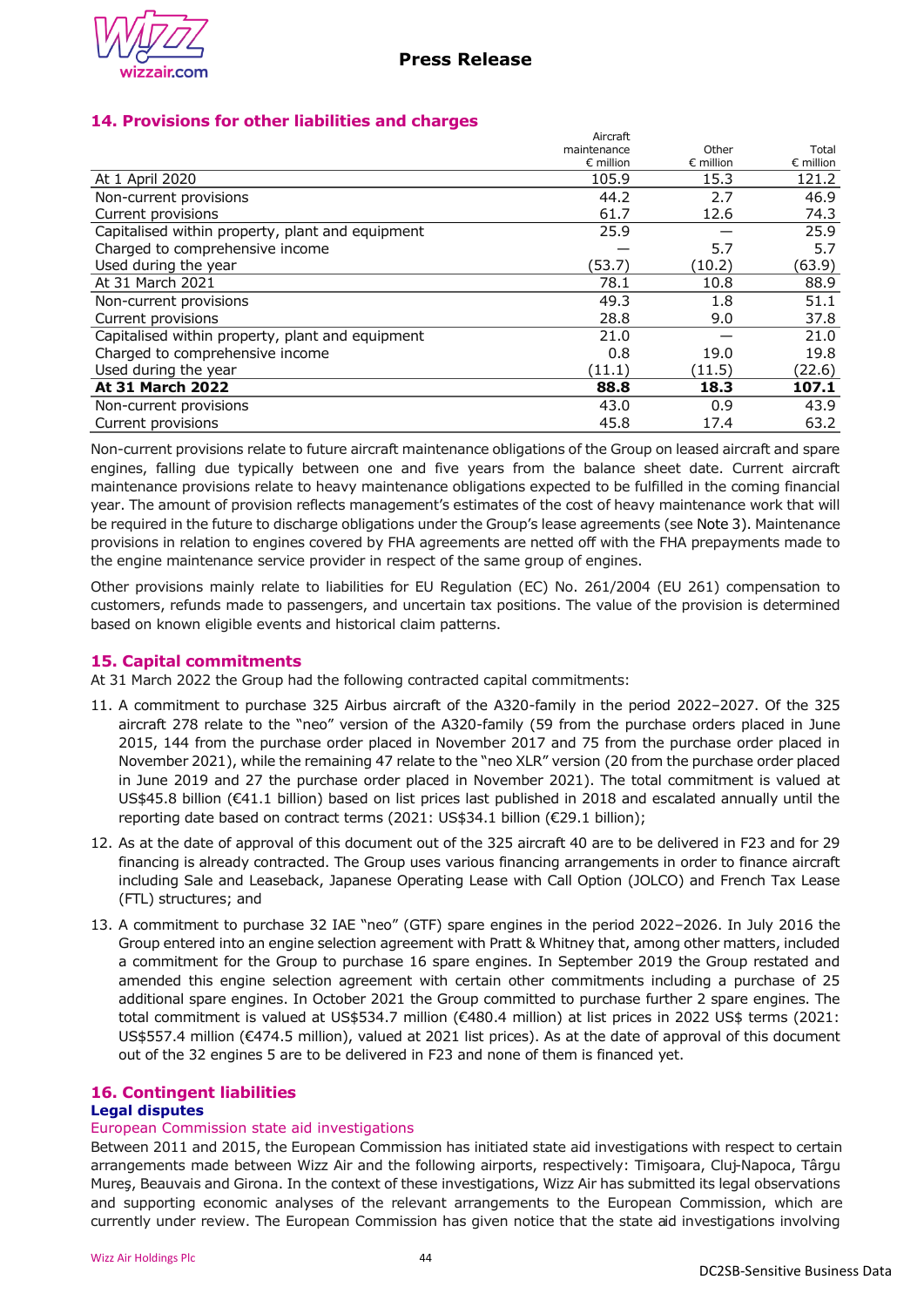

## **Press Release**

Wizz Air will be assessed on the basis of the new "EU Guidelines on State aid to airports and airlines" which were adopted by the European Commission on 20 February 2014. Where relevant, Wizz Air has made further submissions to the European Commission in response to this notification. In relation to the Timişoara arrangements, the European Commission confirmed on 24 February 2020 that the arrangements did not constitute state aid. We are awaiting decisions in relation to the other airport arrangements mentioned herein above. Ultimately, an adverse decision by the European Commission could result in a repayment order for the recovery from Wizz Air of any amount determined by the European Commission to constitute illegal state aid. None of these ongoing investigations are expected to lead to exposure that is material to the Group.

#### Claims by Carpatair

Between 2011 and 2013, Carpatair, a regional airline based in Romania, has initiated a number of legal proceedings in Romania alleging that Wizz Air has been receiving state aid from Timişoara airport, demanding that Wizz Air reimburse any such state aid. In addition, Carpatair has initiated an action for damages demanding recovery from Wizz Air of approximately €93.0 million in alleged damages, which damages claim was dismissed by the Bucharest court of appeals on the basis of the substantive argument that Carpatair lacks an interest in the matter. The decision by the Bucharest court of appeals is currently subject to appeal. Importantly, in light of the favourable European Commission decision on the Timişoara arrangements referred to above, it is expected that the Romanian courts will eventually rule in favour of Wizz Air dismissing the respective requests and claims filed by Carpatair.

No provision has been made by the Group in relation to these issues because there is currently no reason to believe that the Group will incur charges from these cases.

## **17. Related parties**

# **Identity of related parties**

Related parties are:

- 14. Indigo Hungary LP and Indigo Maple Hill LP (collectively referred to as "Indigo" here), because it has appointed two Directors to the Board of Directors (all in service at 31 March 2022); and
- 15. key management personnel (Directors and Officers).

Indigo, Directors and Officers altogether held 25.6 per cent of the voting shares of the Company at 31 March 2022 (2021: 11.4 per cent).

## **Transactions with related parties**

#### Transactions with Indigo

At 31 March 2022 Indigo held 24,684,895 Ordinary Shares (equal to 23.9 per cent of the Company's issued share capital) and nil Convertible Shares of the Company (2021: 7,307,692 Ordinary Shares and 17,377,203 Convertible Shares).

Indigo has interest in convertible debt instruments issued by the Company. The Company's liability to Indigo, including principal and accrued interest, was €26.4 million at 31 March 2022 (2021: €26.7 million).

During the year ended 31 March 2022 the Company entered into transactions with Indigo as follows:

- 16. the Company recognised interest expense on convertible debt instruments held by Indigo in the amount of €2.0 million (2021: €2.0 million); and
- 17. fees of €0.3 million (2021: €0.2 million) were paid to Indigo in respect of the remuneration of two of the Directors who were delegated by Indigo to the Board of Directors of the Company;
- 18. conversion of Convertible Shares to Ordinary Shares.

### Transactions with key management personnel

Officers (members of executive management) and Directors of the Board are considered to be key management personnel. The compensation of key management personnel, including Non-Executive Directors, is as follows:

|                                                                | 2022<br>$\varepsilon$ million | 2021<br>$\epsilon$ million |
|----------------------------------------------------------------|-------------------------------|----------------------------|
| Salaries and other short-term employee benefits                | 5.4                           | 3.5                        |
| Social security costs                                          | 1.1                           | 0.8                        |
| Share-based payments                                           | 5.6                           | 3.1                        |
| Amounts paid to third parties in respect of Directors' service | 2.5                           | 2.7                        |
| Total key management compensation expense                      | 14.6                          | 10.2                       |

There were no termination benefits paid to any key management personnel in the year or the prior year.